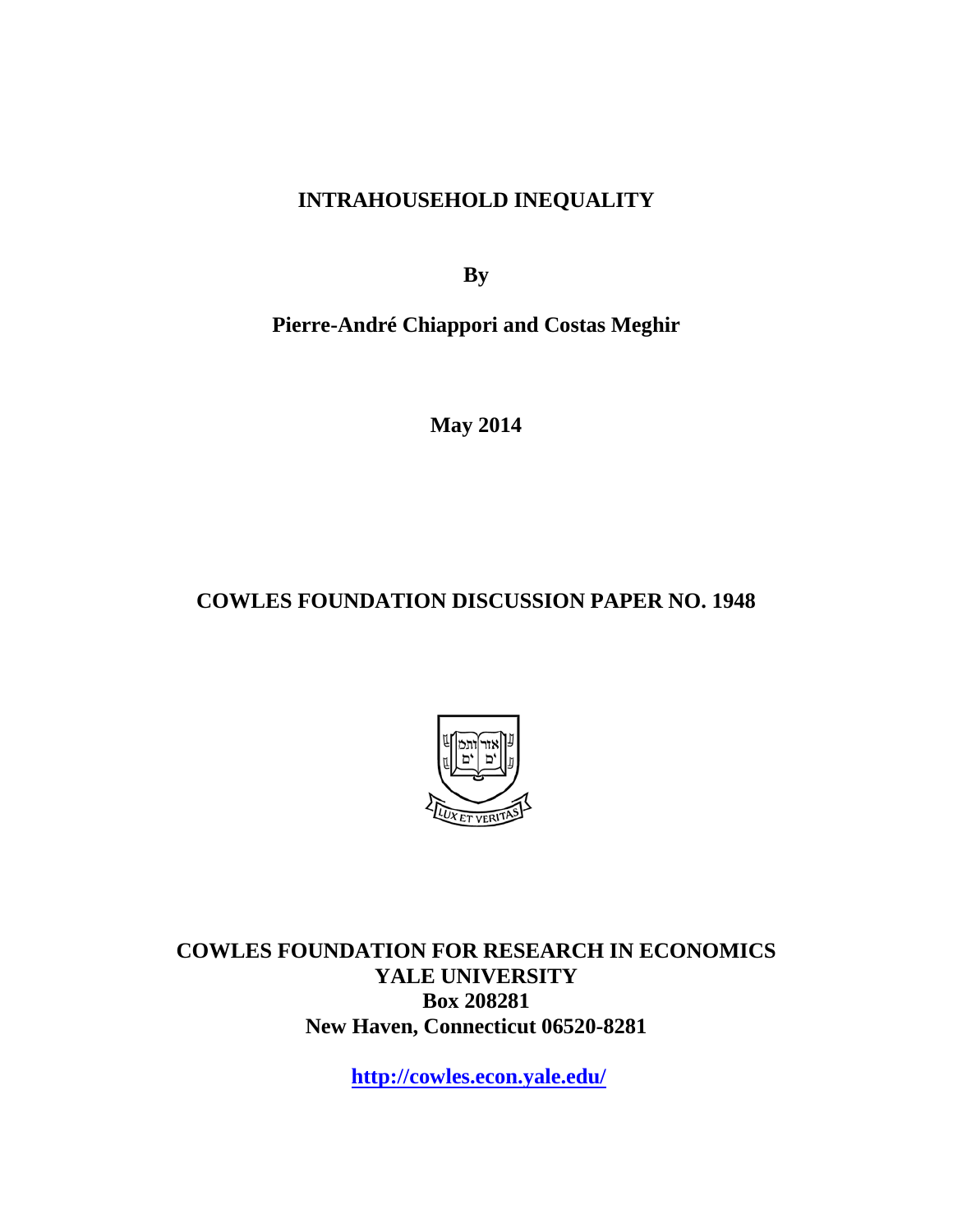## Intrahousehold Inequality<sup>∗</sup>

Pierre-André Chiappori (Columbia) Costas Meghir (Yale, IFS and NBER)

Prepared for the Handbook of Income Distribution, A.B. Atkinson and F. Bourguignon, Ed.

#### Abstract

Studies of inequality often ignore resource allocation within the household. In doing so they miss an important element of the distribution of welfare that can vary dramatically depending on overall environmental and economic factors. Thus, measures of inequality that ignore intra household allocations are both incomplete and misleading. We discuss determinants of intrahousehold allocation of resources and welfare. We show how the sharing rule, which characterizes the within household allocations, can be identified from data on household consumption and labor supply. We also argue that a measure based on estimates of the sharing rule is is inadequate as an approach that seeks to understand how welfare is distributed in the population because it ignores public goods and the allocation of time to market work, leisure and household production. We discuss a money metric alternative, that fully characterizes the utility level reached by the agent. We then review the current literature on the estimation of the sharing rule based on a number of approaches, including the use of distribution factors as well as preference restrictions.

<sup>∗</sup>Acknowledgements: Pierre-Andr´e Chiappori gratefully acknowledges financial support from the NSF (grant 1124277). Costas Meghir is grateful for financial support by the Cowles foundation and the Institution for Social and Policy Studies at Yale. Moreover, we thank Tony Atkinson, Francois Bourguignon and Marc Fleurbaey for useful comments on a previous version. The usual disclaimer applies.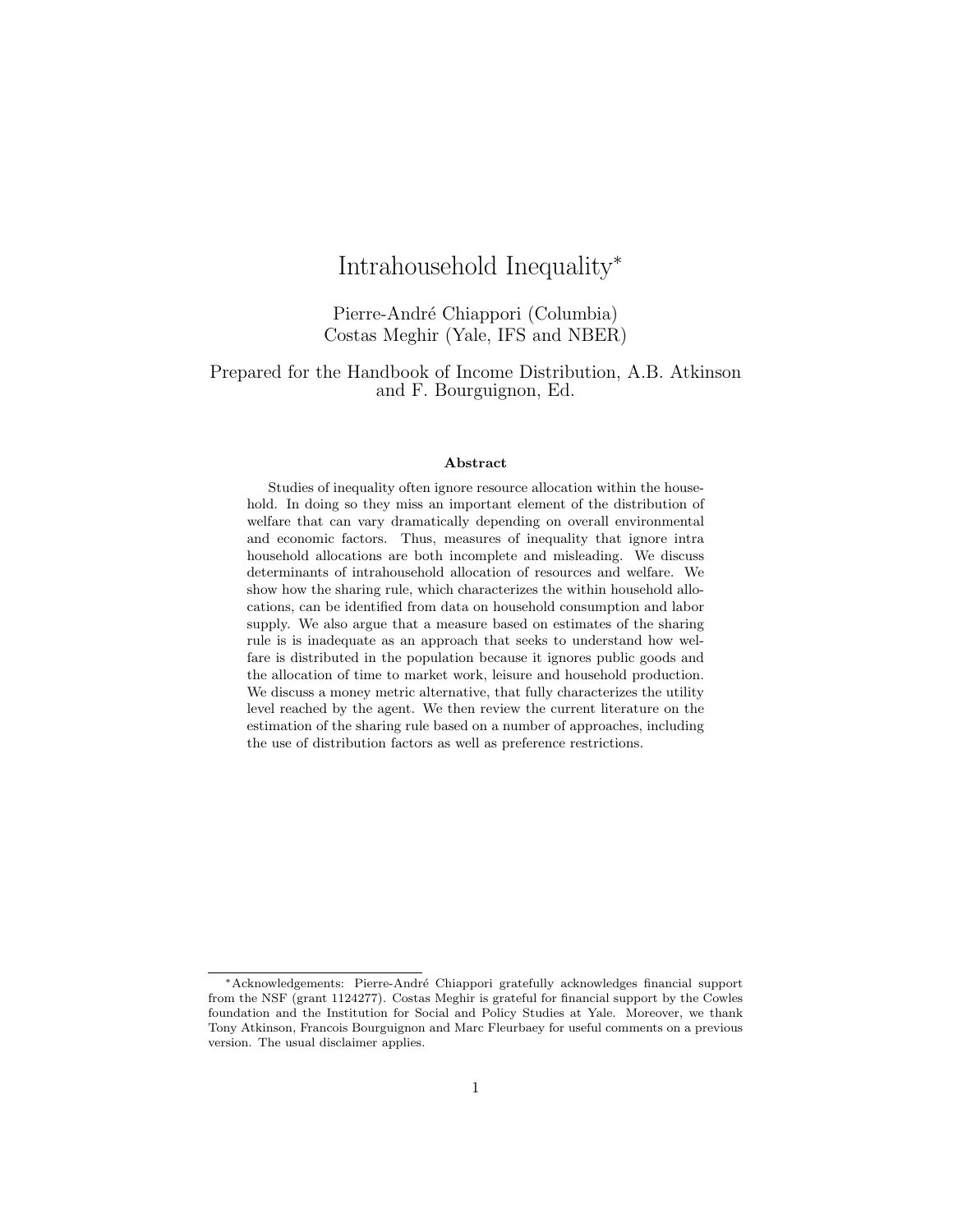### 1 Introduction

#### 1.1 Inequality between individuals

Consider an economy with identical couples, each of which has a total income of 100. Individuals privately consume a unique, perfectly divisible commodity; there exist neither externalities nor economies of scale, so that, in each couple, the sum of individual consumptions equals the couple's total income. Inequality, as measured in a standard way, is nil. Assume, now, that some of these couples divorce, and that after divorce husbands each receive an income of 75, while each wife gets 25. The new income distribution, again by standard criteria, is now unequal; in particular, the presence of lower income singles (the divorced wives) increases both inequality and poverty.

From a deeper perspective, however, the conclusion just stated is far from granted. It entirely relies on an implicit assumption – namely, that the predivorce distribution of income within households was equal. Most of the time, such an assumption has little or no empirical justification; and from a theoretical viewpoint, it is actually quite unlikely to hold – few serious models of household behavior would predict an equal distribution of income while married if the post-divorce allocation is highly skewed. Still, it is crucial. Assume, for the sake of the argument, that the distribution of resources within married couples simply mimics what it would be in case of divorce (he gets 75, she gets 25) – not an unreasonable assumption, given that in our (admittedly simplistic) structure this is the only individually rational allocation. Then the claim that inequality increased after the wave of divorces is simply wrong. Inequality, at least across individuals, has not changed; each agent has exactly the same income, consumption and welfare than before. And the surge in measured poverty is just as spurious. There are exactly as many poor women after than there were before; it is just that, in the pre-divorce situation, the standard measures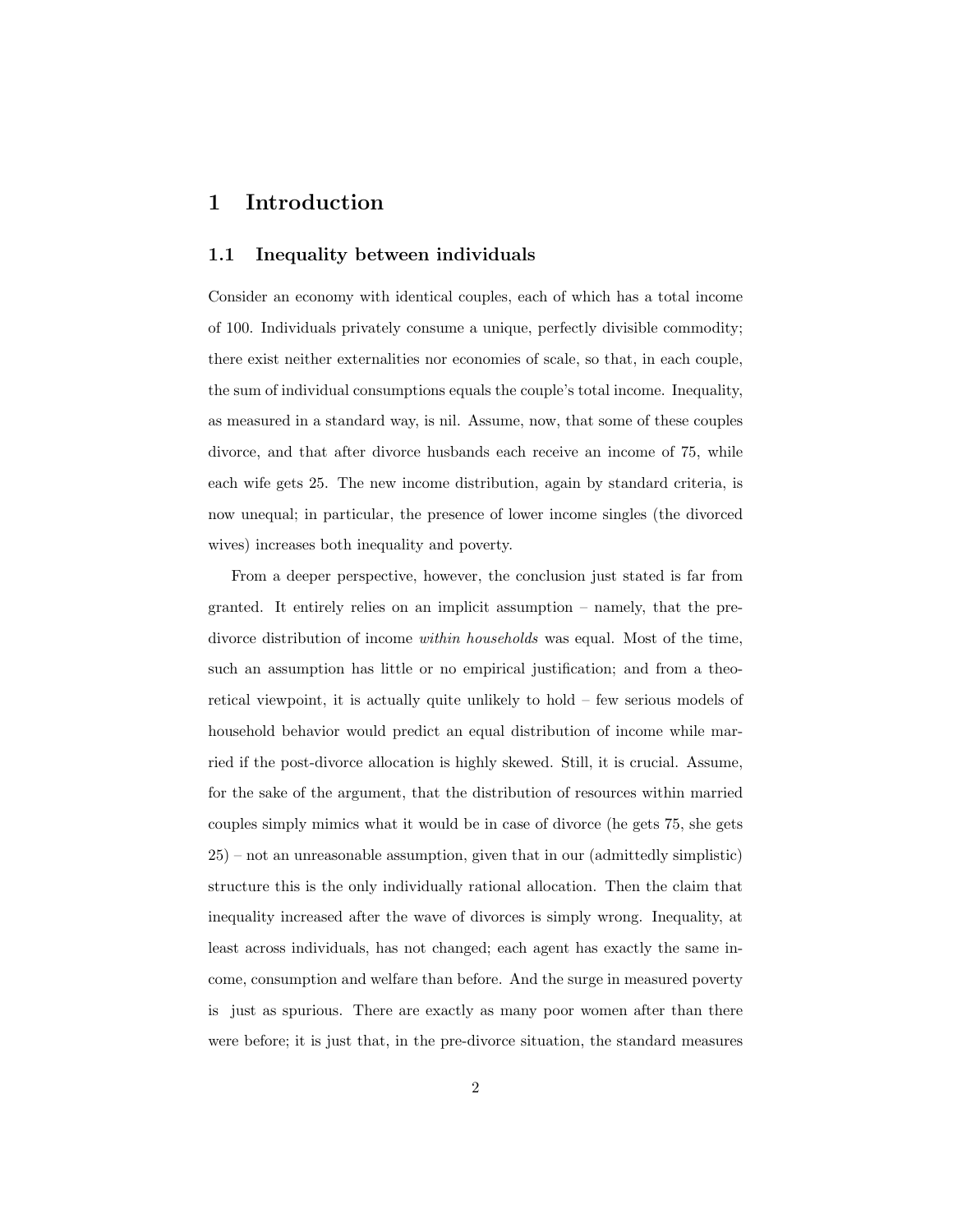missed them.

The previous example, extreme as it may be, illustrates a basic point that the present paper will try to emphasize – namely, that any attempt at measuring inequality (or its evolution over time) that ignores allocation of resources within the family is unreliable at best, and deeply flawed at worst, especially when the basic demographics regarding family composition evolve over the period under consideration. This point had already been emphasized in the literature; for instance, Haddad and Kanbur (1990) have showed, on Philippine data, that standard measures of inequality in calorie adequacy would be understated by 30 to 40 percent if intrahousehold inequality was ignored. As a more recent illustration, consider the graph below (Figure 1) due to Lise and Seitz (2011), that plots the evolution of inequality across households, within households and across individuals in the UK over the last decades, as estimated from a collective model of labor supply. The main conclusion is that the standard approach, based on adult equivalence scales, underestimates the initial level of cross-sectional consumption inequality by 50%. Moreover, it gives a deeply flawed picture of the evolution of inequality over the last decades. While the usual story - a large surge in inequality between 1970 and 2000 - applies to inequality across household, it is compensated by a considerable reduction of intra-household inequality - so that total inequality (across individuals) remains more or less constant over the period.<sup>1</sup>

<sup>&</sup>lt;sup>1</sup>This conclusion must be qualified in view of the population under consideration. Indeed, the sample excludes all households with children, all persons aged under 22 or over 65, all persons who were self-employed, and the top1 per cent of the earnings distribution (which is, in any case, not well covered by the Family Expenditure Survey).; so the conclusions are only valid for that particular, subpopulation. Still, it is suggestive of the general claim that ignoring intra-household allocation may severely bias our views regarding inequality.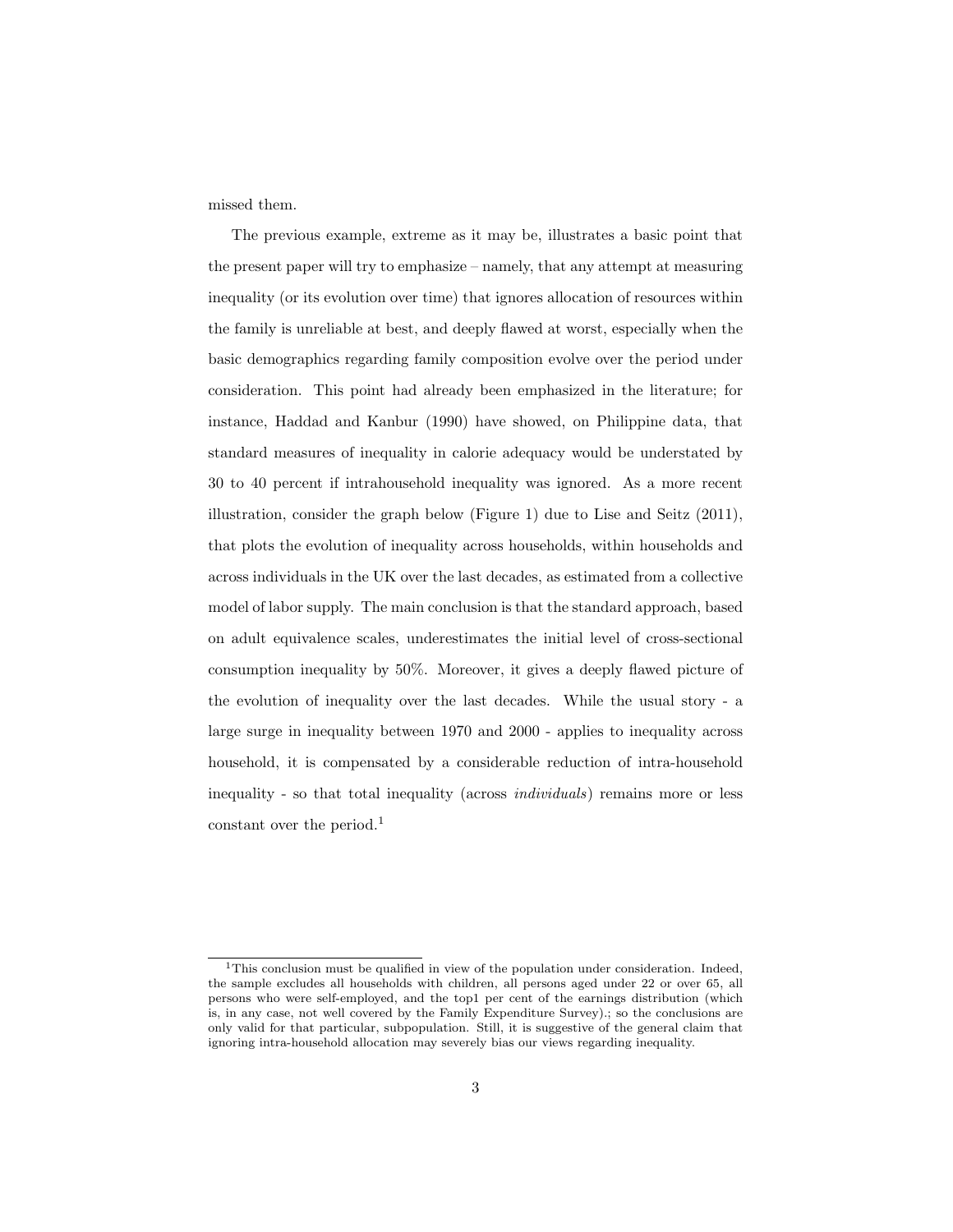

Figure 1: Trends in the variance of log consumption, UK. Source: Lise and Seitz (2011).

All this strongly suggests, at the very least, that much more attention should be paid to intrahousehold inequality, from both a theoretical and an empirical viewpoint. Analyzing intrahousehold inequality, however, raises a host of specific problems. Some are of a conceptual nature. A large fraction of household expenditures relate to public commodities - i.e., goods that are jointly consumed by the household, without exclusion restrictions; moreover, in many cases these public commodities are internally produced within the household. Spouses may have different preferences regarding public goods; therefore, the fraction of household expenditures devoted to public consumption has a potentially important impact on intrahousehold inequality, that cannot be disregarded. Similar questions arise for intrahousehold production, with the additional twist that time spent by each spouse should also be taken into account. How should such public productions and consumptions be taken into account in our inequality measures? While the impact of public goods on inequality is by no means a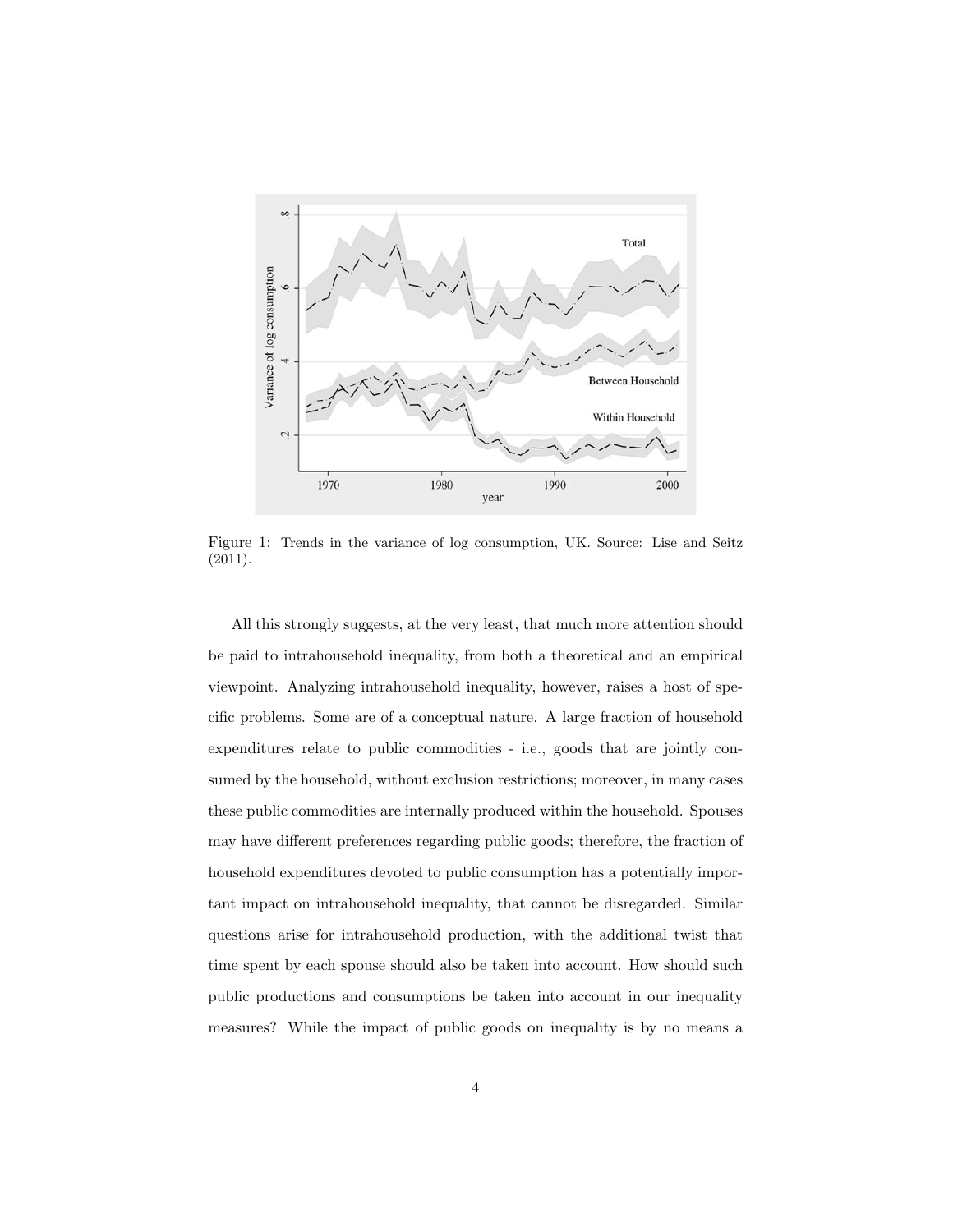new problem, it is particularly stringent in our context, if only because public goods and domestic production are among the main (economic) reasons for the existence of the household.

As we shall see, these conceptual issues affect the standard notion of inequality in two ways. Besides shedding a new light on its measurement, they also revive some old discussions about its foundations. In particular, the role of public goods raises questions about which type on inequality should we concentrate on: income? (private) consumption? utility? The problem is far from innocuous: in the presence of public goods, it is relatively easy to generate examples in which a change in prices and incomes results in a decrease in a person's private consumption and an increase in the spouse's, whereas utilities evolve in the opposite way (welfare declines for the person whose private consumption increases and conversely). In such a context, the impact of the change on intrahousehold inequality is not clearly defined – it all depends on what exactly we are interested in.

Empirical problems are equally challenging. As always in economics, preferences are not directly observed, and have to be recovered from observable data (demand, labor supply). But, in addition, the allocation of resources within the household cannot (in general) be directly observed; it has to be recovered from the household's (aggregate) behavior. It follows that when deciding which aspect of inequality should be considered, one cannot abstract from identification issues: there is little interest in concentrating on a notion that is not identifiable in practice. An interesting paradox, in this respect, is provided by a standard result of household economics – namely, that in some circumstances, a continuum of different models generate the same observable behavior (so they are observationally indistinguishable). In some cases, these models correspond to different intrahousehold allocations of resources, but to the same allocation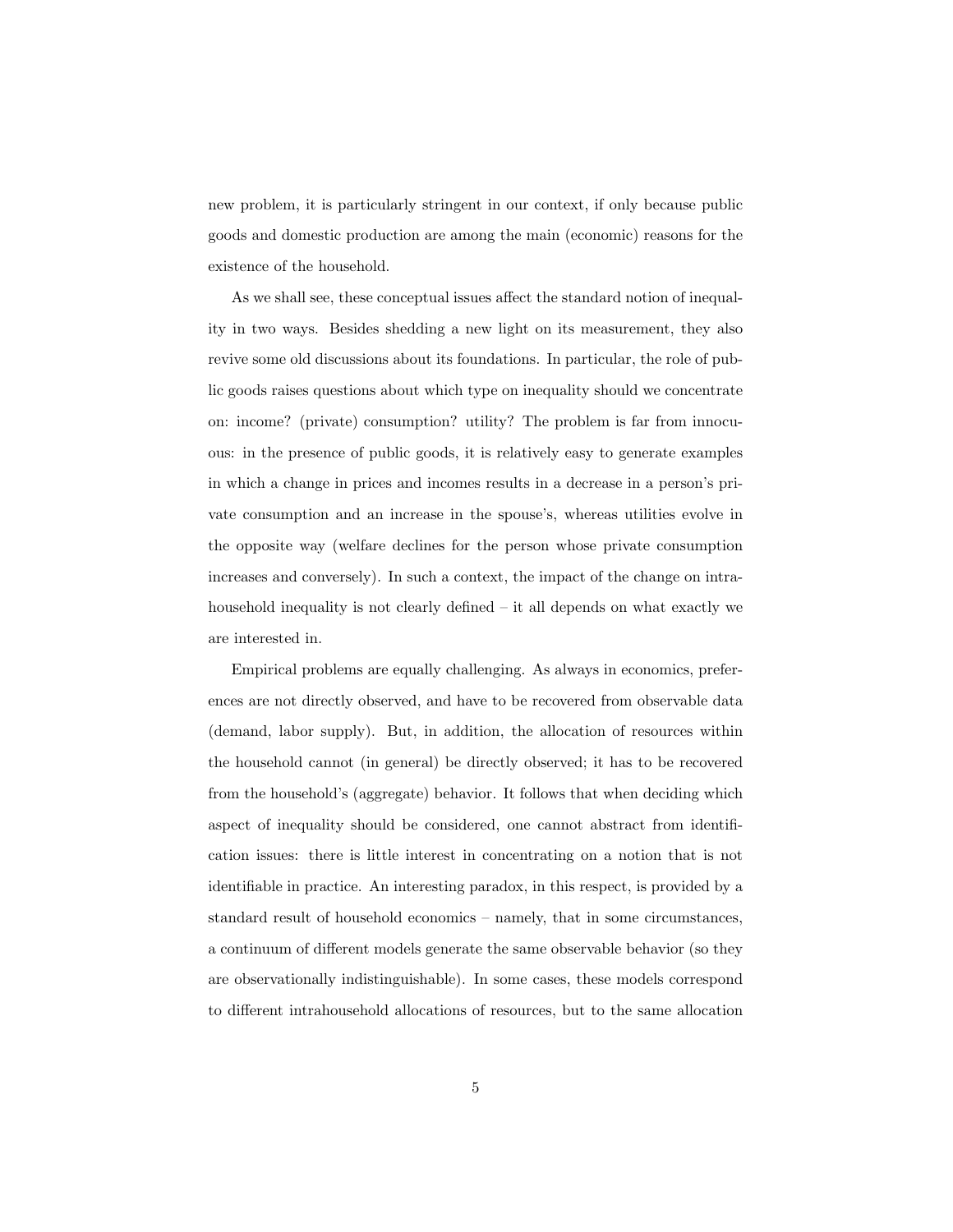of utility (in the language of the theory, the indeterminacy is welfare-irrelevant). In other words, the main justification for concentrating on inequality in income or consumption rather than in utility – namely, the fact that the former are observed, but not the latter – is sometimes partially reversed.

These questions obviously arise whenever inequality is assessed on a utilitarian basis. However, even an alternative approach in term of capabilities could hardly disregard them. Issues related to individual preferences for public goods would be less problematic in that case; what matters, from a capabilities perspective, is more an individual's potential access to the public goods than the utility the individual actually derives from their consumption. But the difficulties in recovering individual private consumptions (especially when it comes to nutrition or other fundamental needs) would become all the more crucial. All in all, the problems raised by intrahousehold allocation should be central to any analysis of inequality, even though specific aspects may be more damaging for some approaches than for others.

What recent developments in the literature clearly indicate, however, is that while these problems are serious, they are by no means insuperable. Although intra-household allocation is not (fully) observable, it can be recovered using specific, identifying assumptions that will be discussed later; that is the path borrowed by Lise and Seitz, but also by Chiappori, Fortin and Lacroix (2002), Dunbar, Lewbel and Pendakur (2013), Browning, Chiappori and Lewbel (2013) and many others in the literature. Clear progress has been made on this front over the last decades. One goal of the present chapter is to briefly review these advances.

A first step is to adopt an explicit model of household decision making that clarifies the notion of inequality within the household. Obviously, such models must explicitly recognize that household members each have their own pref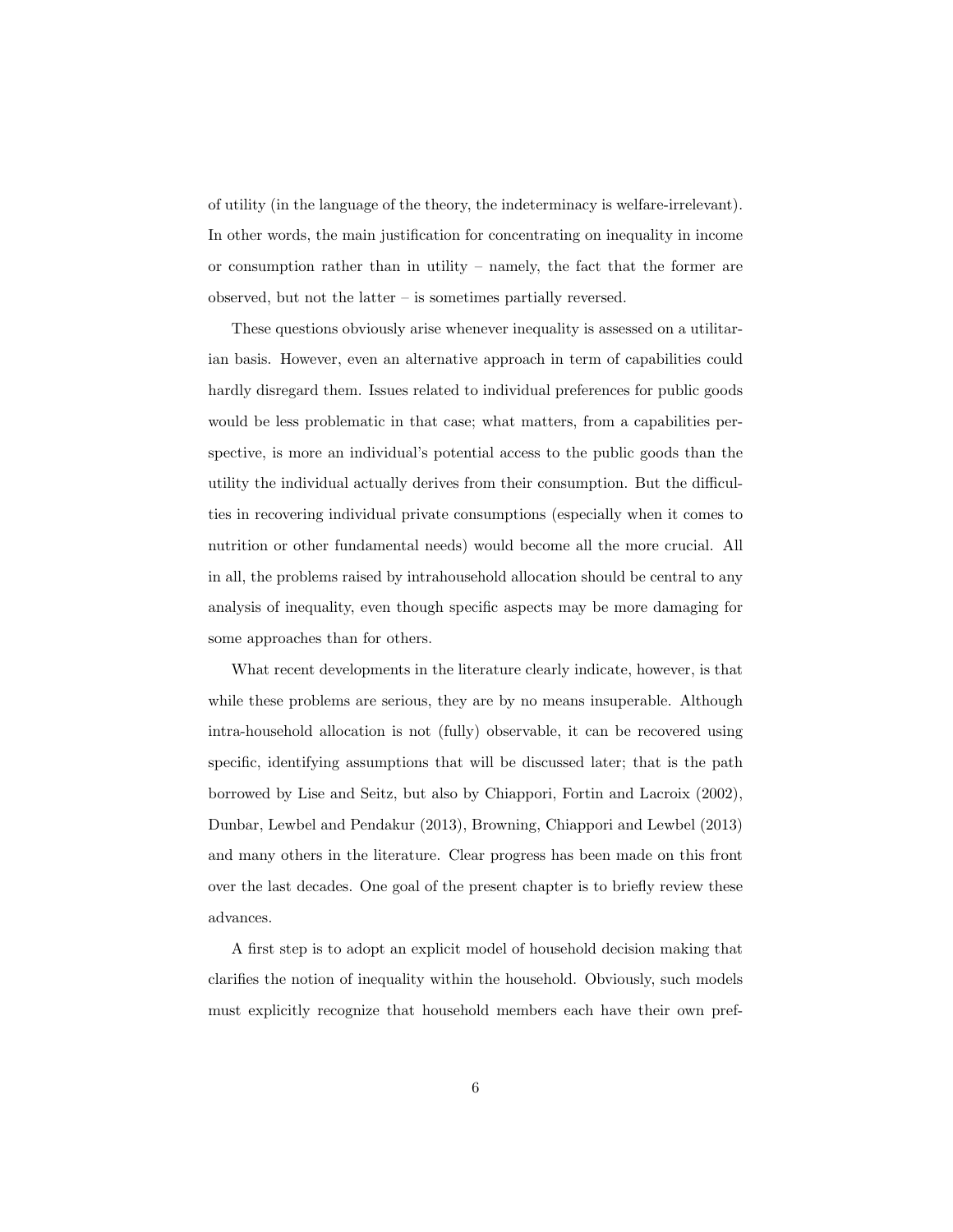erences - if only because omitting individuals does not seem a promising way of analyzing inequality between them. An additional requirement is empirical tractability. To be usable, a model of household behavior should fulfill a double requirement: testability (i.e., it should generate a set of empirically testable restrictions that fully characterize the model, in the sense that any given behavior is compatible with the model if and only if these conditions are satisfied) and identifiability (it should be feasible, possibly under additional assumption, to recover the structure of the model – in our case, individual preferences and the decision process – from the sole observation of household behavior). Lastly, the model should provide (or be compatible with) an 'upstream' theory of the generation of intrahousehold inequality; i.e., we need to explain, and ideally predict, how the intrahousehold distribution of resources - and ultimately of power - responds to changes in the household's socio-economic environment.

Most of the recent advances use one particular class of models, based on the collective approach.<sup>2</sup> While other (non-unitary) perspectives have been adopted in the literature, none of the alternatives has (so far) convincingly addressed the double requirement of testability and identifiability just evoked.

# 1.2 Modeling household decision making: the collective model

The basic axiom of the collective approach is Pareto efficiency: whatever decision the household is making, no alternative choice would have been prefered by all members. While this assumption is undoubtedly restrictive, its scope remains quite large. It encompasses as particular cases many models that have been proposed in the literature, including:

<sup>•</sup> 'unitary' models, which posit that the household behaves like a single <sup>2</sup>For a more detailed presentation, the reader is refered to Browning, Chiappori and Weiss (2013)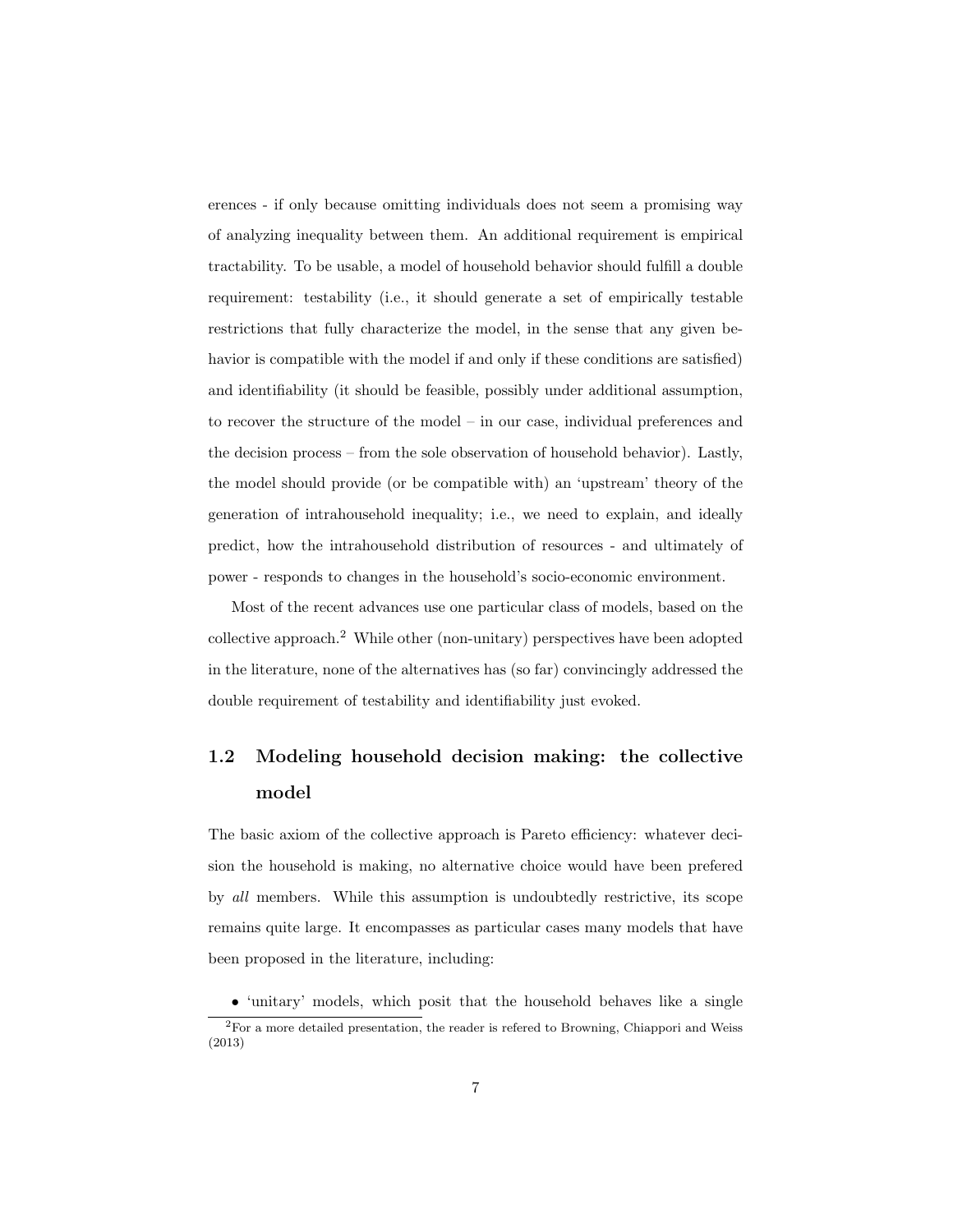decision maker; this includes simple dictatorship (possibly by a 'benevolent patriarch', as in Becker, 1974) to the existence of some household welfare function (as in Samuelson 1956),

- models based on cooperative game theory, and particularly bargaining theory (at least in a context of symmetric information), as pioneered by Manser and Brown (1980) and McElroy and Horney (1981),
- model based on market equilibrium, as analyzed by Grossbard-Shechtman (1993), Gersbach and Haller (2001), Edlund, and Korn (2002) and others.
- more specific models, such as Lundberg and Pollak's 'separate spheres' (1993) framework.

On the other hand, the collective framework excludes models based on non cooperative game theory (at least in the presence of public good), such as those considered by Ulph (2006), Browning, Chiappori and Lechene (2009), Lechene and Preston (2011) and many others, as well as models of inefficient bargaining a la Basu (2006).

The efficiency assumption is standard in many economic contexts, and has often been applied to household behavior. Still, it needs careful justification. Within a static context, this assumption amounts to the requirement that married partners will find a way to take advantage of opportunities that make both of them better off. Because of proximity and durability of the relation, both partners are in general aware of the preferences and actions of each other. They can act cooperatively by reaching some binding agreement. Enforcement of such agreements can be achieved through mutual care and trust, by social norms and by formal legal contracts. Alternatively, the agreement can be supported by repeated interactions, including the possibility of punishment. A large literature in game theory, based on several 'folk theorems', suggests that in such situa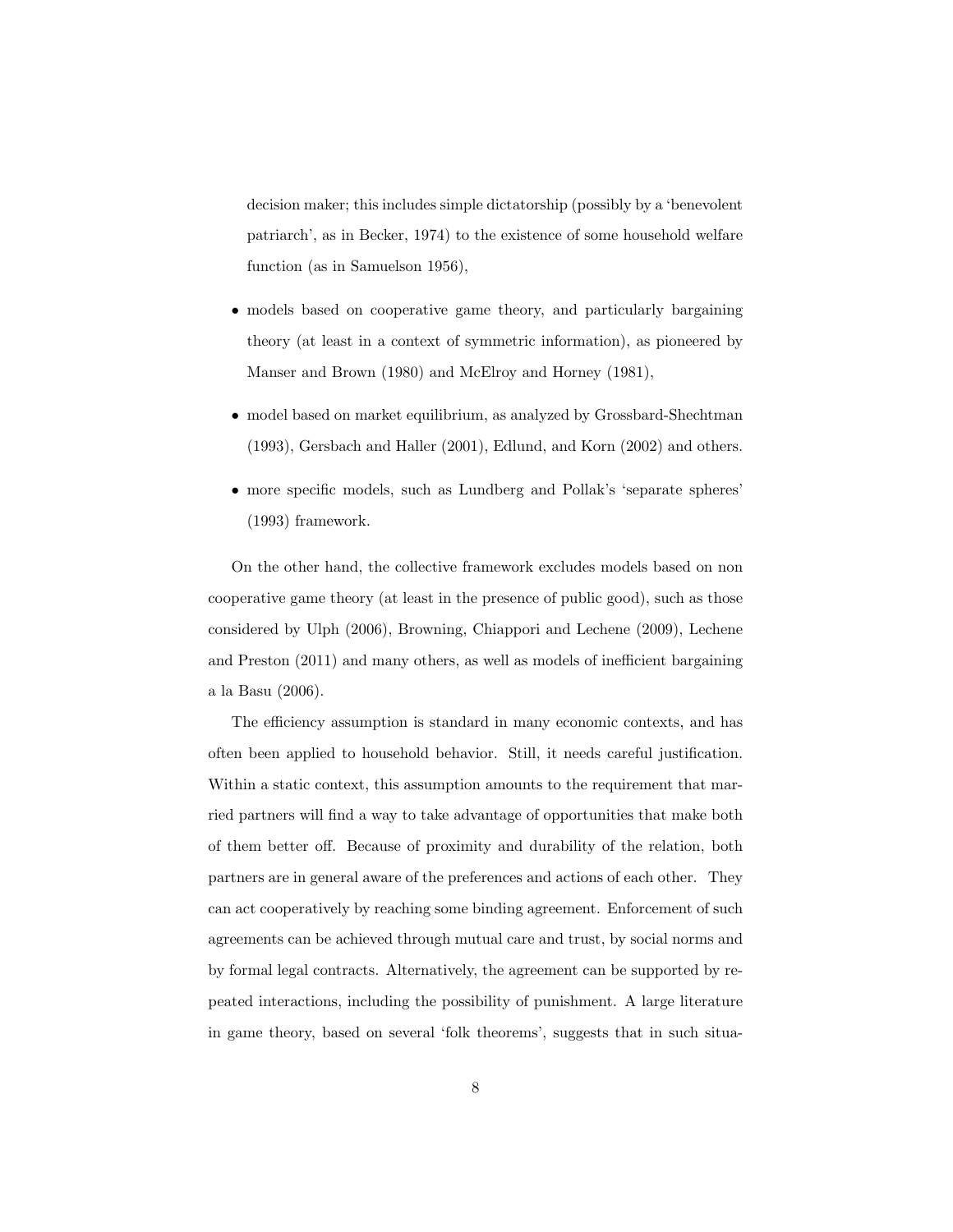tions, efficiency should prevail.<sup>3</sup> At the very least, efficiency can be considered as a natural benchmark.

Another potential issue with a collective approach to inequality issues is of a more conceptual nature. By definition, the collective approach is axiomatic; it assumes specific properties of the outcome (efficiency), and leaves aside the specific process by which this outcome has been generated. It has sometimes been argued that one should judge differently situations that generate the same allocations (and the same utility levels) but which are reached by different processes. In that case, the collective approach has to be further specialized - and this may be (and has been) done in several directions.<sup>4</sup>

Finally, an obvious but crucial advantage of the collective model is that it has been by now fully characterized. We have a set of necessary and sufficient conditions for a demand function to stem from a collective framework (Chiappori, Ekeland 2006); and exclusion restrictions have been derived under which individual preferences and the decision process (as summarized by the Pareto weights) can be recovered from the sole observation of household behavior ((Chiappori, Ekeland 2009a,b). To the best of our knowledge, this is the only model of the household for which similar results have been derived.<sup>5</sup>

The next section describes the basic model. We then discuss the conceptual issues linked with intrahousehold inequality, first in the case where all commodities are privately consumed, then in the presence of public goods, finally for the case of domestic production. Finally, we discuss issues related to identification.

<sup>3</sup>Note, however, that folks theorems essentially apply to infinitely repeated interactions. <sup>4</sup>See Browning, Chiappori and Weiss (2014).

<sup>5</sup>Browning, Chiappori and Lechene (2009) and Lechene and Preston (2011) provide a set of necessary conditions for non cooperative models. However, whether these conditions are sufficient is not known; moreover, no general identification result has been derived so far.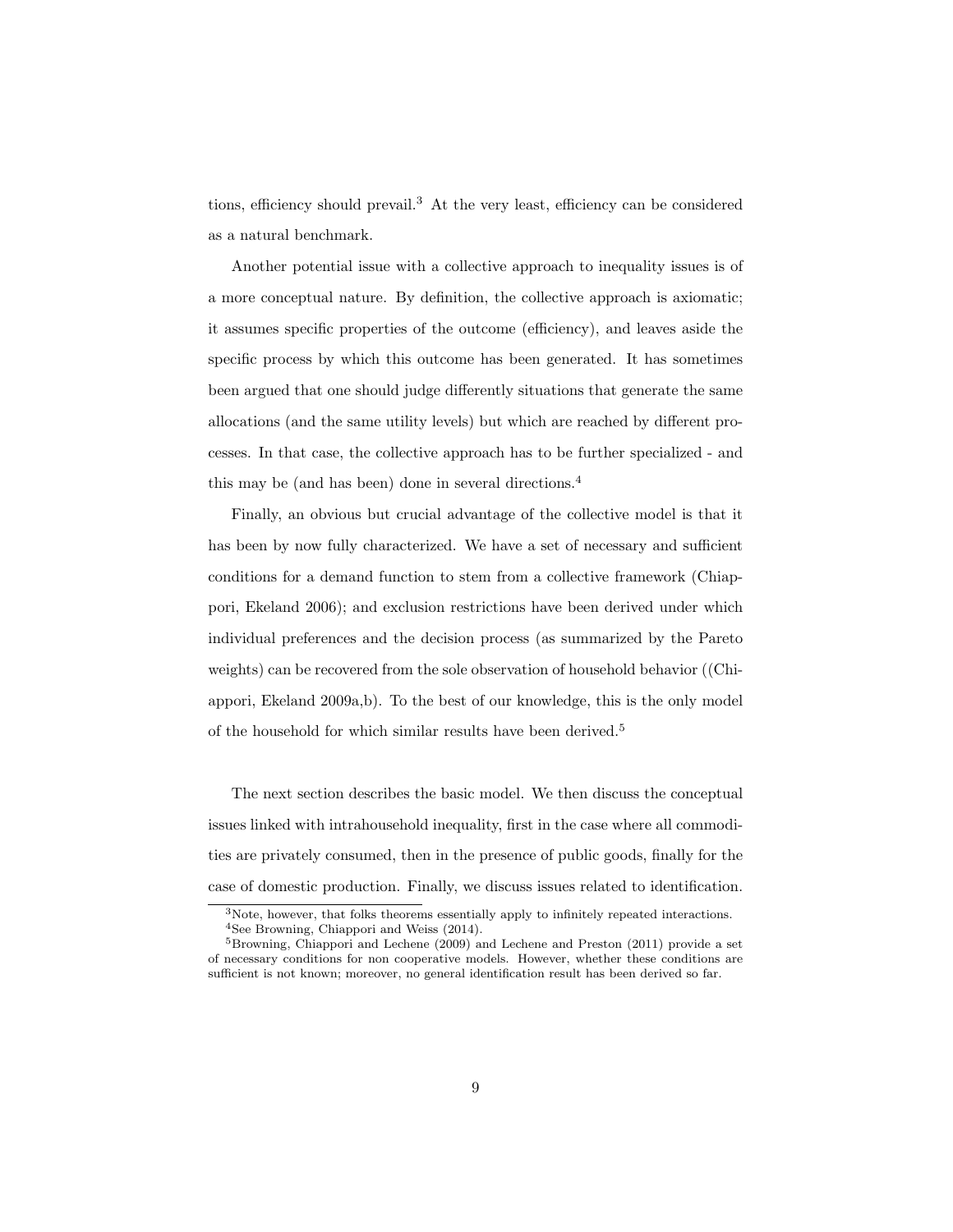# 2 The collective model: concepts, definitions, axioms

In what follows, we consider a K-person household that can consume several commodities; these may include standard consumption goods and services, but also leisure, future or contingent goods, etc. Formally, N of these commodities are publicly consumed within the household. The market purchase of public good j is denoted  $Q_j$ ; the N-vector of public goods is given by Q. Similarly, private goods are denoted  $q_i$  with the *n*-vector  $q$ . Each private goods bought is divided between the members so that member  $a$   $(a = 1, ..., K)$  receives  $q_i^a$  of good *i*, with  $\sum_a q_i^a = q_i$ . The vector of private goods that *a* receives is  $q^a$ , with  $\sum_a q^a = q$ . An allocation is a  $N + Kn$ -vector  $(Q, q^1, ..., q^K)$ . The associated market prices are given by the  $N$ -vector  $P$  and the *n*-vector  $p$  for public and private goods respectively.

We assume that each married person has her or his own preferences over the allocation of family resources. The most general version of the model would consider utilities of the form  $U^a(Q, q^1, ..., q^K)$ , implying that a is concerned directly with all members' consumptions. Here, however, tractability requires additional structure. In what follows, we therefore assume that preferences are of the *caring* type. That is, each individual a has a felicity function  $u^a(Q, q^a)$ ; and a's utlity takes the form:

$$
U^{a}\left(Q, q^{1},..., q^{K}\right) = W^{a}\left(u^{1}\left(Q, q^{1}\right), ..., u^{K}\left(Q, q^{K}\right)\right),\tag{1}
$$

where  $W^a$   $(.,.)$  is a monotone increasing function. The weak separability of these 'social' preferences represents an important moral principle; a is indifferent between bundles  $(q^b, Q)$  that b consumes whenever b is indifferent. In this sense caring is distinguished from paternalism. Caring rules out direct externalities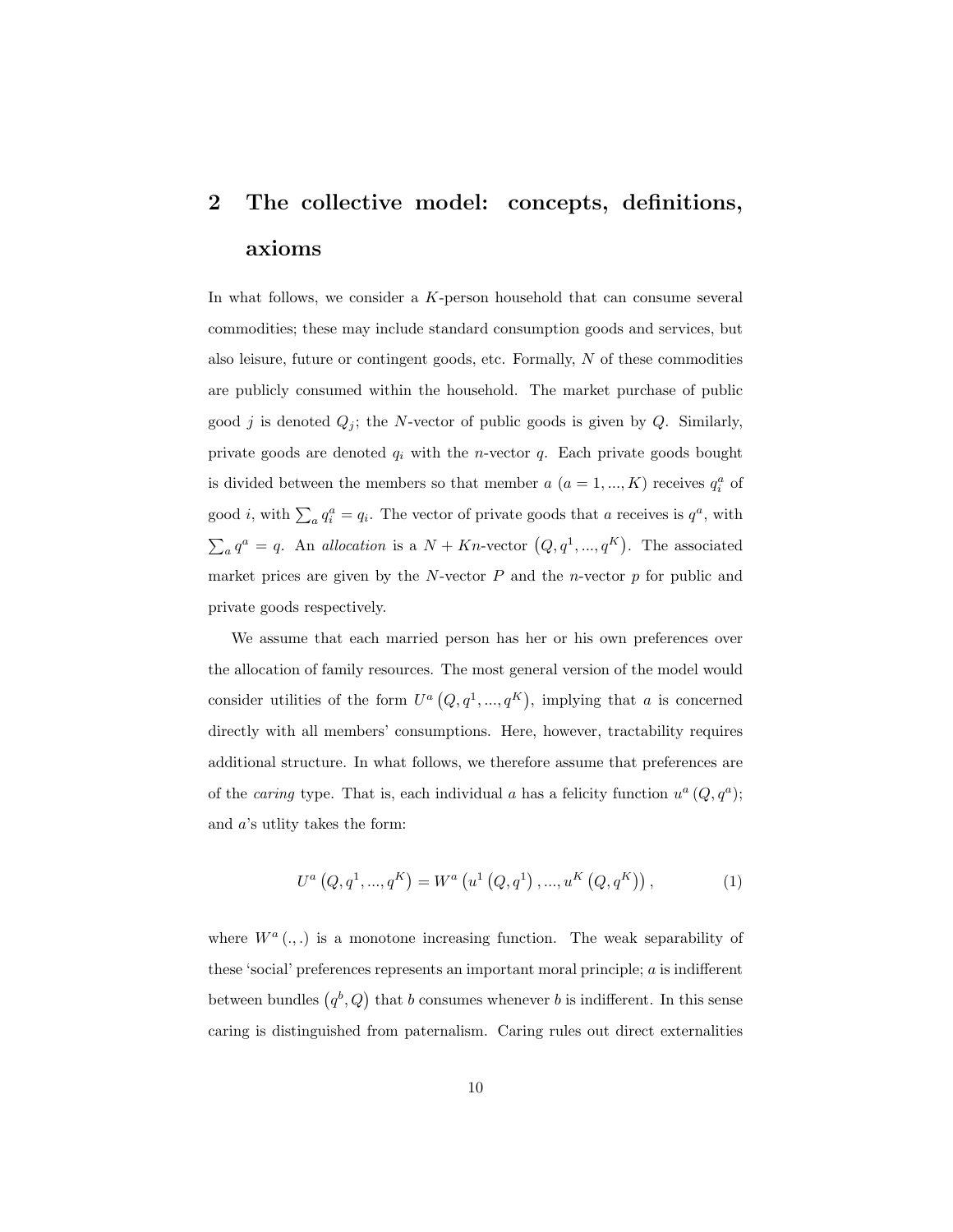between members because  $a$ 's evaluation of her private consumption  $q^a$  does not depend directly on the private goods that b consumes.

Lastly, a particular but widely used version of caring is egotistic preferences, whereby members only care about their own (private and public) consumption; then individual preferences can be represented by felicities (i.e., utilities of the form  $u^a(Q, q^a)$ .<sup>6</sup> Note that such egotistic preferences for consumption do not exclude non economic aspects, such as love, companionship or others. That is, a person's utility may be affected by the presence of other persons, but not by their consumption. Technically, the 'true' preferences are of the form  $F^a(u^a(Q, q^a))$ , where  $F^a$  may depend on marital status and on the spouse's characteristics. Note that the  $F^a$ s will typically play a crucial role in the decision to marry and in the choice of a partner. However, it is irrelevant for the characterization of married individuals' preferences over consumption bundles.

Efficiency has a simple translation - namely, the household behaves as if it was maximizing a weighted sum of utilities of its members. Technically, the program is thus (assuming egotistic preferences):

$$
\max_{(Q,q^1,\ldots,q^K)} \sum_a \mu^a u^a (Q,q^a) \tag{P}
$$

under the budget constraint:

$$
\sum_{i} P_{i}Q_{i} + \sum_{j} p_{j} (q_{j}^{1} + ... + q_{j}^{K}) = y^{1} + ... + y^{K} = y
$$

where  $y^a$  denotes a's (non labor) income. Here,  $\mu^a$  is the *Pareto weight* of member *a*; one may, for instance, adopt the normalization  $\sum_a \mu^a = 1$ . In the particular case where  $\mu^a$  is constant, the program above describes a unitary model, since household behavior is described by the maximization of some

<sup>&</sup>lt;sup>6</sup>Throughout the chapter, we assume, for convenience, that utility functions  $u^a(.)$ ,  $a = 1, K$ are continuously differentiable and strictly quasi-concave.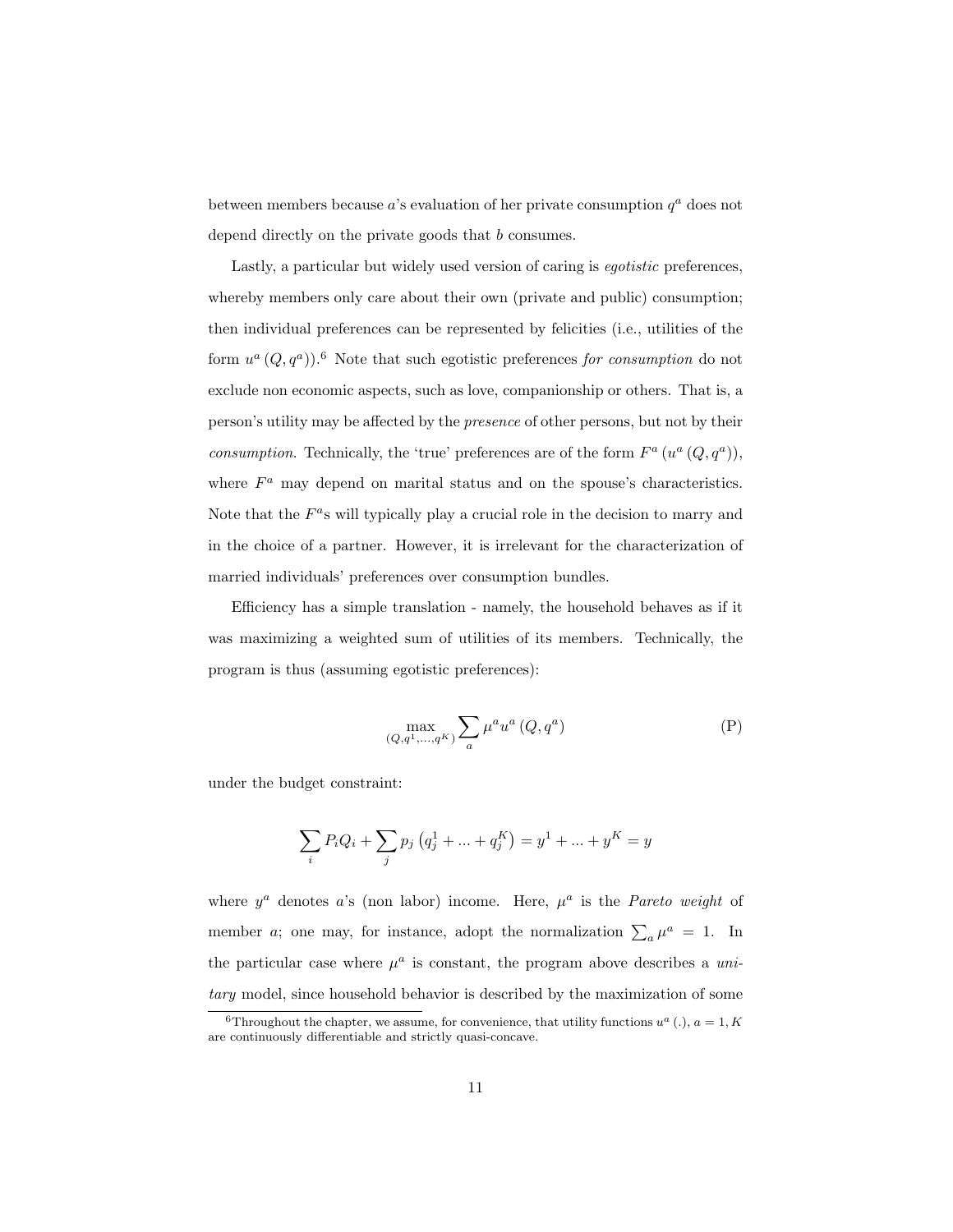(price independent) utility. In general, however,  $\mu^a$  may vary with prices and individual incomes; the maximand in (P) is therefore price-dependent, and we are not in a unitary framework in general.

This program can readily be extended to caring preferences - one must simply replace  $u^a(Q, q^a)$  with  $W^a(u^1(Q, q^1), ..., u^K(Q, q^K))$  in (P). In what follows, however,  $(P)$  plays a very special role, because any allocation that is efficient for caring preferences must be efficient for the underlying, egotistic felicities, as stated by the following result:

Proposition 1 Assume that some allocation is Pareto-efficient for the caring utilities  $W^1, ..., W^K$ . Then it solves (P) for some  $(\mu^1, ..., \mu^K)$ .

**Proof.** Assume not, then there exists an alternative allocation that gives a larger value to  $u^a$  for all  $a = 1, ..., K$ . But then that allocation also gives a higher value to all  $W^a s$ , a contradiction.

The converse is not true, because a very unequal solution to (P) may fail to be Pareto efficient for caring preferences: transferring resources from well endowed but caring individuals to the poorly endowed ones may be Pareto improving. Still, any property of the solutions to a program of the form (P) must be satisfied by any Pareto-efficient allocation with caring preferences.

A major advantage of the formulation (P) is that the Pareto weight has a natural interpretation in terms of respective decision powers. The notion of 'power' in households may be difficult to define formally, even in a simplified framework like ours. Still, it seems natural to expect that when two people bargain, a person's gain increases with the person's power. This somewhat hazy notion is captured very effectively by the Pareto weights. Clearly, if  $\mu^a$  in (P) is zero then a has no say on the final allocation, while if  $\mu^a$  is large then a effectively gets her way. A key property of  $(P)$  is precisely that increasing  $\mu$  will result in a move along the Pareto set, in the direction of higher utility for a. If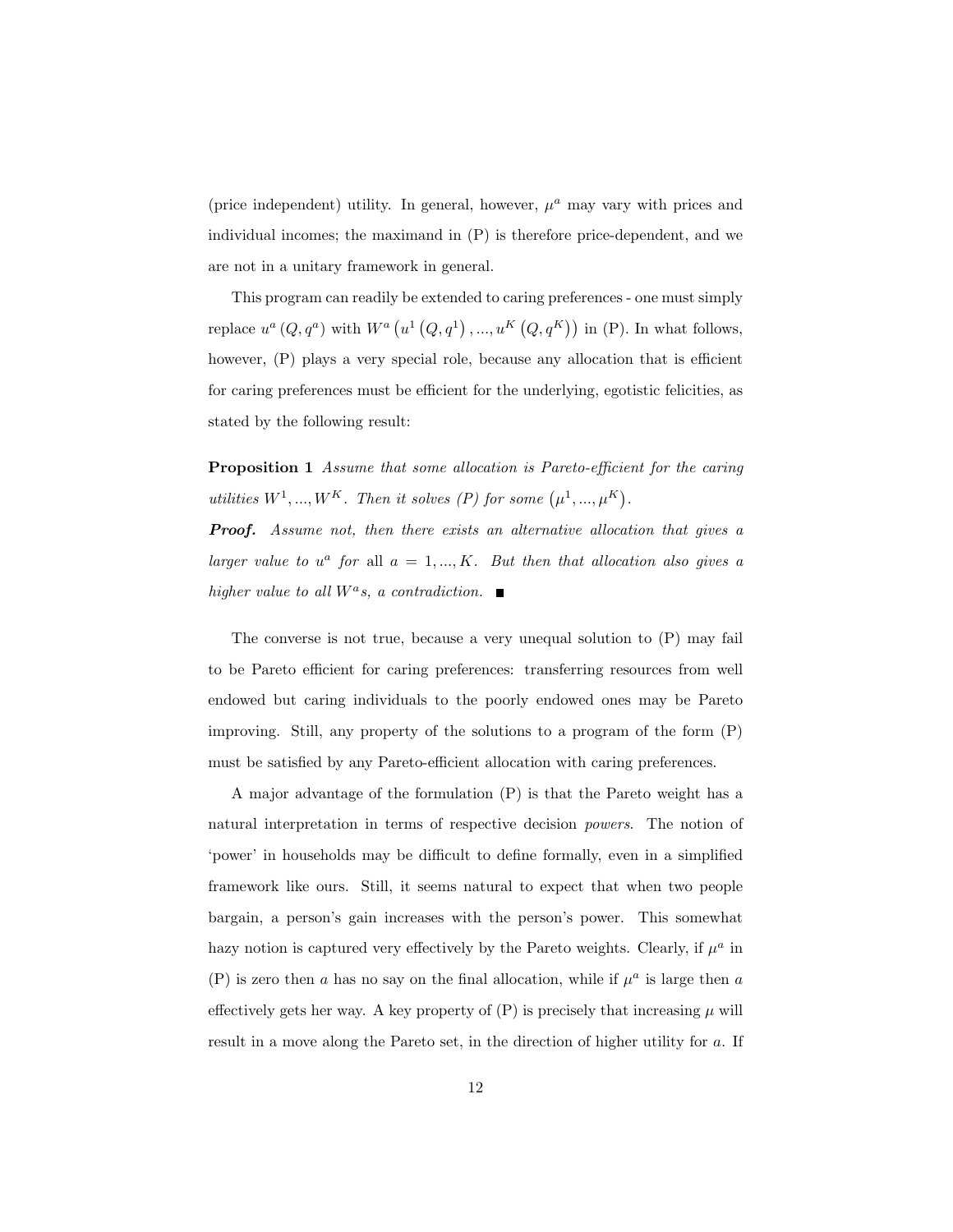we restrict ourselves to economic considerations, we may thus consider that the Pareto weight  $\mu^a$  'reflects' a's power, in the sense that a larger  $\mu^a$  corresponds to more power (and better outcomes) being enjoyed by a.

If  $(\bar{Q}(p, P, y), \bar{q}^1(p, P, y), ..., \bar{q}^K(p, P, y))$  denotes the solution to (P), we define the collective indirect utlity of a as the utility reached by a at the end of the decision process; formally:

$$
V^{a}(p, P, y) = u^{a}(\bar{Q}(p, P, y), \bar{q}^{a}(p, P, y))
$$

Note that, unlike the unitary setting, in the collective framework a member's collective indirect utility depends not only on the member's preferences but also on the decision process (hence the adjective 'collective'). This notion is crucial for welfare analysis, as we shall see below.

Finally, an important concept is the notion of distribution factors. A distribution factor is any variable that (i) does not affect preferences or the budget constraint, but (ii) may influence the decision process, therefore the Pareto weights. Think, for instance, of a bargaining model in which the agents' respective threat points may vary. A change in the threat point of one member will typically influence the outcome of the bargaining process, even if the household's budget constraint is unaffected. In particular, several tests of household behavior consider the income pooling property. The basic intuition is straightforward: in a unitary framework, whereby households behave like single decision makers (and maximize a unique, income-independent utility), only total household income should matter. Individual contributions to total income have no influence on behavior: they are pooled in the right hand side of the household's budget constraint. For instance, paying a benefit to the wife rather than the husband cannot possibly impact the household's demand. As we shall see later, this property has been repeatedly rejected by the data. The most natural interpre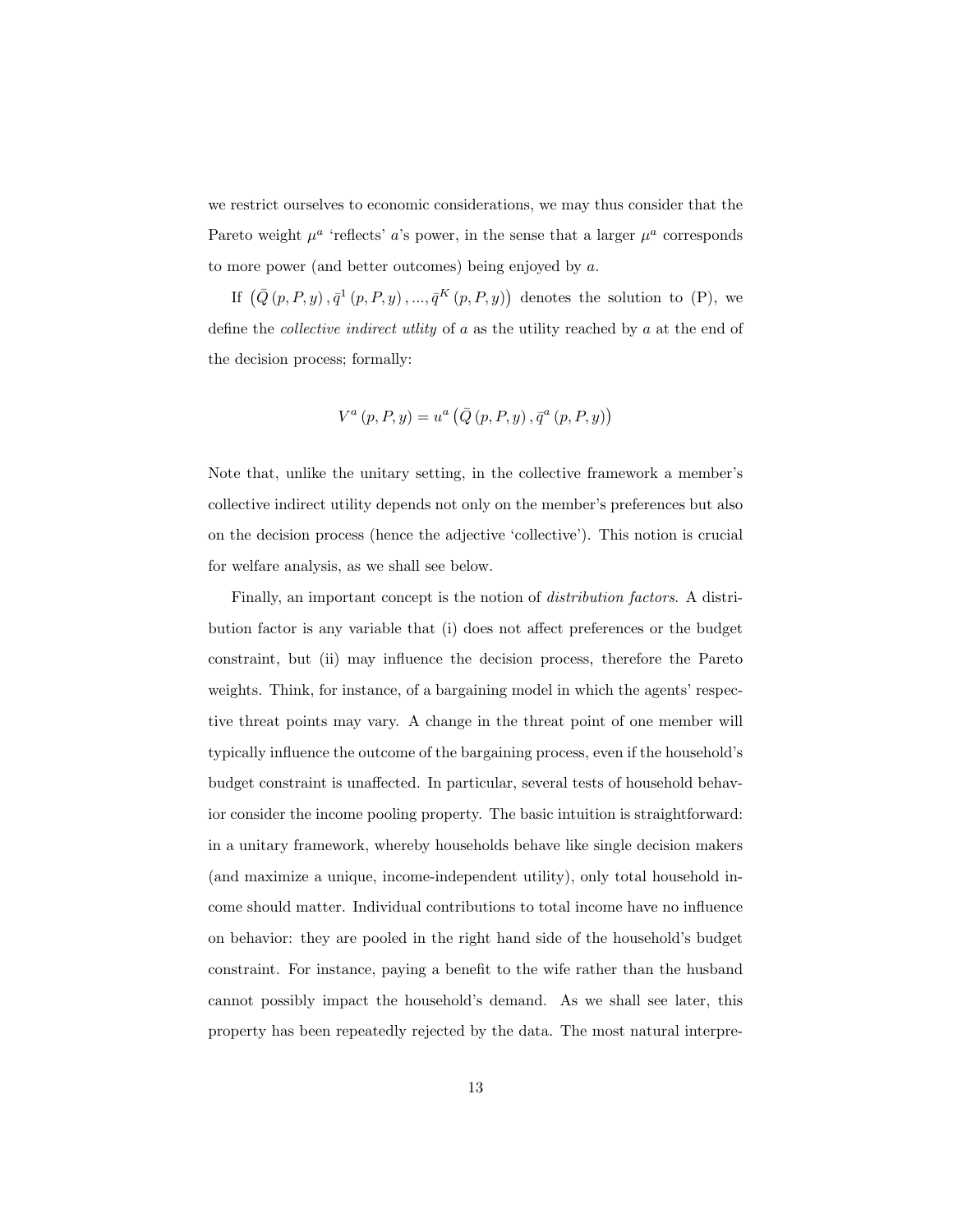tation for such rejections (although not the only one) is that individual incomes may impact the decision process (in addition to their aggregate contribution to the budget constraint). Technically, if  $(y^1, ..., y^K)$  is the vector of individual incomes and  $y = \sum_a y^a$ , while total income y is not a distribution factor (it enters the budget constraints), the  $(K-1)$  ratios  $y^1/y, ..., y^{K-1}/y$  are.<sup>7</sup> Of course, such a setting by no means imply that each individual consumes exactly his or her income. On the contrary, empirical evidence strongly suggests that transfers between family members are paramount. Whether these transfers are progressive or regressive - i.e., whether they increase or decrease intra household inequality - is in the end an empirical question; whether it can be answered ultimately depends on the extend to which these transfers can be either observed or identified, an issue to which the end of this survey is dedicated.

In what follows, the vector of distribution factors will be denoted  $z =$  $(z_1, ..., z_S)$ ; Pareto weights and collective indirect utilities, therefore, have the general form  $\mu^a(p, P, y, z)$  and  $V^a(p, P, y, z)$ .

# 3 Modeling household behavior: the collective model

#### 3.1 Private goods only: the sharing rule

We first consider a special case in which all commodities are privately consumed. Then the household can be considered as a small economy without externalities or private goods. From the second welfare theorem, any Pareto efficient allocation can be decentralized by adequate transfers; formally, we have the following result:

<sup>&</sup>lt;sup>7</sup>In practice, distribution factors must be *uncorrelated* with preferences, which, in the case of individual incomes, can generate subtle exogeneity problems. See Browning, Chiappori and Weiss (2014) for a detailed discussion.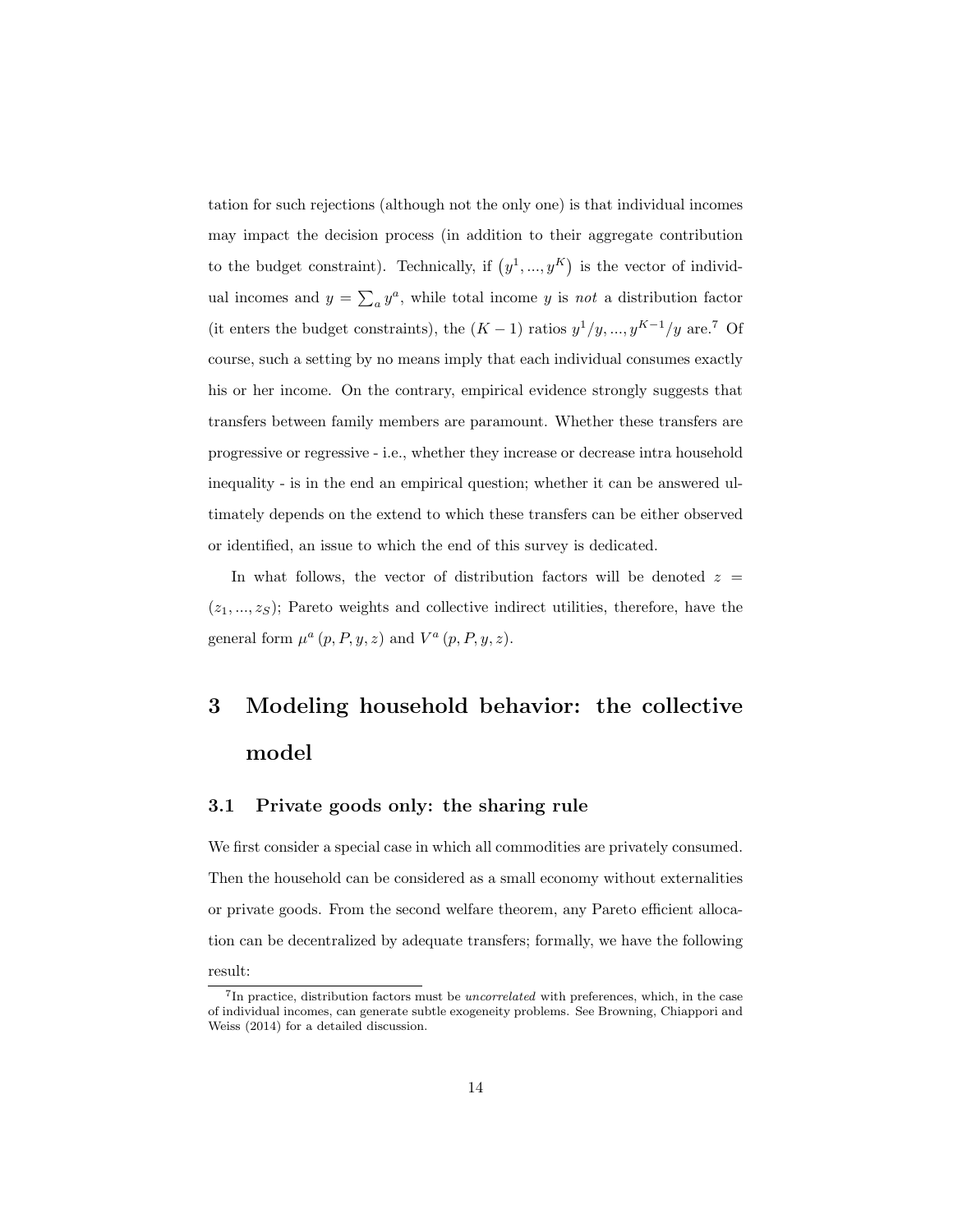**Proposition 2** Assume an allocation  $(\bar{q}^1, ..., \bar{q}^K)$  is Pareto efficient. Then there exists K non-negative functions  $(\rho^1, ..., \rho^K)$  of prices, total income and distribution factors, with  $\sum_{k} \rho^{k}(p, y, z) = y$ , such that agent a solves

$$
\max_{q^a} u^a(q^a) \tag{D}
$$

under the budget constraint

$$
\sum_{i=1}^{n} p_i q_i^a = \rho^a
$$

Conversely, for any non-negative functions  $(\rho^1, ..., \rho^K)$  such that  $\sum_k \rho_k (p, y, z) =$  $y$ , an allocation that solves  $(D)$  for all a is Pareto-efficient.

In words: in a private goods setting, any efficient decision can be described as (or as if) a two-stage process. In the first stage, agents jointly decide on the allocation of household aggregate income  $y$  between agents (and agent  $a$ gets  $\rho^a$ ); in stage two, agents freely spend the share they have received. The decision process (bargaining, for instance) takes place in the first stage; its outcome is given by the functions  $(\rho^1, ..., \rho^K)$ , which are called the *sharing* rule of the household. From a welfare perspective, there exists a one-to-one, increasing correspondence between Pareto weights and the sharing rule, at least when the Pareto set is strictly convex: when prices and incomes are constant, increasing the weight of one individual (keeping the other weights unchanged) always results in a larger share for that individual and conversely. Finally, the collective, indirect utility takes a simple form; namely:

$$
V^{a}(p, y) = v^{a}(p, \rho^{a}(p, y))
$$

where  $v^a$  is the standard, indirect utility of agent  $a$ . We therefore have the following result: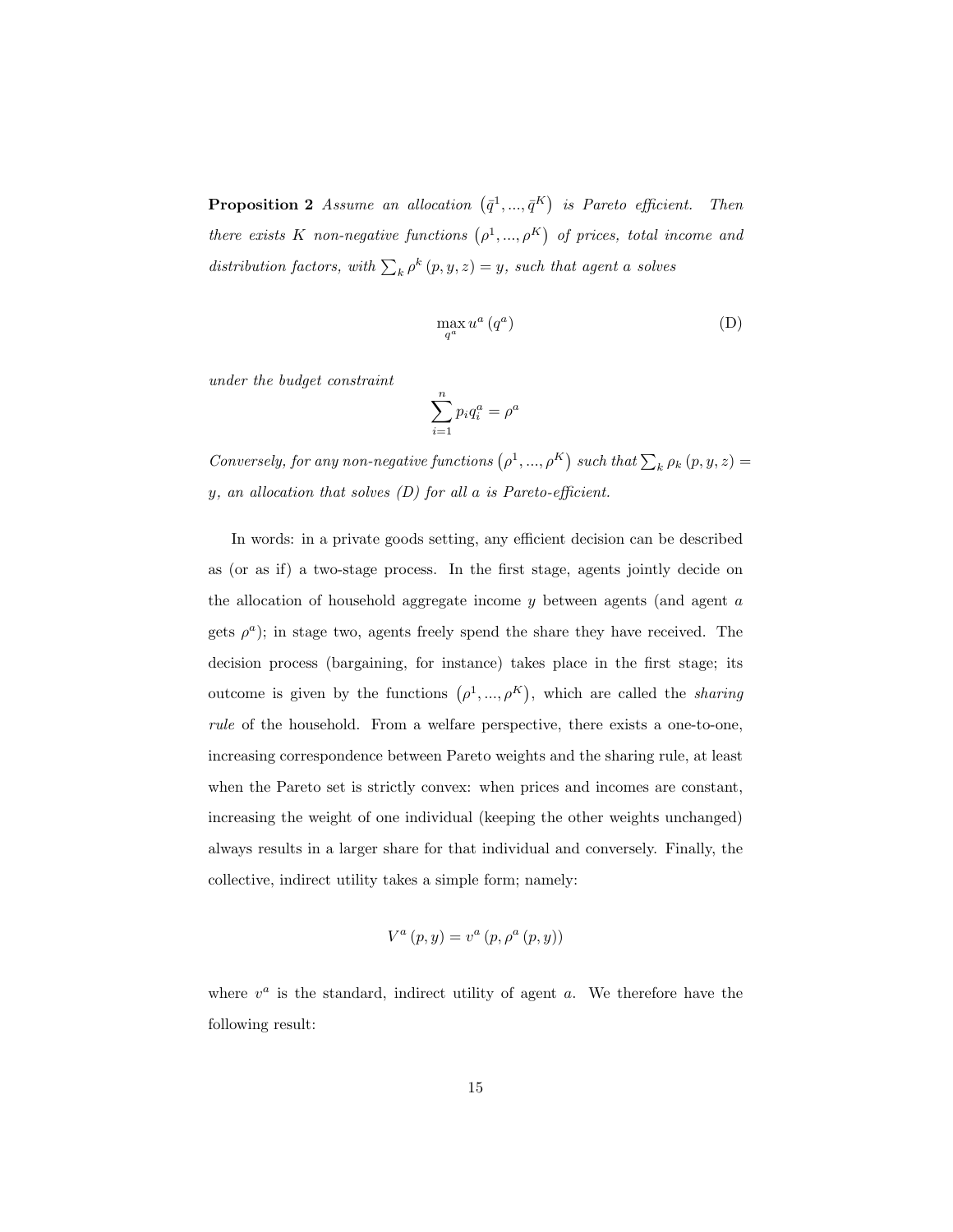Proposition 3 When all commodities are privately consumed, then for any given price vector there exists a one-to-one correspondence between the sharing rule and the indirect utility

In particular, a member's collective indirect utility can be directly computed from the knowledge of that person's preferences and sharing rule; given the preferences, the sharing rule is a sufficient statistic for the entire decision process.

Regarding the issue of intrahousehold inequality, the key remark is that the sharing rule contains all the information required: since all agents face the same prices, the sharing rule fully summarizes intrahousehold allocation of resources. As such, it is directly relevant for intrahousehold inequality. Specifically, let  $I(y_1, \ldots, y_n)$  be some inequality index (as a function of individual incomes). Then the intrahousehold index of inequality is:

$$
I_{I}(p, y) = I(\rho^{1}(p, y), ..., \rho^{K}(p, y))
$$

#### 3.2 Public and private commodities

Convenient as the previous notion may be, it still relies on a strong assumption namely that all commodities are privately consumed. Relaxing this assumption is obviously necessary, if only because the existence of public consumption is one of the motives of household formation.

Different notions have been considered in the literature. The notion of conditional sharing rule (CSR), initially introduced by Blundell, Chiappori and Meghir (2005), refers to a two-stage process, whereby in stage one the household decides the consumption of public goods and the distribution of remaining income between members, while in stage two members all spend their alloted amount on private consumptions so as to maximize individual utility conditional on the level of public consumption decided in stage 1. As before, any efficient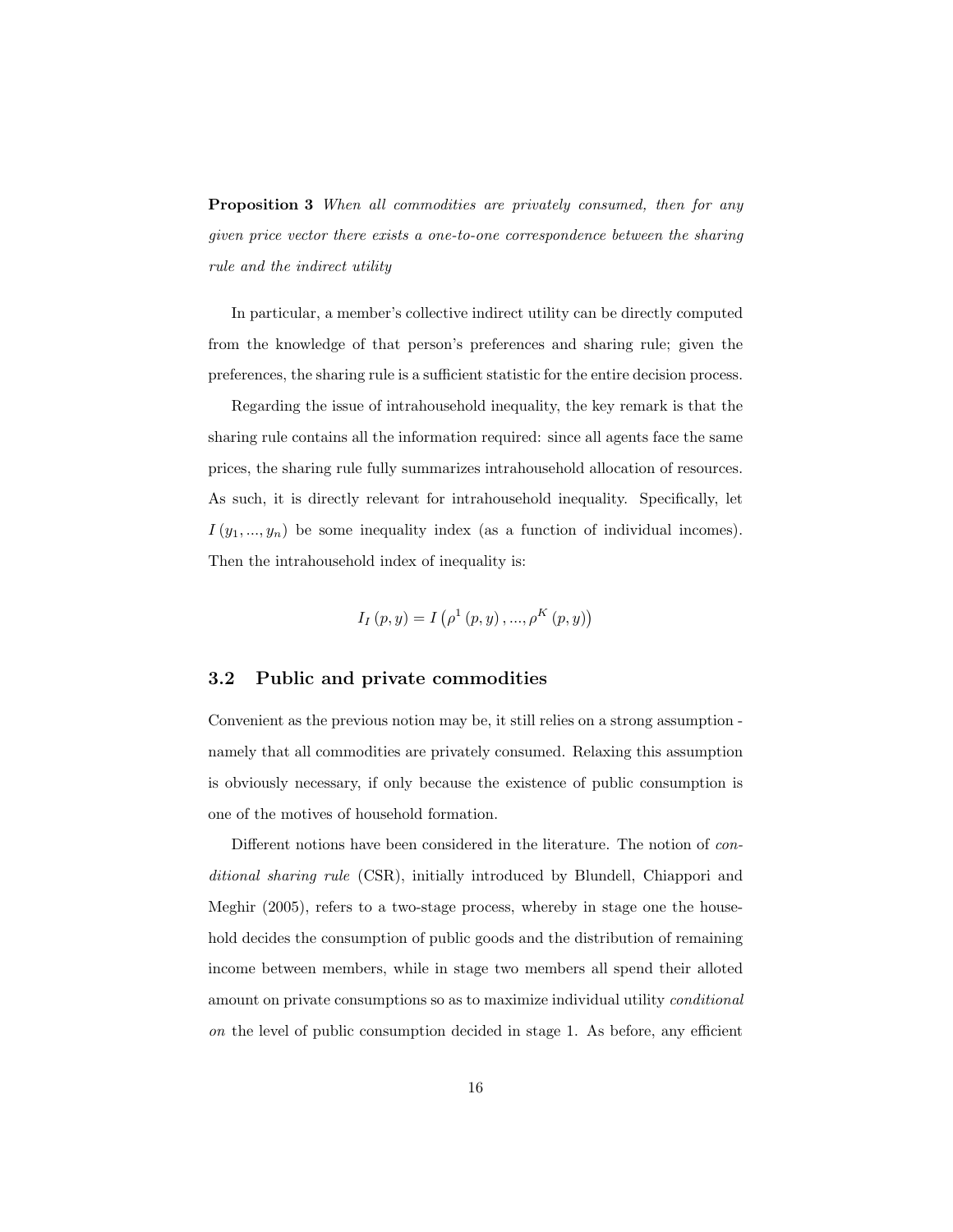decision can be represented as stemming from a two stage process of that type. The converse, however, is not true: for any given level of public consumptions, almost all conditional sharing rules lead to inefficient allocations. Moreover, the monotonic relationship between sharing rule and Pareto weights is lost. In particular, increasing a's weight does not necessarily result in a larger value for a's conditional sharing rule; the intuition being that more weight to one agent may result in a different allocation of public expenditures, which may or may not result in an increase in the agent's private consumption. Lastly, and more importantly for our purpose, the conditional sharing rule may give a biased estimate of intrahousehold inequality, because it simply disregards public consumption. That this pattern could be problematic is easy to see. Assume that one spouse (say the wife) cares a lot for a public good, while her husband cares very little. If the structure of household demand entails a significant fraction of expenditures being devoted to that public good, one can expect this pattern to have an impact on any inequality measure within the household. Disregarding public consumption altogether is therefore not an adequate approach.

A second approach relies on an old result in public economics, stating that in the presence of public goods, any efficient allocation can be decentralized using personal (or Lindahl) prices for the public good. This result establishes a nice duality between private and public goods: for the former, agents face identical prices and purchase different quantities (the sum of which is the household's aggregate demand), whereas for the latter the quantity is the same for all but prices are individual-specific (and add up to market prices).<sup>8</sup> Again, the household behaves as if it was using a two stage process. In stage one, the household chooses a vector of individual prices for the public goods and an allocation of total income between members; in stage two members all spend their income

<sup>8</sup>See Chiappori and Ekeland (2009b) for a general presentation. For applications, see for instance Donni (2009), and Cherchye et al (2007) for a revealed preferences perspective.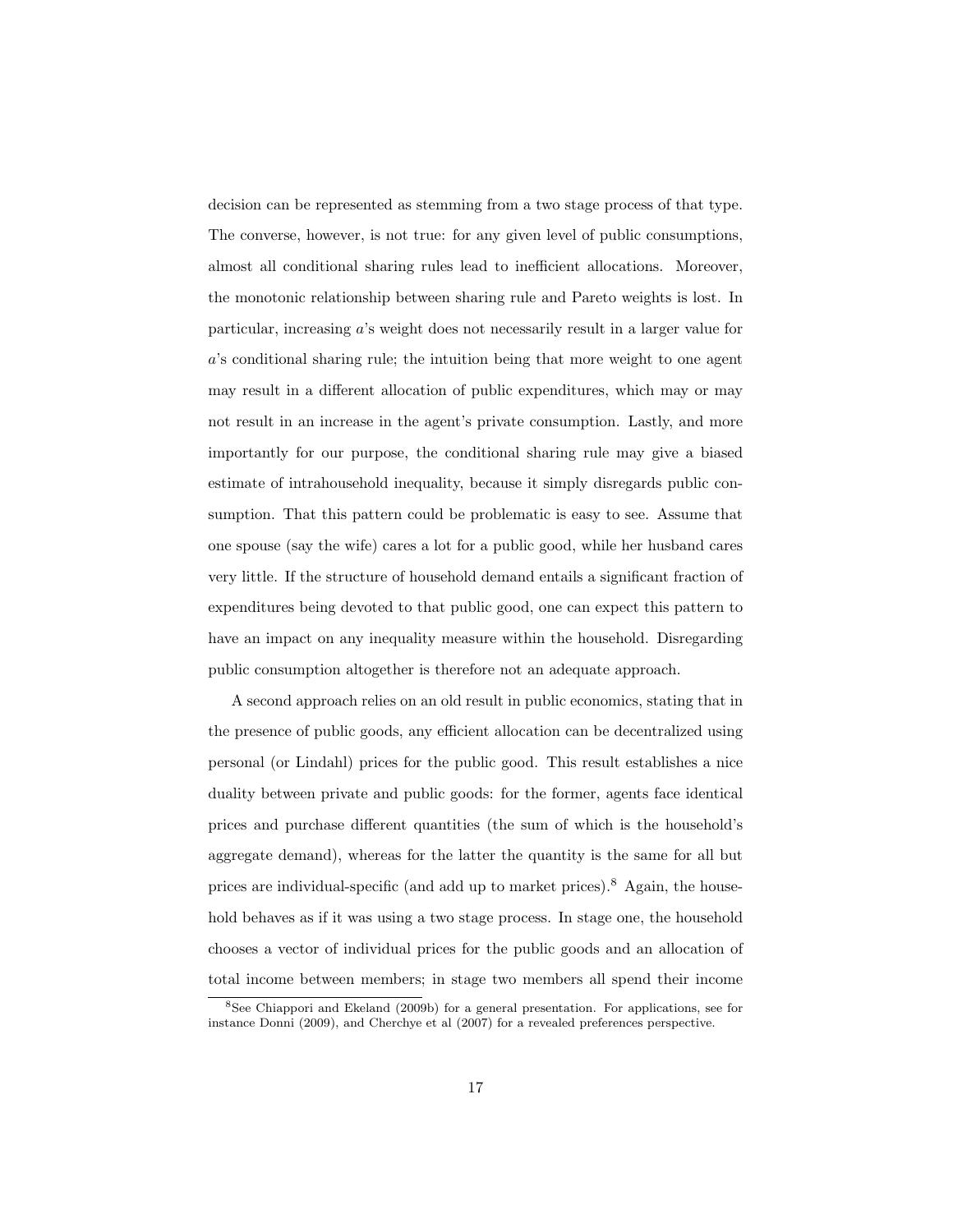on private and public consumptions under a budget constraint entailing their Lindahl prices. Formally, member a solves

$$
\max_{q^a} u^a(Q, q^a) \tag{DP}
$$

under the budget constraint

$$
\sum_{i=1}^{n} p_i q_i^a + \sum_{j=1}^{N} P_j^a Q_j^a = \rho^{*a}
$$

where  $P_j^a$  is the Lindahl price of good j for agent a. The vector  $\rho^* = (\rho^{*1}, ..., \rho^{*K}),$ with  $\sum_a \rho^{*a} = y$ , defines a *generalized sharing rule* (GSR).

From an inequality perspective, this notion raises interesting issues. One could choose to adopt  $\rho^*$  as a description of intrahousehold inequality; indeed, agents now maximize utility under a budget constraint in which  $\rho^*$  describes available income. In particular,  $\rho^*$  is a much better indicator of the distribution of resources than the conditional sharing rule  $\tilde{\rho}$ , because it takes into account both private and public consumptions.

However, the welfare of agent a is not fully described by  $\rho^{*a}$ ; one also needs to know the vector  $P^a$  of a's personal prices. Technically, the collective indirect utility of a is:

$$
V^{a}(p, P, y, z) = v^{a}(p, P^{a}, \rho^{*a}(p, P, y, z))
$$

which depends on both  $\rho^{*a}$  and  $P^a$ . This implies that the sole knowledge of the GSR is not sufficient to recover the welfare level reached by a given agent, even if her preferences are known; indeed, one laso need to know the prices, which depend on *all* preferences. In particular, we believe that the level of inequality within the household cannot be analyzed from the sole knowledge of the generalized sharing rule. Agents now face different personal prices, and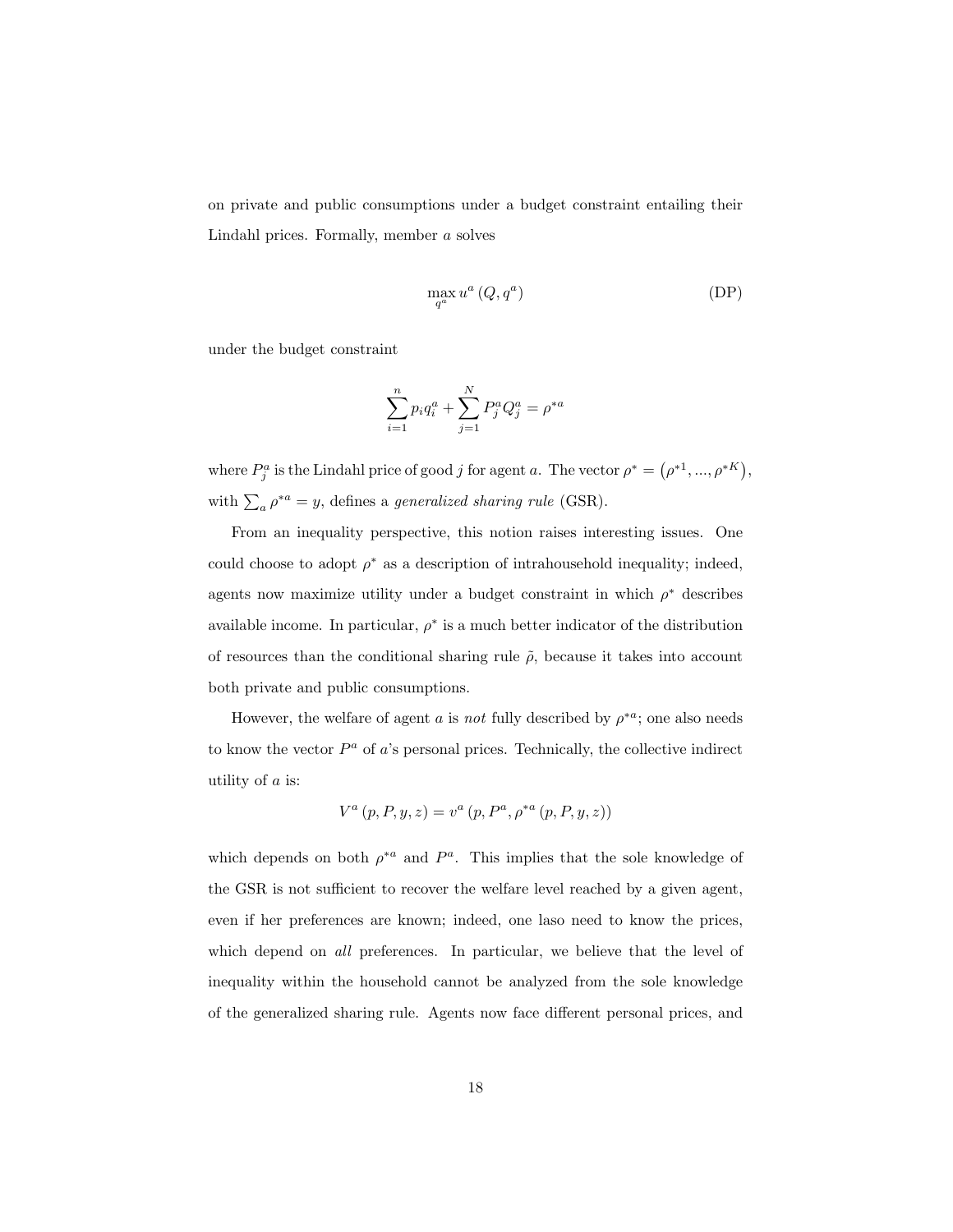this should be taken into account. Of course, this conclusion was expected; it simply reflects a basic but crucial insight - namely that if agents 'care differently' about the public goods (as indicated by personal prices, which reflect individual marginal willingnesses to pay), then variations in the quantity of these public goods have an impact on intrahousehold inequality.

Finally, Chiappori and Meghir (2014) have recently proposed the concept of Money Metric Welfare Index (MMWI). Formally, the MMWI of agent a,  $m^a(p, P, y, z)$ , is defined by:

$$
v^{a}(p, P, m^{a}(p, P, y, z)) = V^{a}(p, P, y, z)
$$

Equivalently, if  $c^a$  denotes the expenditure function of agent  $a$ , then:

$$
m^{a}(p, P, y, z) = c^{a}(p, P, V^{a}(p, P, y, z))
$$

In words,  $m^a$  is the monetary amount that agent a would need to reach the utility level  $V^a(p, P, y)$ , if she was to pay the full price of each public good (i.e., if she faced the price vector  $P$  instead of the personalized prices  $P^a$ ). The basic intuition is simple enough. The index is defined as the monetary amount that would be needed to reach the same utiity level, at some reference prices; a natural benchmark is to use the current market price for all goods, private and public. In particular, there exists a direct relationship between the MMWI and the standard notion of *equivalent income*,<sup>9</sup> although to the best of our knowledge, equivalent income has exclusively been applied so far to private goods. Both approaches rely on the notion that referring to a common price vector can facilitate interpersonal comparisons of welfare.

Unlike the GSR, the Money Metric Welfare Index fully characterizes the  $9$ See f.i. the Chapter by Fleurbaey, Decancq and Schokkaert in this Handbook.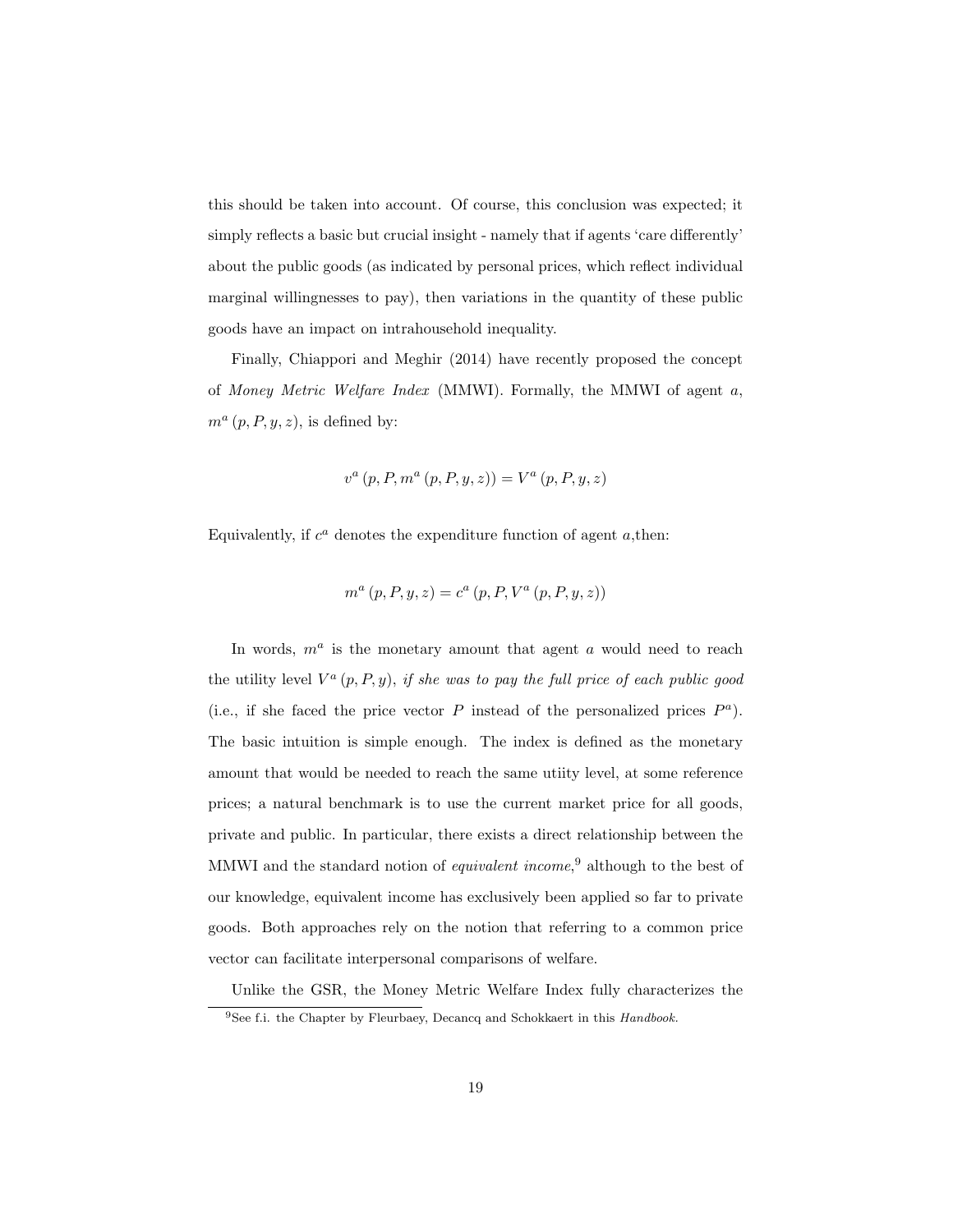utility level reached by the agent. That is, knowing an agent's preferences, there is a one-to-one relationship between her utility and her MMWI, and this relationship does not depend on the partner's characteristics. In the pure private goods case, the MMWI coincides with the sharing rule; it generalizes this notion to a general setting without losing its main advantage, namely the one-to-one relationship with welfare. Finally, it can readily be extended to allow for labor supply and domestic production; the reader is referred to Chiappori and Meghir (2014) for a detailed presentation.

#### 3.3 An example

The previous concepts can be illustrated on a very simple example, borrowed from Chiappori and Meghir (2014). Assume two agents  $a$  and  $b$ , two commodities - one private  $q$ , one public  $Q$  - and Cobb-Douglas preferences:

$$
u^{a} = \frac{1}{1+\alpha} \log q^{a} + \frac{\alpha}{1+\alpha} \log Q
$$
  

$$
u^{b} = \frac{1}{1+\beta} \log q^{b} + \frac{\beta}{1+\beta} \log Q
$$

corresponding to the indirect utilities:

$$
v^{a} = \log y - \frac{\alpha}{1+\alpha} \log P - \log(1+\alpha) + \frac{\alpha}{1+\alpha} \log \alpha
$$
  

$$
v^{b} = \log y - \frac{\beta}{1+\beta} \log P - \log(1+\beta) + \frac{\beta}{1+\beta} \log \beta
$$

Let  $\mu$  be b's Pareto weight; then the couple's consumption is given by:

$$
q^{a} = \frac{1}{(1+\alpha)(1+\mu)} y, q^{b} = \frac{\mu}{(1+\beta)(1+\mu)} y
$$
  
and 
$$
Q = \frac{\alpha(1+\beta) + \mu\beta(1+\alpha)}{(1+\alpha)(1+\beta)(1+\mu)} \frac{y}{P}
$$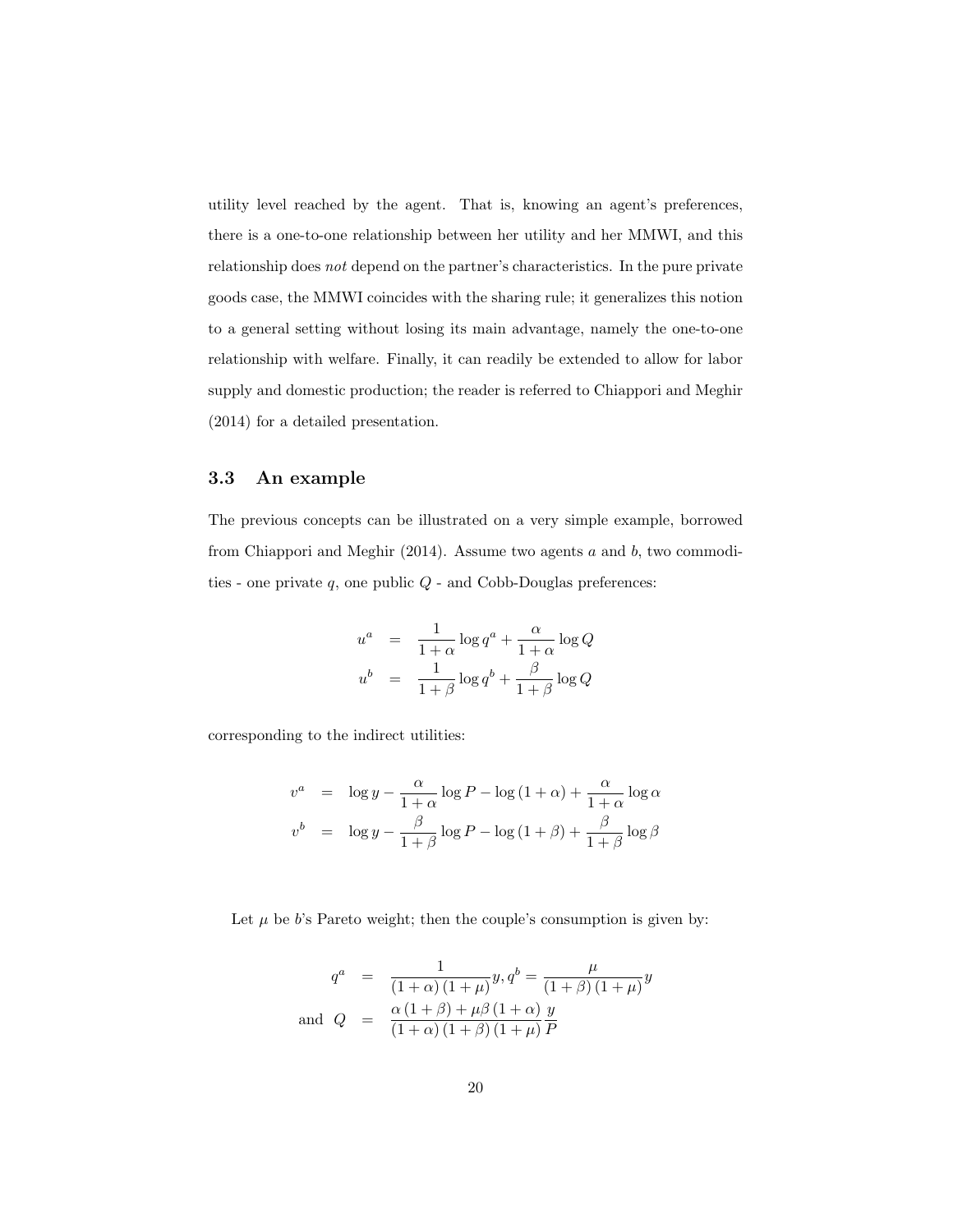generating utilities equal to:

$$
V^{a} = \log y - \frac{\alpha}{1+\alpha} \log P - \log((1+\alpha)(1+\mu)) + \frac{\alpha}{1+\alpha} \log \left(\frac{\alpha(1+\beta)+\mu\beta(1+\alpha)}{1+\beta}\right)
$$
  

$$
V^{b} = \log y - \frac{\beta}{1+\beta} \log P - \log(1+\beta)(1+\mu) + \frac{1}{1+\beta} \log \mu + \frac{\beta}{1+\beta} \log \left(\frac{\alpha(1+\beta)+\mu\beta(1+\alpha)}{1+\alpha}\right)
$$

In this context, straightforward calculations allow to see that:

1. The conditional sharing rule coincides with private consumption:

$$
\tilde{\rho}^{a} = \frac{1}{\left(1+\alpha\right)\left(1+\mu\right)} y, \tilde{\rho}^{b} = \frac{\mu}{\left(1+\beta\right)\left(1+\mu\right)} y
$$

2. Lindahl prices are

$$
P^a = \frac{\alpha (1 + \beta)}{\alpha (1 + \beta) + \mu \beta (1 + \alpha)} P
$$

$$
P^b = \frac{\mu \beta (1 + \alpha)}{\alpha (1 + \beta) + \mu \beta (1 + \alpha)} P
$$

and the generalized sharing rule is

$$
\rho^{*a} = \frac{y}{1+\mu}
$$
  

$$
\rho^{*b} = \frac{\mu y}{1+\mu}
$$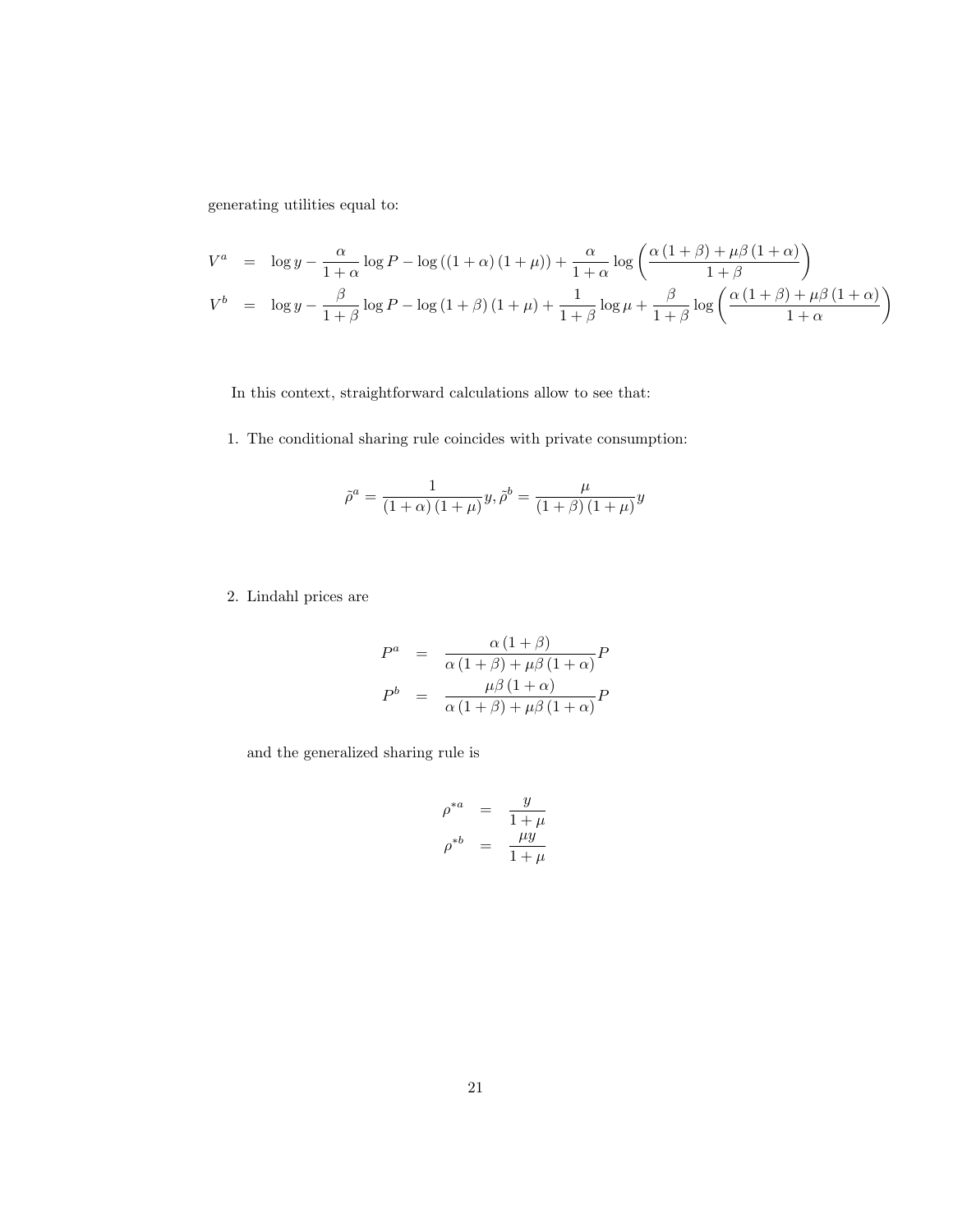3. The two MMWIs are given by:

$$
m^{a} = \left(\frac{\alpha (1+\beta) + \mu\beta (1+\alpha)}{\alpha (1+\beta)}\right)^{\frac{\alpha}{1+\alpha}} \frac{y}{1+\mu} = \left(\frac{\alpha (1+\beta) + \mu\beta (1+\alpha)}{\alpha (1+\beta)}\right)^{\frac{\alpha}{1+\alpha}} \rho^{*a}
$$

$$
m^{b} = \left(\frac{\alpha (1+\beta) + \mu\beta (1+\alpha)}{\mu\beta (1+\alpha)}\right)^{\frac{\beta}{1+\beta}} \frac{\mu y}{1+\mu} = \left(\frac{\alpha (1+\beta) + \mu\beta (1+\alpha)}{\mu\beta (1+\alpha)}\right)^{\frac{\beta}{1+\beta}} \rho^{*b}
$$

Assume, now, that  $\mu = 1$  but agents have different preferences for the public good. For instance,  $\alpha = 2$  while  $\beta = .5$ , implying that the wife (husband) puts two third of the weight on the public (private) consumption. In this setting, we can analyze intrahousehold inequality using three possible indicators.

1. If we concentrate on private consumption (or equivalently on the conditional sharing rule), we find that

$$
\tilde{\rho}^a = \frac{1}{6}y, \quad \tilde{\rho}^b = \frac{1}{3}y
$$

and we conclude that member  $b$  is much better off than  $a$ .

2. This conclusion is clearly unsatisfactory, because it disregards the fact that half the budget is spent on the public good, which benefits  $a$  more than b. Indeed, the GSR is

$$
\rho^{\ast a}=\frac{y}{2}=\rho^{\ast b}
$$

and we conclude that for this indicator, the household is perfectly equal: the benefits of public expenditures exactly compensate differences in private consumptions.

3. The later conclusion is however too optimistic, since it omits the fact that a 'pays' twice as much for the public good than b does (here,  $P^a = \frac{2}{3}P$ while  $P^b = \frac{1}{3}P$ . Taking this last aspect into account, the respective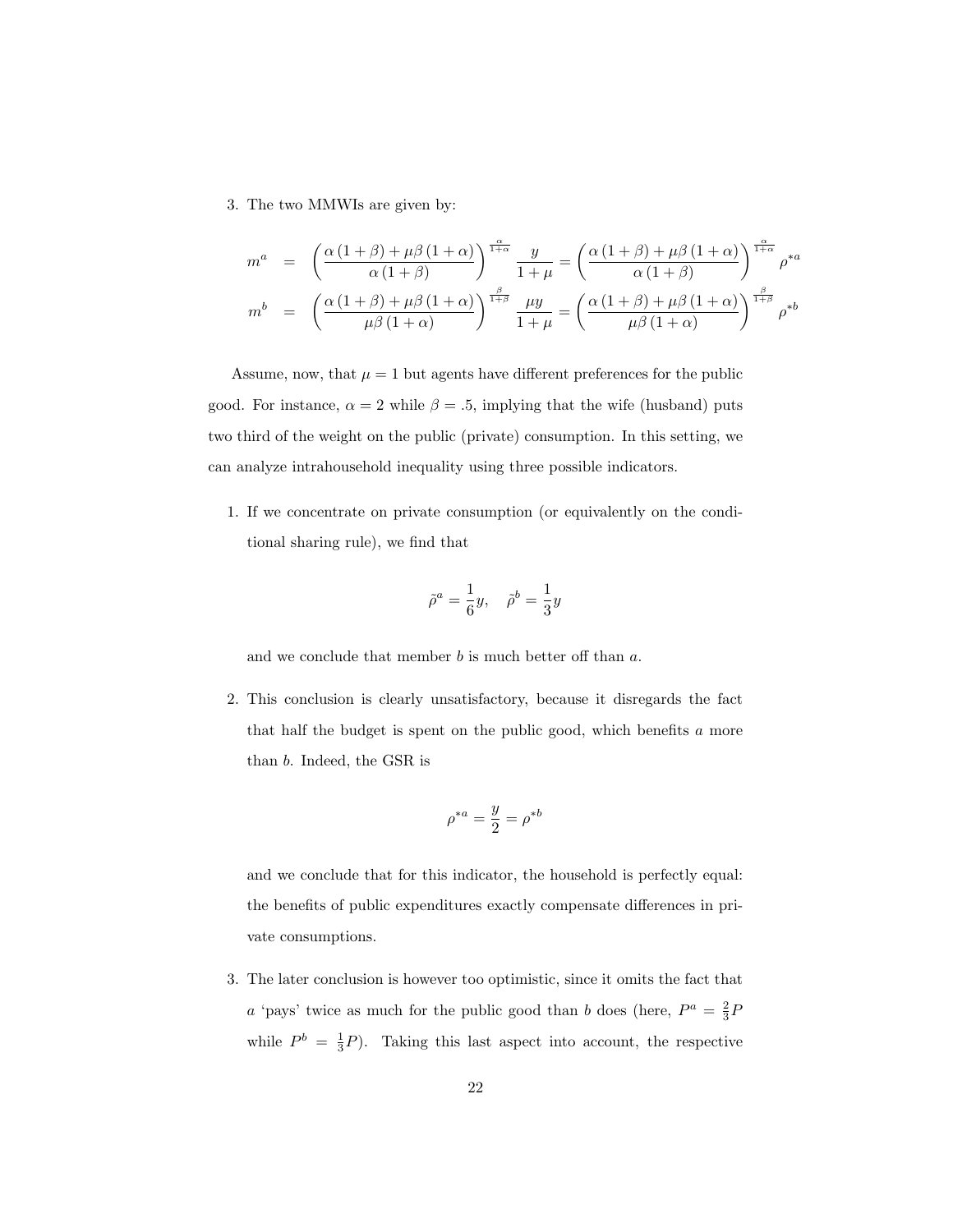MMWIs are:

$$
m^a = .655y, \quad m^b = .72y
$$

Again,  $b$  is better off than  $a$  (although by much less than with the first measure). In addition, one may note that

$$
m^a + m^b = 1.375y
$$

Individual MMWIs add up to more than total income, reflecting the gain generated by the publicness of one commodity.

#### 3.4 Domestic production

Finally, the previous analysis can readily be extended to domestic production. Here, we only consider the case where all commodities are privately consumed; for a more general presentation along similar lines, the reader is referred to Chiappori and Meghir (2014). The household production technology is thus described by a production function that gives the possible vector of outputs  $q = f(x, \tau)$  that can be produced given a vector of market purchases x and the time  $\tau = (\tau^a, a = 1, K)$  spent in household production by each of the members.

We first disregard the time spent by each member on domestic production. This setting is thus identical to the general model of household production of Browning, Chiappori and Lewbel (2003).<sup>10</sup> Pareto efficiency translates into the program:

$$
\max \sum \mu^{a} u^{a}\left(q^{a}\right)
$$

 $10$ For empirical applications, these authors use a linear technology a la Barten.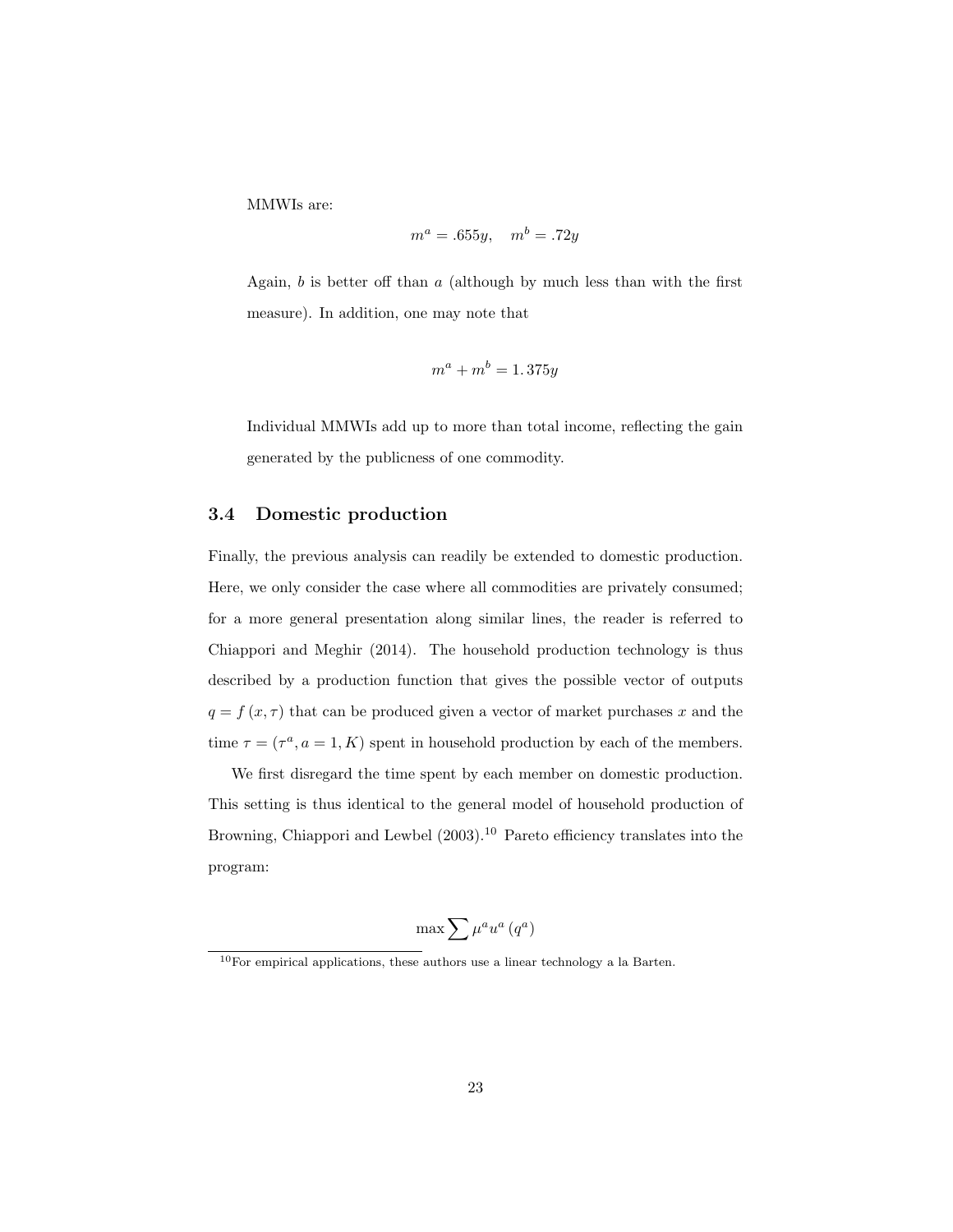$$
\sum_{a} q_i^a = f_i(x^i)
$$
  

$$
p' \left(\sum_i x^i\right) = y
$$

,

where

$$
q^{a} = (q_{i}^{a}), i = 1, n
$$
  

$$
x^{i} = (x_{j}^{i}), j = 1, k,
$$

As before, this program can be decentralized, although decentralization now requires specific (shadow) prices for the produced goods. Specifically, let  $\eta_i$ ,  $\lambda$ be the respective Lagrange multipliers of the production constraints in (2), and define

$$
\pi_i = \frac{\eta_i}{\lambda}
$$

Let  $((q^{a*}), a = 1, ..., K, x^*)$  denote the solutions, and define the sharing rule by

$$
\rho^a=\pi'q^{a*}
$$

Then the program is equivalent to a two stage process, in which  $q^{a*}$  solves

$$
\max u^a\left(q^a\right)
$$

under the budget constraint

$$
\pi'q^a=\rho^a
$$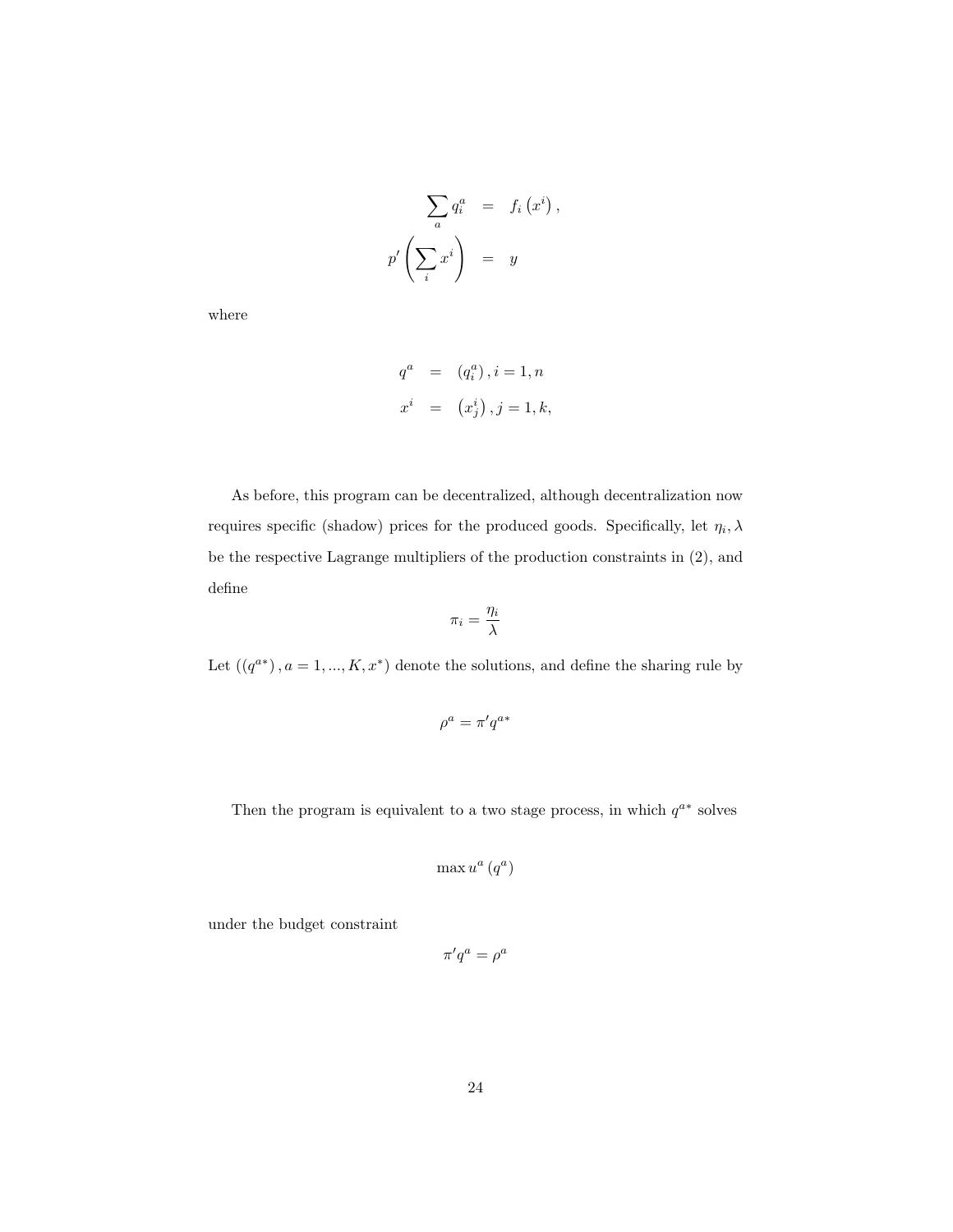and x ∗ solves the profit maximization problem:

$$
\max \sum_{i} \pi_i f_i\left(x^i\right) - \sum_{i,j} p_j x_j^i
$$

or equivalently the cost minimization one:

$$
\min p'x
$$

$$
f\left( x\right) =\sum_{a}q^{a\ast }
$$

In that case, again, individual welfare is adequately measured by the sharing rule.

Extending this model to domestic labor supply is straightforward. The Pareto program is now:

$$
\max \sum \mu^{a} u^{a}\left(q^{a},L^{a}\right)
$$

$$
\sum_{a} q_i^a = f_i(x^i, \tau_i)
$$

$$
p' \left(\sum_i x^i\right) + \sum_a w_a \left(L^a + \sum_i \tau_i^a\right) = y + \sum_a w_a T = Y
$$

where

$$
\tau_i = (\tau_i^a), a = 1, K
$$

Prices for internally produced goods are defined as before; the sharing rule is now:

$$
\rho^a = \pi' q^{a*} + w_a L^{a*}, a = 1, K
$$

where  $L^{a*}$  denotes a's optimal leisure. The program can be decentralized as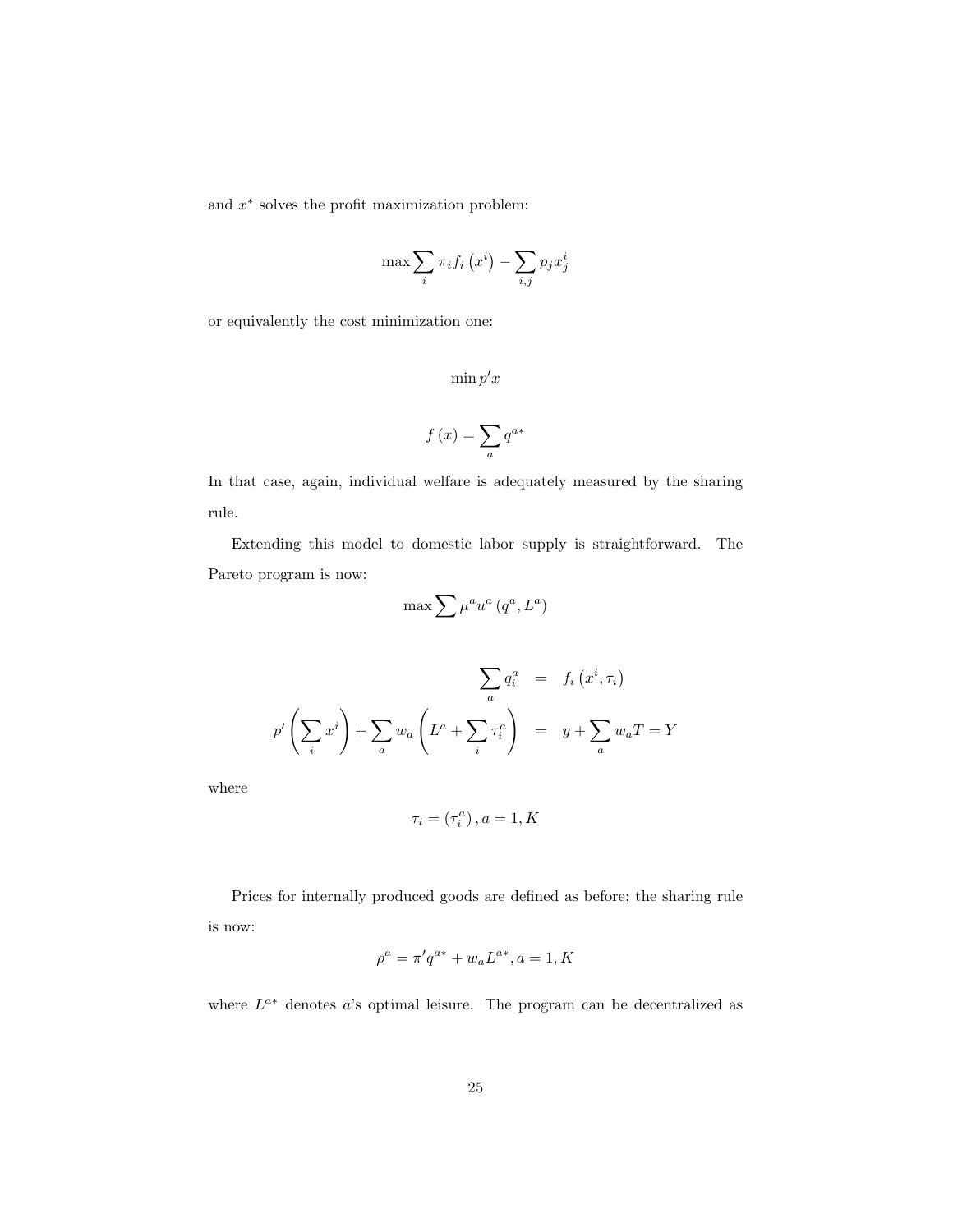follows: for each  $a, (q^{a*}, L^{a*})$  solve

$$
\label{eq:10} \begin{array}{l} \displaystyle \max u^a \left( q^a, L^a \right) \\ \\ \displaystyle \pi' q^a + w_a L^a = \rho^a \end{array}
$$

and  $x^*, \tau^{a*}$  solves

$$
\max \sum_{i} \pi_i f_i \left( x^i, \tau_i \right) - \sum_{i,j} p_j x_j^i - \sum_{i,a} w_a \tau_i^a
$$

or equivalently:

$$
\min \sum_{i,j} p_j x_j^i + \sum_{i,a} w_a \tau_i^a
$$

under

$$
f_i(x^i, \tau_i^a) = \sum_a q_i^{a*}, i = 1, n
$$

In practice, several variants of this basic framework can be considered, depending on whether the internally produced goods are marketable, and whether (market) labor supplies are at an interior or a corner solution. These technical issues are not without importance. For instance, a standard issue in family economics is whether a change in the respective powers of the various members has an impact on the intrahousehold allocation of domestic work. In the model just described, if the produced commodities are marketable and all individuals work on the market, then the  $\pi s$  and the  $ws$  must coincide with market prices and wages; they are therefore exogenous, and individual, domestic labor supplies are fully defined by the program (3.4), which does not depend on Pareto weights. We conclude that, in that case, powers have no impact on domestic work, which is fully determined by efficiency considerations. Clearly, this argument must be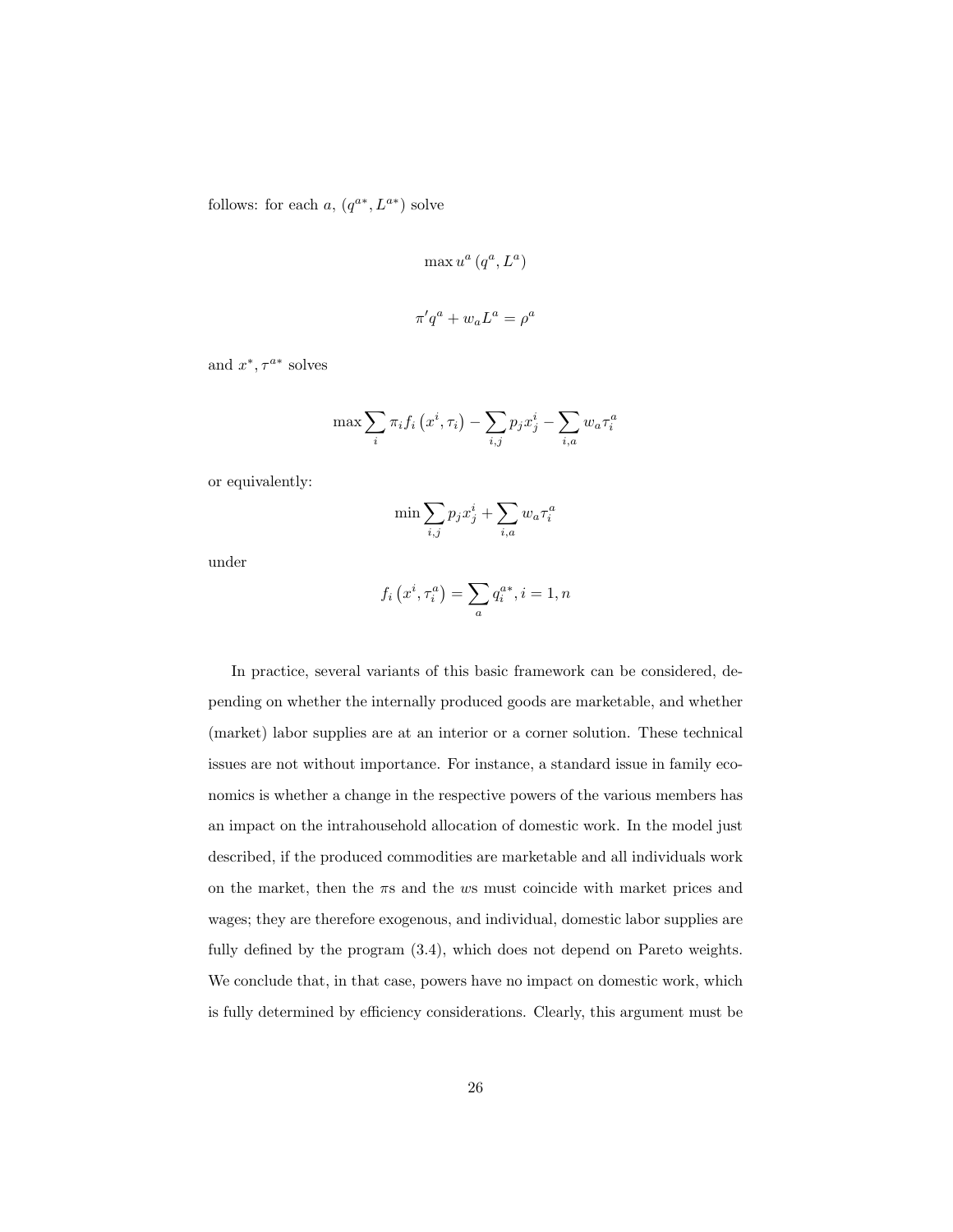modified when either the  $\pi s$  or the ws are endogenous (as will be the case if, respectively, the commodity is not marketable or a person does not participate to the labor market); the reader is referred to Browning, Chiappori and Weiss (2014) for a precise discussion, as well as to the Chapter on Gender Inequality in this Handbook.

### 4 The determinants of intrahousehold allocation

The second task assigned to theory is to explain the allocation of powers, hence of resources, within the household. As such, it must address issues related to household formation and dissolution, as well as the interaction between the household and its environment - i.e., which external factors may impact the intrahousehold decision process. In what follows, we concentrate on two types of approaches, respectively based on cooperative bargaining and matching or search theory. In a sense, this distinction reflects the classic dichotomy between partial and general equilibrium. Bargaining models analyze, for a given household, how the particular situation of each member may affect the household decision; much emphasis is put on individual 'threat points', generally considered as exogenous. Matching and search models, on the other hand, describe a global equilibrium on the 'market for marriage' as a whole; while the decision process may in some cases entail bargaining (in search models, or in matching with a finite set of agents), the crucial distinction is that the threat points are now endogenous - their determination is part of the equilibrium conditions.

#### 4.1 Bargaining models

Any bargaining model requires a specific setting: in addition to the framework described above  $(K$  agents, with specific utility functions), one has to define a threat point  $T^a$  for each individual a. Intuitively, a person's threat point de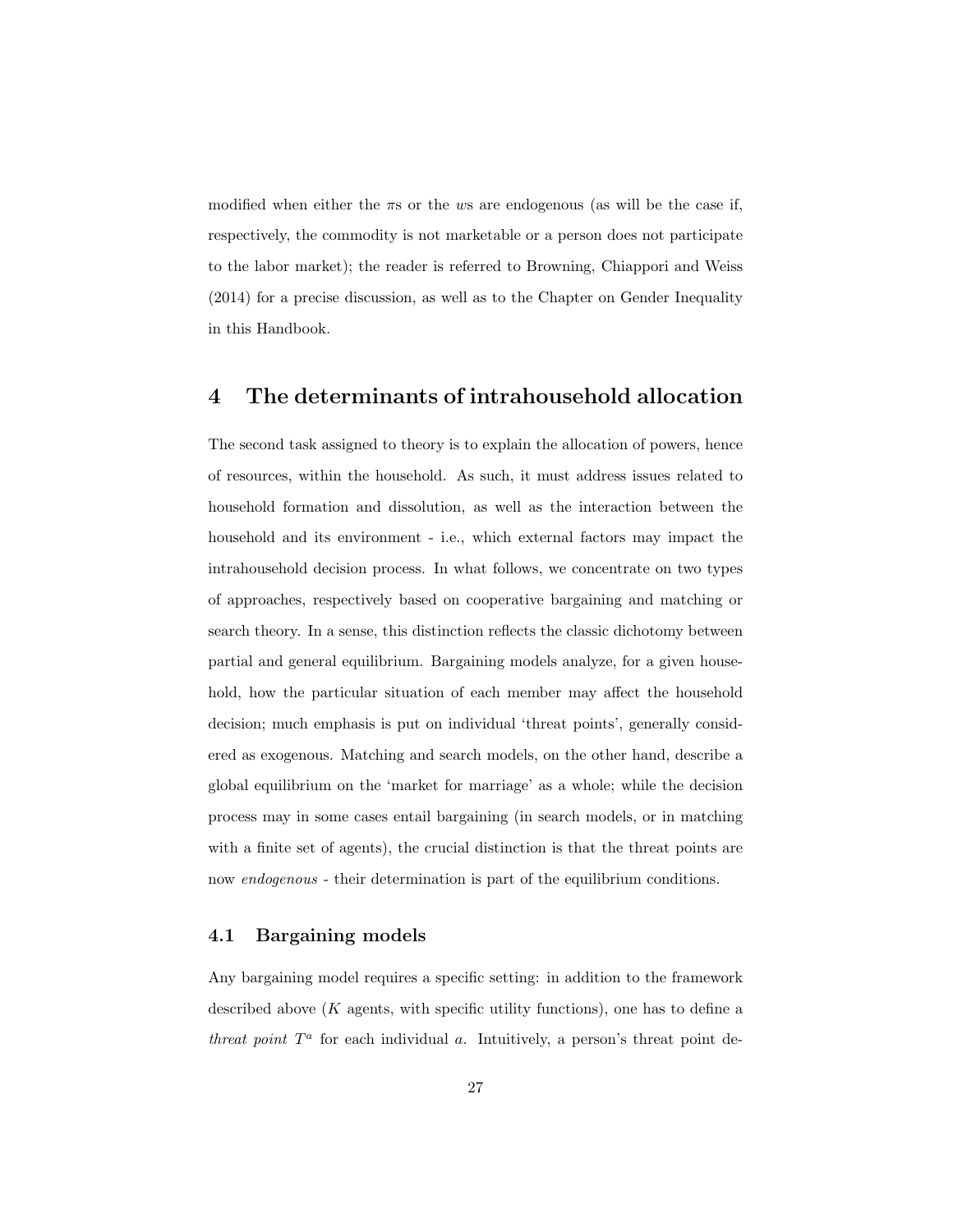scribes the utility level this person could reach in the absence of an agreement with the partner. Typically, bargaining models assume that the outcome of the decision process is Pareto efficient and individually rational, in the sense that individuals never receive less than their threat point. Bargaining theory is used to determine how the threat points influence the location of the chosen point on the Pareto frontier. Clearly, if the point  $T = (T^1, ..., T^K)$  is outside of the Pareto set, then no agreement can be reached, since at least one member would lose by agreeing. However, if T belongs to the interior of the Pareto set so that all agents can gain from the relationship, the model picks a particular point on the Pareto utility frontier. Note that the crucial role played by threat points - a common feature of all bargaining models - has a very natural interpretation in terms of distribution factors. Indeed, any variable that is relevant for threat points only is a potential distribution factor. For instance, the nature of divorce settlements, the generosity of single parent benefits or the probability of re-marriage do not directly change a household's budget constraint (as long as it does not dissolve), but may affect the respective threat points of individuals within it. Then bargaining theory implies that they will influence the intrahousehold distribution of power in households and, ultimately, household behavior. Equivalently, one could say that these variables are distribution factors that affect the Pareto weights.

In practice, models based on bargaining must make a number of basic choices. One is the bargaining concept to be used. While most frameworks refer to Nash bargaining, some works either adopt Kalai-Smorodinski or refer to a non cooperative bargaining model. Second, one must choose a relevant threat point. This part is crucial; indeed, a result due to Chiappori, Donni and Komunjer (2010) states that any Pareto efficient allocation can be derived as the Nash bargaining solution for an ad hoc definition of the threat points.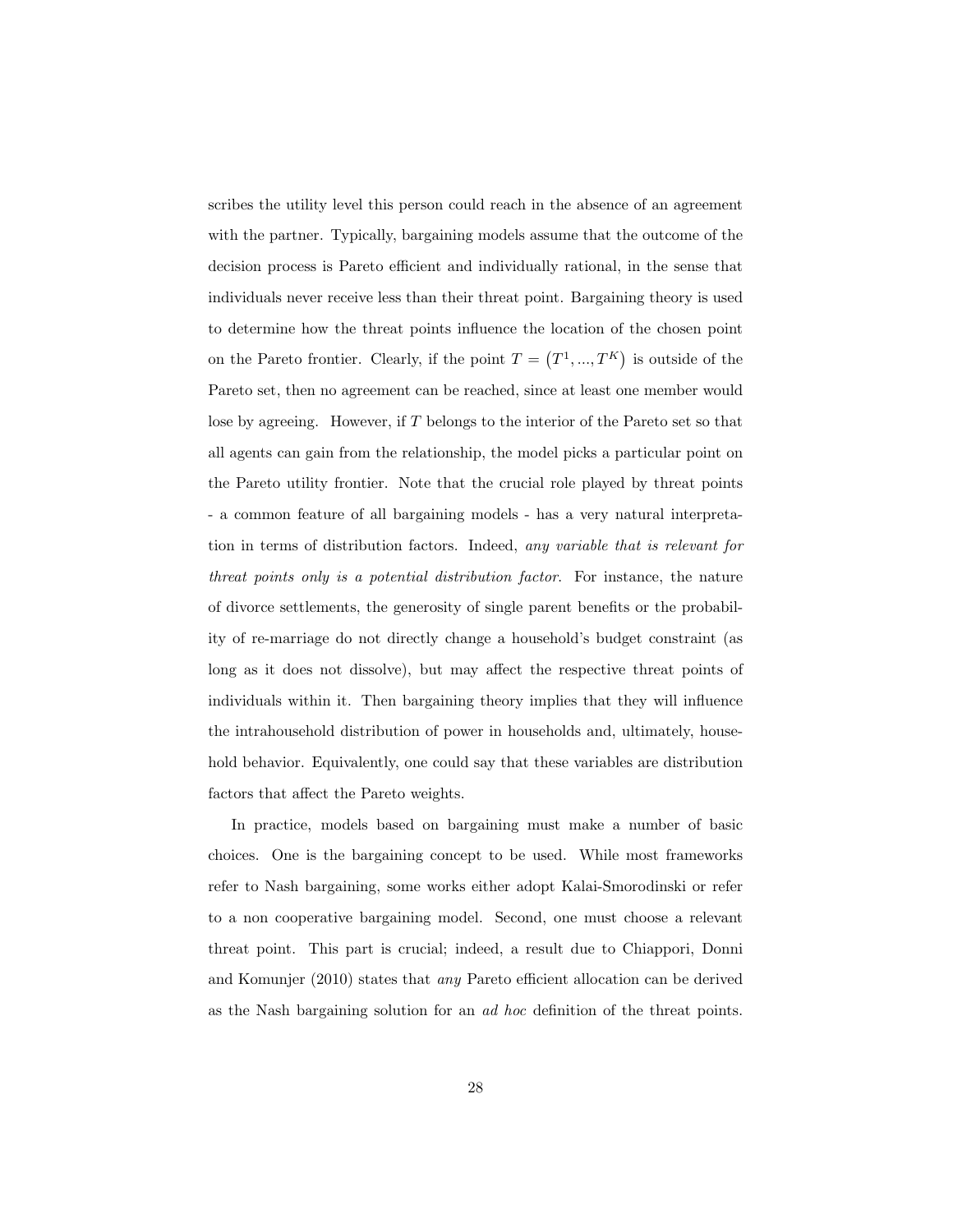Hence any additional information provided by the bargaining concepts (besides the sole efficiency assumption) must come from specific hypotheses on the threat points - that is, on what is meant by the sentence: 'no agreement is reached'. Several ideas have been used in the literature. One is to refer to divorce as the 'no agreement' situation. Then the threat point is defined as the maximum utility a person could reach after divorce. Such an idea seems well adapted when one is interested, say, in the effects of laws governing divorce on intrahousehold allocation. It is probably less natural when minor decisions are at stake: choosing who will walk the dog is unlikely to involve threats of divorce.<sup>11</sup> Another interesting illustration would be public policies such as single parent, or the guaranteed employment programs that exist in some Indian states; Kanbur and Haddad (1992) convincingly argued that the main impact of the program was to change the opportunities available to the wife outside marriage.

A second idea relies on the presence of public goods and the fact that noncooperative behavior typically leads to inefficient outcomes. The idea, then, is to take the non-cooperative outcome as the threat point: in the absence of an agreement, both members provide the public good(s) egotistically, not taking into account the impact of their decision on the other member's welfare. This version captures the idea that the person who would suffer more from this lack of cooperation (the person who has the higher valuation for the public good) is likely to be more willing to compromise in order to reach an agreement. A variant, proposed by Lundberg and Pollak (1993), is based on the notion of 'separate spheres'. The idea is that each partner is assigned a set of public goods to which they alone can contribute; this is their 'sphere' of responsibility or expertise. These spheres are determined by social norms. Then the threats consist of continued marriage in which the partners act non-cooperatively and

<sup>11</sup>An additional difficulty is empirical. The estimation of utility in case of divorce is delicate, since most data sets allow us to estimate (at best) an ordinal representation of preferences, whereas Nash bargaining requires a cardinal representation. See Chiappori (1991)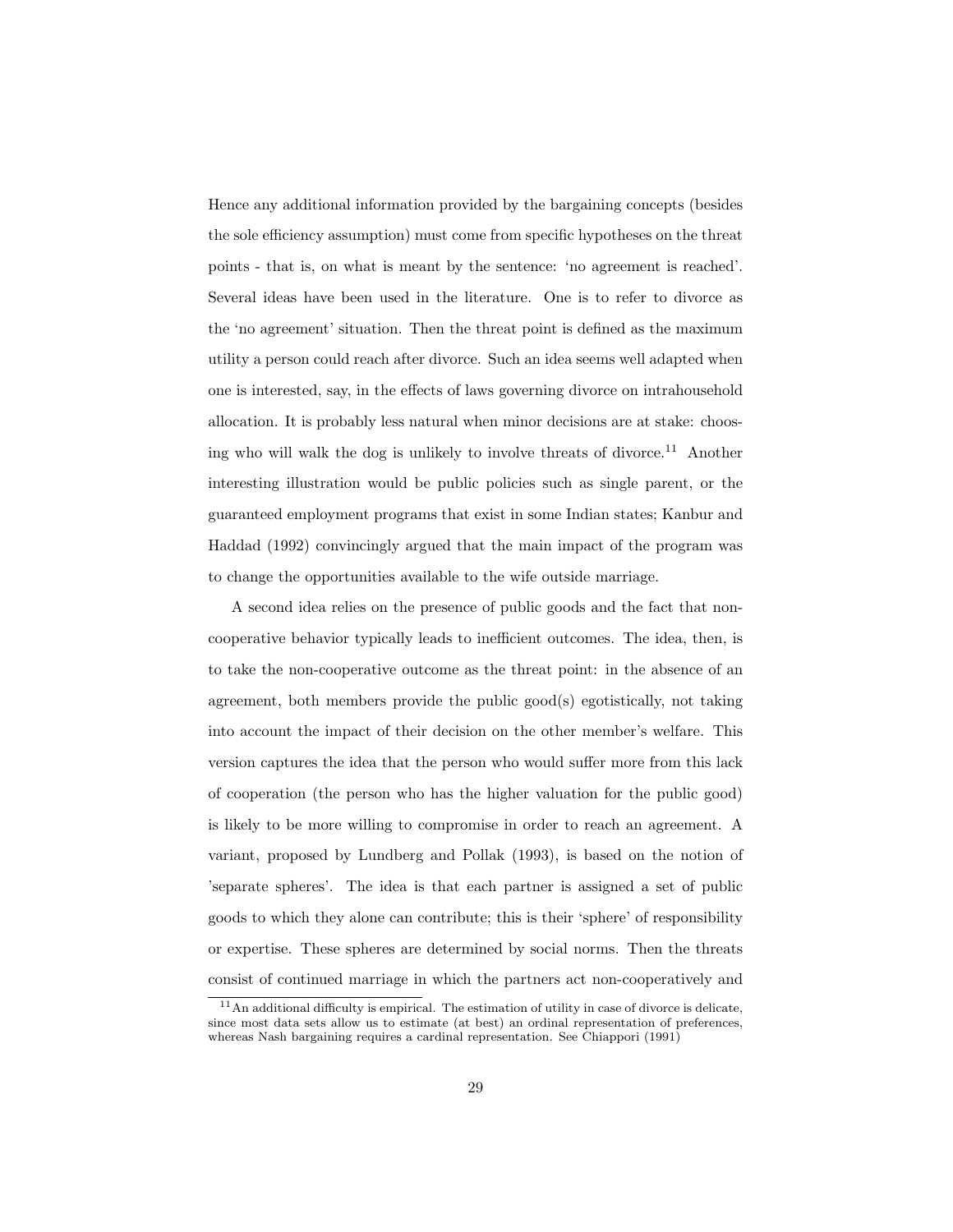each chooses independently the level of public goods under their domain.

Finally, it must be reminded that assumptions on threat points tend to be strong, not grounded on strong theoretical arguments, and often not independently testable. This suggests that models based on bargaining should be used parsimoniously and with care.

#### 4.2 Equilibrium models

Alternatively, one can consider the 'market for marriage' as a whole from a general perspective. Two types of models can be found in the literature, that make opposite assumptions on the role of frictions in the matching game. Specifically, models based on matching (with transferable or imperfectly transferable utility, TU and ITU respectively) assume away frictions and consider perfectly smooth markets, while models based on search emphasize the importance of frictions in the emergence of marital patterns. In what follows, and for the sake of brevity, we concentrate on matching models; while search-based approaches use a different technology, their scope and outcomes are largely similar for what we are concerned with here. Moreover, we shall only discuss models based on transferable utility (TU). The non transferable utility (NTU) framework, which assumes away any transfer between members, is not relevant here; and although more general approaches, based on imperfectly transferable utility (ITU), have recently been developed (see Chiappori, 2012), the distinction between TU and ITU can basically be disregarded for our current purpose.

Consider two populations (men and women); each individual is defined by a vector of characteristics, denoted  $x \in X$  for women and  $y \in Y$  for men; each set is endowed with a finite measure, denoted  $\mu_X$  and  $\mu_Y$  respectively. When matched, Mrs. x and Mr. y jointly generate a surplus  $s(x, y)$ , which can be derived from a more structural framework (e.g., a collective model). A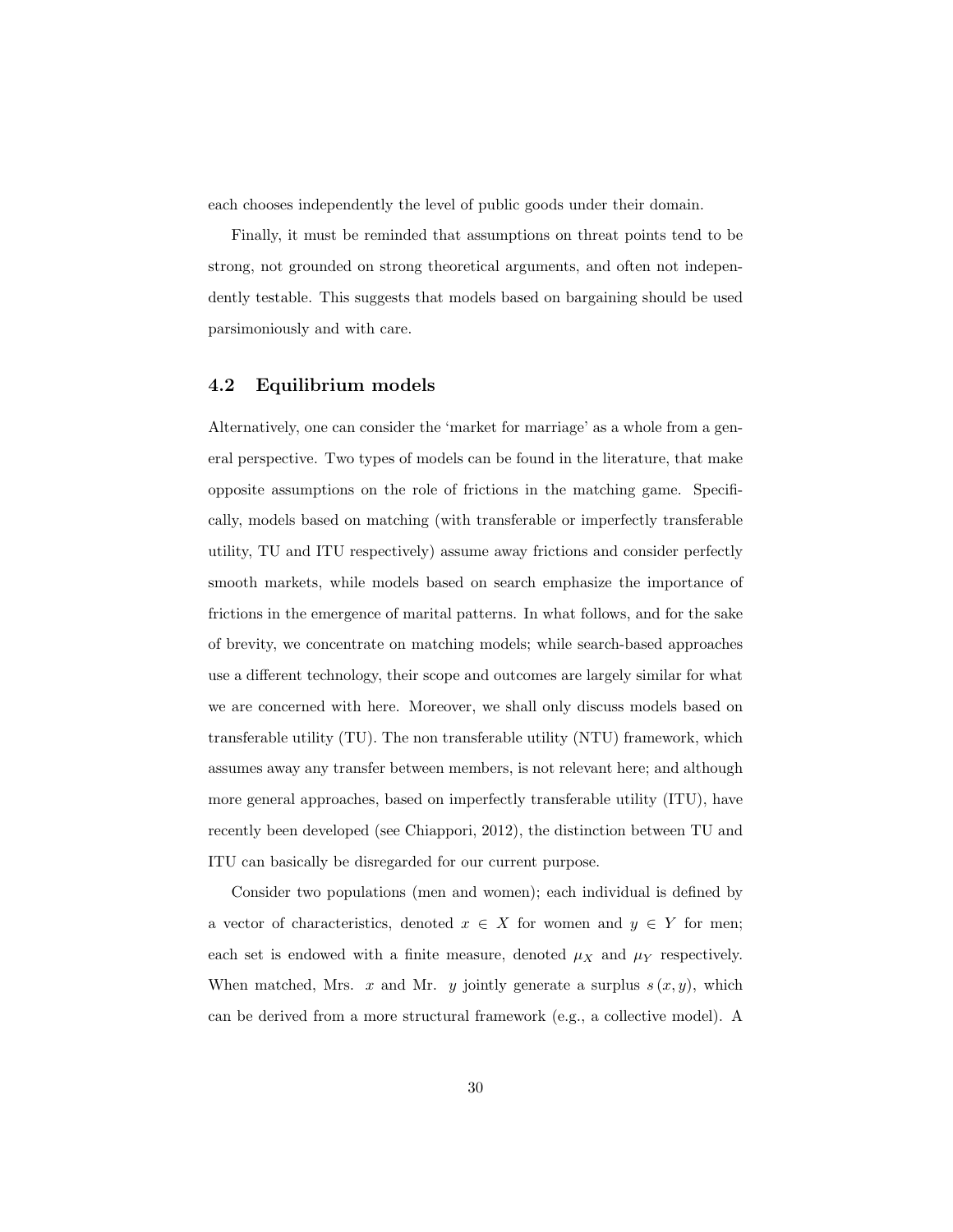matching is defined by (i) a measure  $\mu$  on the set  $X \times Y$ , the marginals of which coincide with  $\mu_X$  and  $\mu_Y$ , and (ii) two functions  $u(x)$  and  $v(y)$  such that  $u(x) + v(y) = s(x, y)$  on the support of  $\mu$ . Intuitively, the measure  $\mu$ defines who marries whom, while the functions determines how the surplus is divided within couples who are matched with positive probability - she gets  $u(x)$ , he gets  $v(y)$ . A matching is *stable* if (i) no married person would prefer being single, and (ii) no pair of currently unmarried persons would both prefer forming a new couple. Technically, this is equivalent to:

$$
u(x) + v(y) \geq s(x, y)
$$
 for all  $(x, y)$ 

The functions  $u(x)$  and  $v(y)$  are crucial, since they fully determine the intrahousehold inequality. The key feature of matching models is that these functions are endogenous. They are determined (or constrained) as part of the equilibrium, and depend on the whole matching game structure; in particular, the allocation within any given couple depends on the entire distribution of characteristics in the two populations. In that sense, the model does provide an endogenous determination of intrahousehold inequality. Note, however, that in this abstract presentation, their exact interpretation is undetermined; depending on the framework,  $u(x)$  can be a monetary amount, the consumption of some commodity, or the utility generated by the consumption of bundles of private and public commodities. For instance, the simple framework used by Chiappori and Weiss (2007) consider an economy with two commodities, one private and one public within the household, and agents with Cobb-Douglas preferences  $u^a = q^a Q$ ; x and y are one-dimensional and denote male and female income. In this TU framework, any efficient allocation maximizes the sum of utilities; i.e.,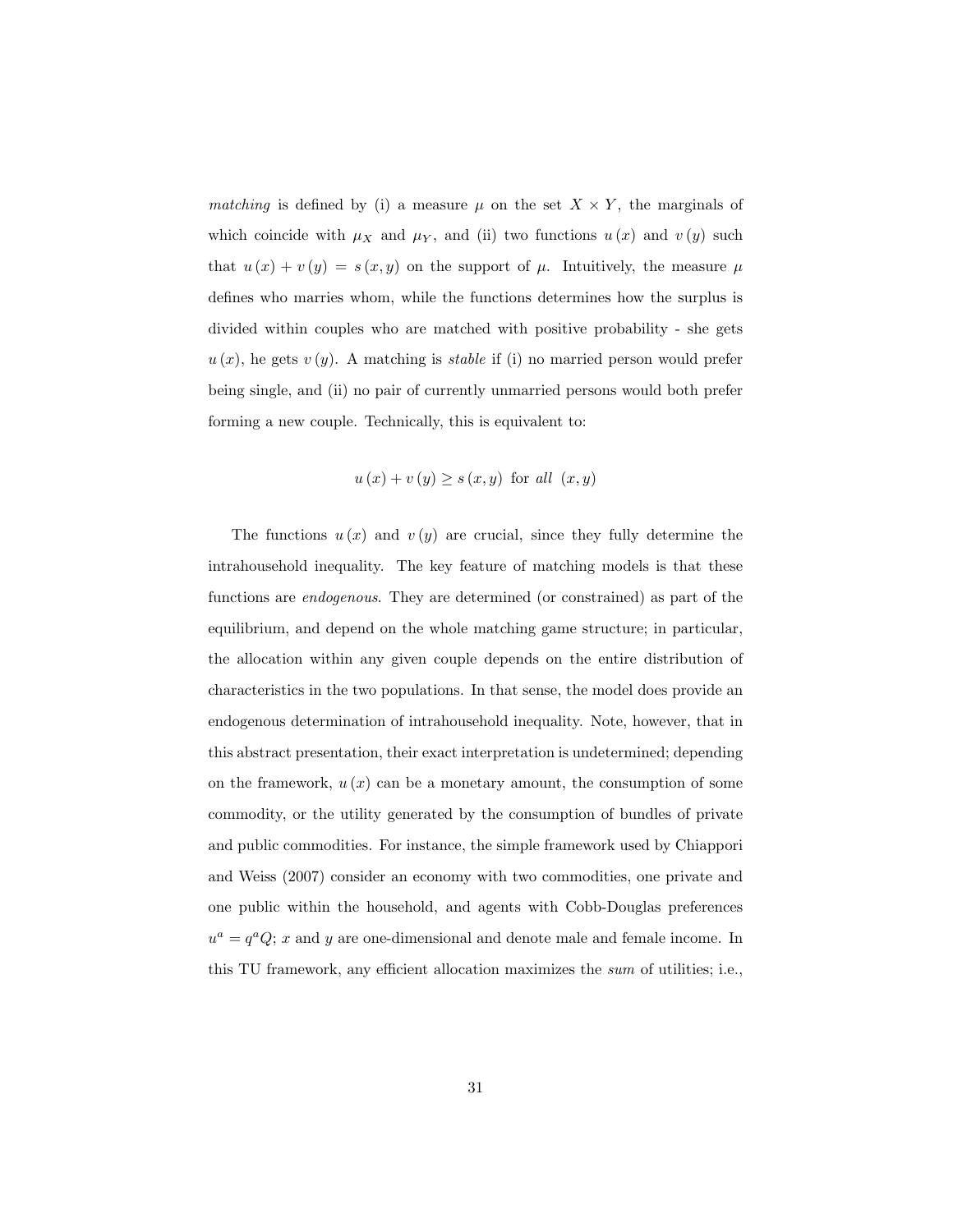a  $(x, y)$  couple solves

$$
\max_{q^1, q^2, Q} (q^1 + q^2) Q \quad \text{under } q^1 + q^2 + Q = x + y
$$

and the surplus  $s(x, y)$  is the value of this program, namely  $(x + y)^2/4$ . Here,  $u(x)$  and  $v(y)$  are utilities, although there exists a one-to-one correspondance between utilities and transfers (since  $Q = (x + y)/2$ , we have that  $q^1 = 2u(x)/(x + y)$ ,  $q^2 =$  $2v(y)/(x+y)).$ 

From a mathematical point of view, a basic result states that if a matching is stable, then the corresponding measure maximizes total surplus over the set of measures whose the marginals coincide with  $\mu_X$  and  $\mu_Y$ . That is, the measure  $\mu$  must solve:

$$
\max_{\mu} \int_{X \times Y} s(x, y) d\mu(x, y) \tag{2}
$$

under the marginal conditions. This maximization problem is linear in its unknown  $\mu$ . Therefore, it admits a dual, which can be written as:

$$
\min_{u,v} \int_X u(x) \, d\mu_X(x) + \int_Y v(y) \, d\mu_Y(y)
$$

under the constraints

$$
u(x) + v(y) \ge s(x, y) \quad \forall (x, y)
$$
\n<sup>(3)</sup>

Here, functions  $u$  and  $v$  are the dual variables of the program. But, crucially, they can be interpreted as describing the utility reached by each individual at the optimal matching; in particular, they define the allocation of surplus between (matched) spouses. Note that conditions (3) of the dual program are exactly the stability conditions (4.2).

From standard, duality results, a solution to the dual exists if and only if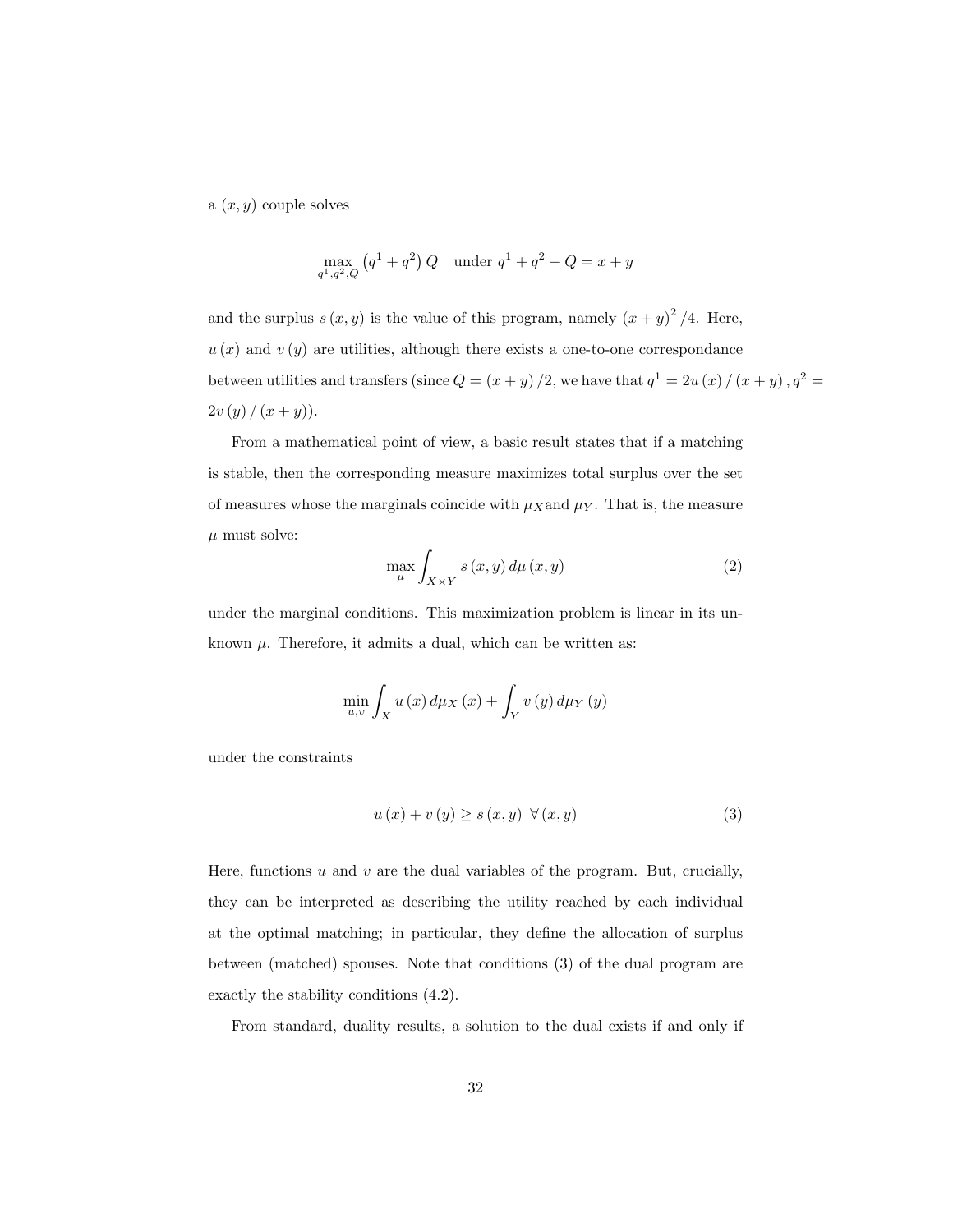the primal has a solution, and the values are then the same. It follows that the existence of a stable match - i.e., of functions uand v satisfying  $(4.2)$  boils down to the existence of a solution to the linear maximization problem (2). This allows to establish existence under very general conditions; see for instance Chiappori, McCann and Nesheim (2010).

Regarding uniqueness, if the sets  $X$  and  $Y$  are finite, then the us and vs are not pinned down, although the equilibrium conditions generate constraints. However, with continuous, atomless populations, the functions are in general fully determined by the equilibrium conditions. The intuition is straightforward: in the continuous case, each individual has almost perfect substitutes, and (local) competition determines exactly the surplus sharing that must exist at equilibrium. Finally, stochastic versions of these models can be considered, in which some of the individual characteristics are unobserved (to the econometrician); see for instance the recent survey by Chiappori and Salanié  $(2013)$ .

## 5 Identification

While the conceptual tools just presented help clarifying some of the issues involved, their empirical content must be very carefully considered. As said before, there is no point putting much emphasis on a concept that cannot possibly be identified from existing data. This section summarizes the main results obtained on this issue over the last two decades; for a detailed presentation, the reader is referred to Chiappori and Ekeland (2009).

We divide the presentation into three subsection. One considers the 'pure' identification problem. Assume that the entire demand function of a household can be observed; what can be recovered from such data (and such data only)? Next, we introduce additional identifying assumptions; broadly speaking, these postulate a relationship between an individual's preferences as a single and as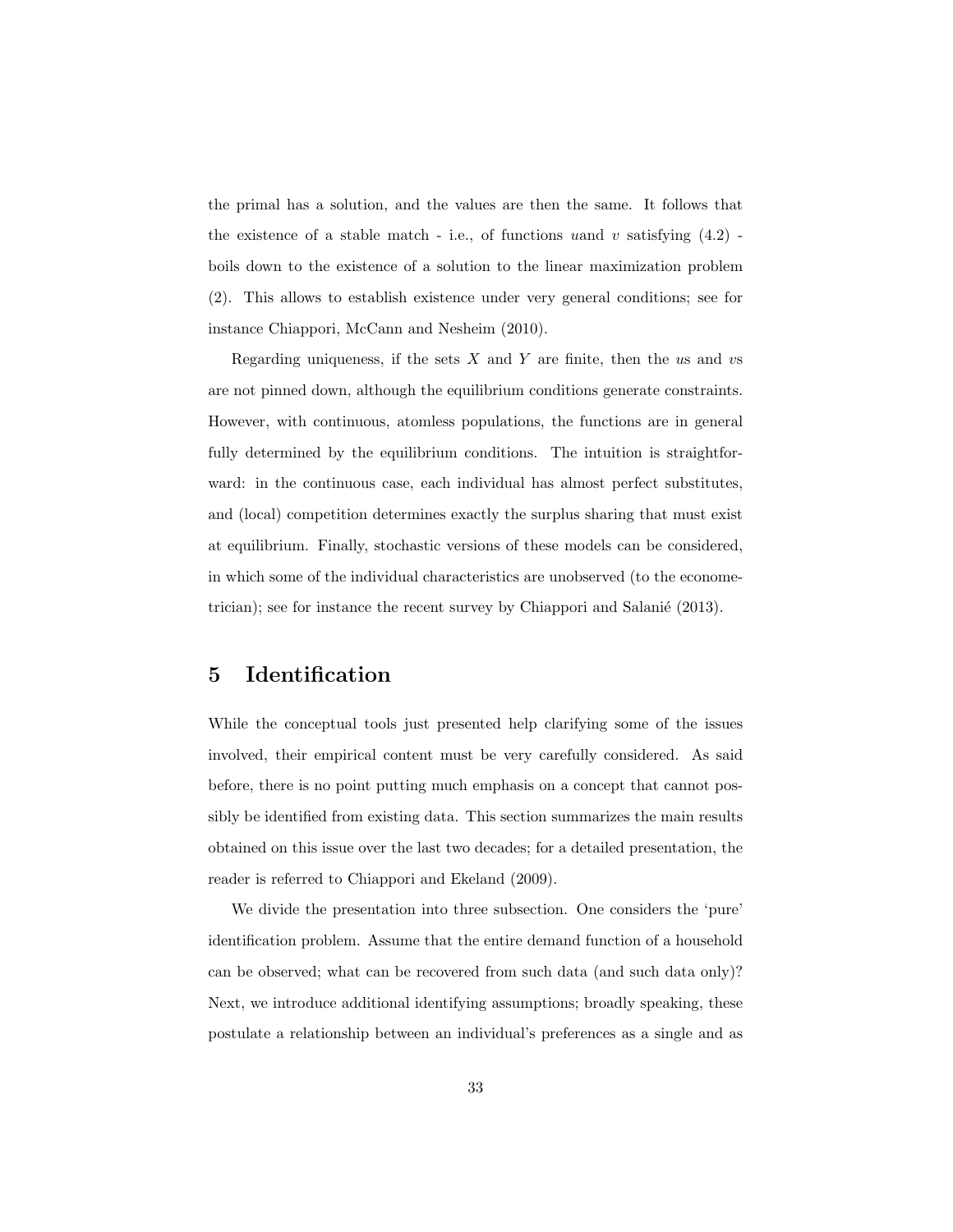part of a household; in other words, we admit that some information about spouses' utilities can be derived from the observation of the behavior of single persons. Lastly, we introduce a general, market-wide perspective, and ask whether (and how) equilibrium conditions on the marriage market can help identifying the intrahousehold allocation process.

#### 5.1 'Pure' identification in the collective model

Identification issues in the collective model have been extensively studied during the recent years; the interested reader is refered to Chiappori and Ekeland (2009a, b) for an exhaustive presentation. In what follows, we briefly summarize some key findings.

We start with the basic framework described above, assuming egotistic preferences of the type  $u^a(Q, q^a)$ ; also, for the sake of brevity, we assume only two persons ('spouses') in the household, although the generalization to any number is straightforward. In what follows, we assume that we observe the household's 'aggregate' demand, i.e. the vector  $(q, Q) \in \mathbb{R}^{n+N}$  (where  $q_i = \sum_a q_i^a$ ,  $i =$  $1, \ldots, n$ ) as a function of prices  $(p, P)$  and total income y, plus possibly a vector of distribution factors z. Remember that the collective indirect utility of agent  $a$  is defined as the utility level  $a$  will reach at the end of the decision process, as a function of  $(p, P, y, z)$ .

#### 5.1.1 Main identification result

Assume, first, that we observe the demand function of some household. This demand is aggregated at the household level; i.e., what we observe is the household's total demand for any private commodity, together with its demand for public goods. However, in general, we are not able to observe the internal allocation of the private goods between household member. When is this information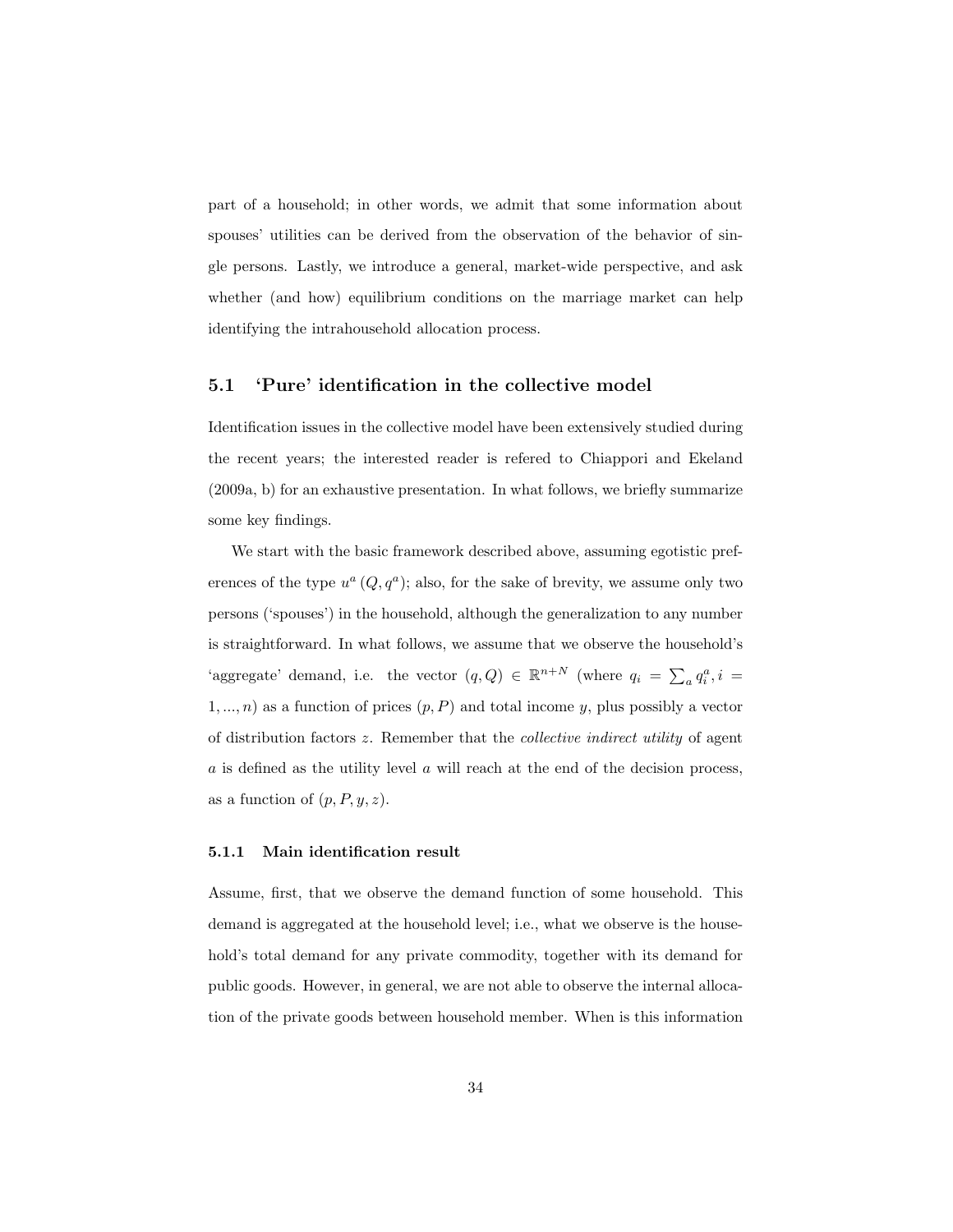sufficient to recover the underlying structure - i.e., preferences and the decision process (as summarized by the Pareto weights)?

A first answer is provided by a result due to Chiappori and Ekeland (2009a). It states that, generically, all what is needed is one exclusion restriction per agent; i.e., for any agent  $a$ , there should be some commodity that  $a$  does not consume (and which does not enter a's egoistic utility). Then the *local* knowledge of the household demand allows to exactly (locally) identify each agent's collective indirect utility, irrespective of the number of private and public goods. Formally:

**Theorem 4** (Chiappori, Ekeland 2009) Assume  $N + n \geq 4$ . Consider a point  $(\bar{p}, \bar{P}, \bar{y})$  such that the conditional sharing rule satisfies the condition

$$
\frac{\partial \rho^{a}}{\partial y}\left(\bar{p},\bar{Q},\bar{y}\right)\neq 0, a=1,2
$$

where  $\overline{Q} = Q(\overline{p}, \overline{P}, \overline{y})$ . Assume that for each member, there exists at least one good not consumed by this member (but consumed by the other). Then generically there exists an open neighborhood of  $(\bar{p}, \bar{P}, \bar{y})$  on which the indirect collective utility of each member is exactly (ordinally) identifiable from household demand. For any cardinalization of indirect collective utilities, the Pareto weights are exactly identifiable.

**Proof.** For a precise proof, see Chiappori and Ekeland 2009a. The underlying intuition is that if commodity i is not consumed by agent y, then any impact of its price on that agent's behavior can only operate through the decision process, i.e. the Pareto weights. The resulting conditions, which are reminiscent of separability restrictions in standard consumer theory, are sufficient in general to fully recover the (ordinal) indirect collective utility of each member, as well as, for any choice of cardinalization, the corresponding Pareto weights.  $\blacksquare$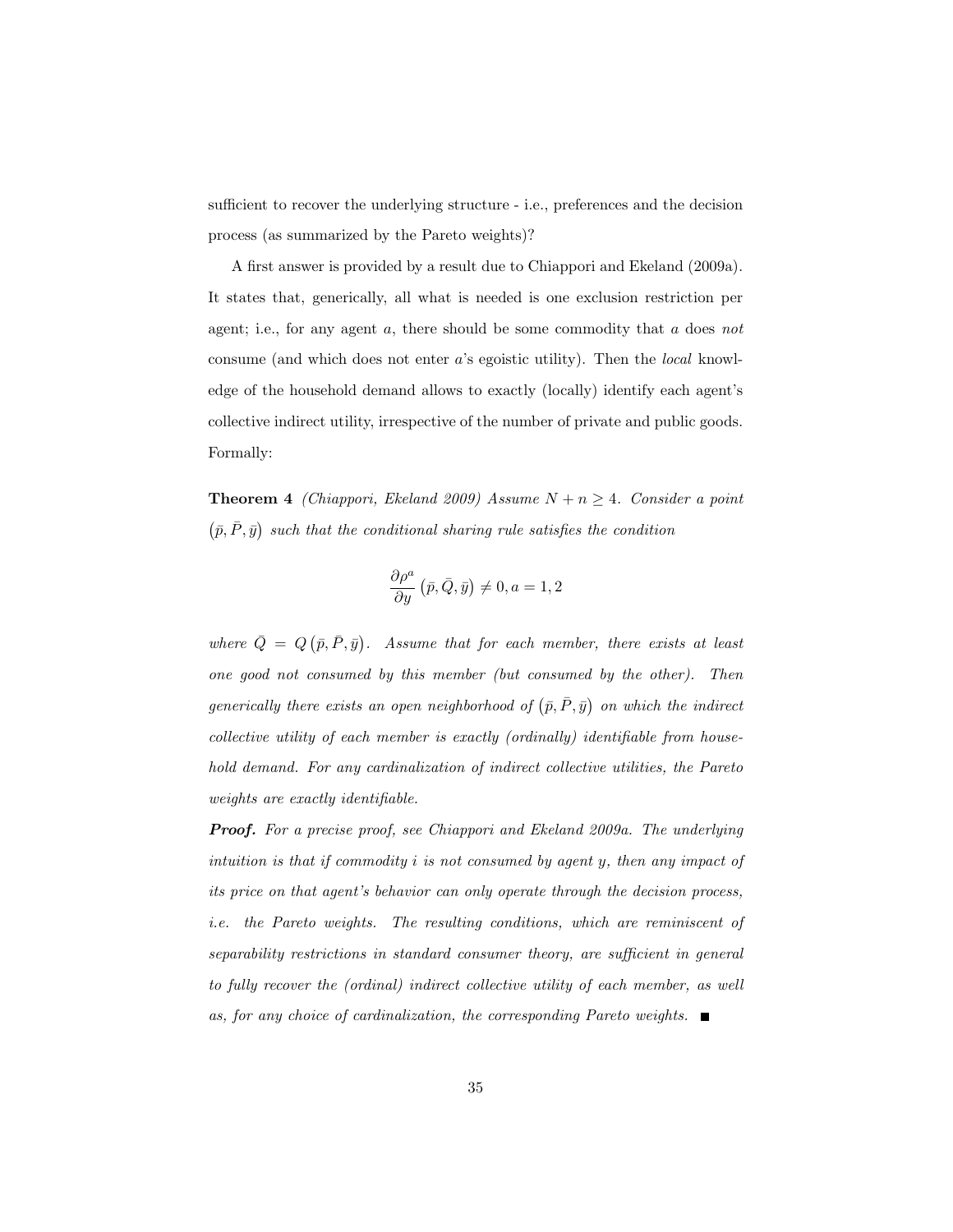The specific nature of the identification result can be simply illustrated on a Cobb-Douglas example, described below. Before considering it, a few remarks are in order. First, the identification result stated in Theorem 4 is only local. This is important because additional constraints of a global nature (such as non negativity restrictions on consumption), which are not considered in this result, typically provide additional identification power; a precise illustration will be given below. Second, the result does not require distribution factors. Again, the later would allow a stronger identification result. Indeed, Chiappori and Ekeland show that in the presence of distribution factors, the exclusivity requirement can be relaxed; one only need either one excluded good (instead of two) or an *assignable* commodity.<sup>12</sup> Third, identification requires the observation of the household demand as a function of prices and income; in particular, price variations are crucial. While this fact is not surprising - even in standard consumer theory, preferences cannot be recovered from demand without price variations - it has important empirical applications, since data entailing significant (and credibly exogenous) price variations are not easy to find. However, recent approaches relax this requirement by imposing additional structure on the decision process; they will be discussed below.

Fourth, the identification result above is only generic: it may fail to hold in particular cases, although such cases are not robust to 'small variations'. Quite interestingly, one of the situations in which identification does not obtain is the unitary model. To see why, consider program (P) above, and assume that the Pareto weights  $\mu^a$  are all constant. For one thing, we are in a unitary context: the household maximizes the sum  $\sum_a \mu^a u^a (Q, q^a)$ , which is a priceand income-independent utility. More importantly, Hicks's aggregation theorem applies. If we define  $U$  by

 $12A$  good is assignable when it is consumed by both members, and the consumption of each member is independently observed.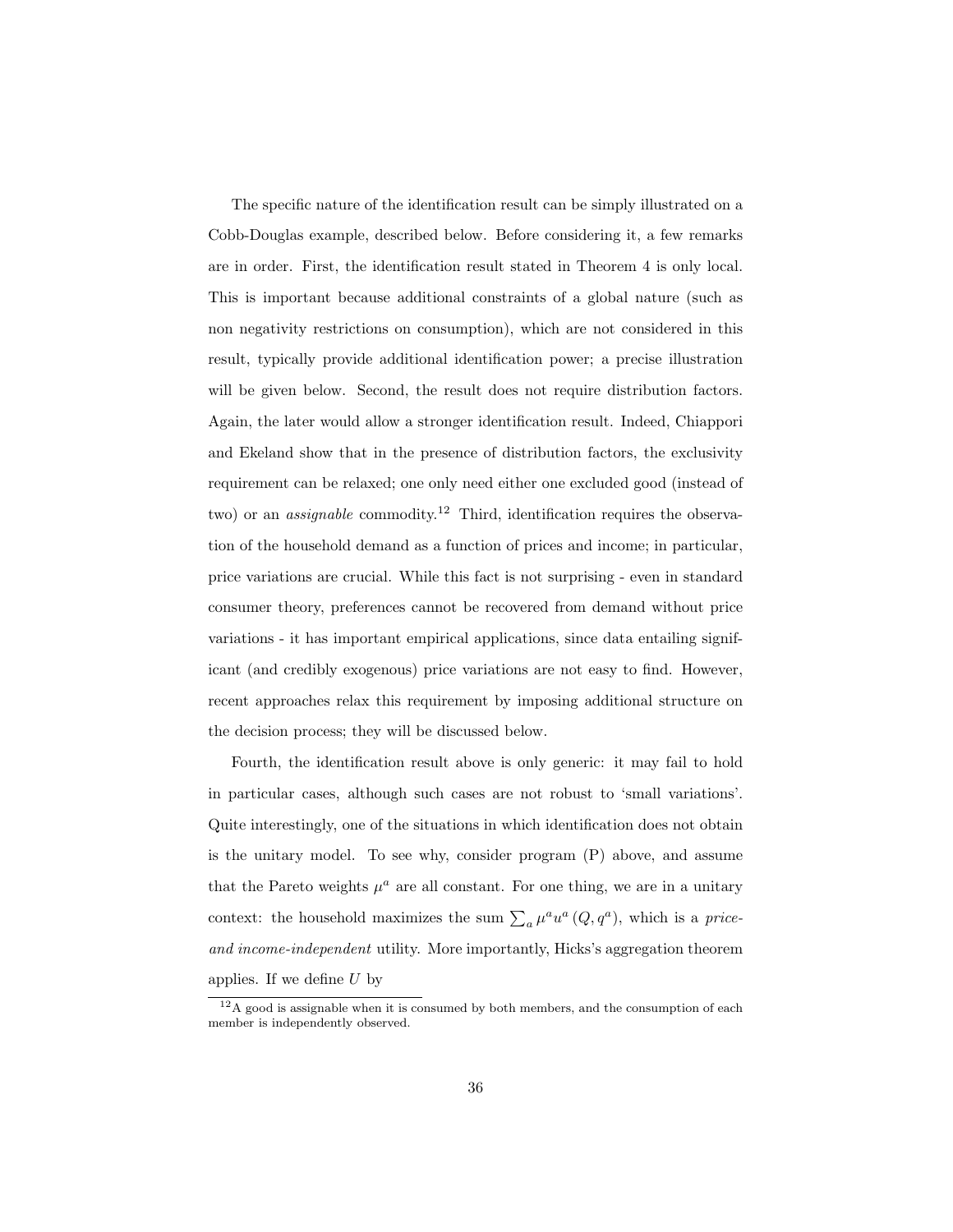$$
U\left(Q,q\right)=\max_{\sum_{a}q^{a}=q}\sum_{a}\mu^{a}u^{a}\left(Q,q^{a}\right) \tag{UHicks}
$$

then the household maximizes  $U$  under the budget constraint. By standard integration, U can be recovered from the household demand. However, this is not sufficient to identify individual preferences: there exists a continuum of different sets of individual utilities that generate the same U by (UHicks). The paradox, here, is that the unitary model, which used to be the dominant framework for empirical works on household behavior, belongs to the small (actually non generic) class of frameworks for which individual welfare cannot be identified from household demand.

Lastly, it is important to note that what is identified is the indirect collective utility of each member. From a welfare perspective, this is the only relevant concept, since it fully characterizes the utility reached by each agent. However, the inequality measures described above require more - namely, an assessment of the intrahousehold allocation of income. We now consider to what extent the latter can be recovered from the indirect collective utility.

### 5.1.2 Private goods and the sharing rule

We start with the case in which all commodities are private. In that case, the various concepts (conditional sharing rule, generalized sharing rule, money metric welfare index) coincide with the sharing rule, and the collective indirect utility takes the form:

$$
V^{a}(p, y) = v^{a}(p, \rho^{a}(p, y))
$$

where, as above,  $v^a$  is a's indirect utility and  $\rho$  is the sharing rule. If we assume that the first (respectively the second) good is exclusively consumed by the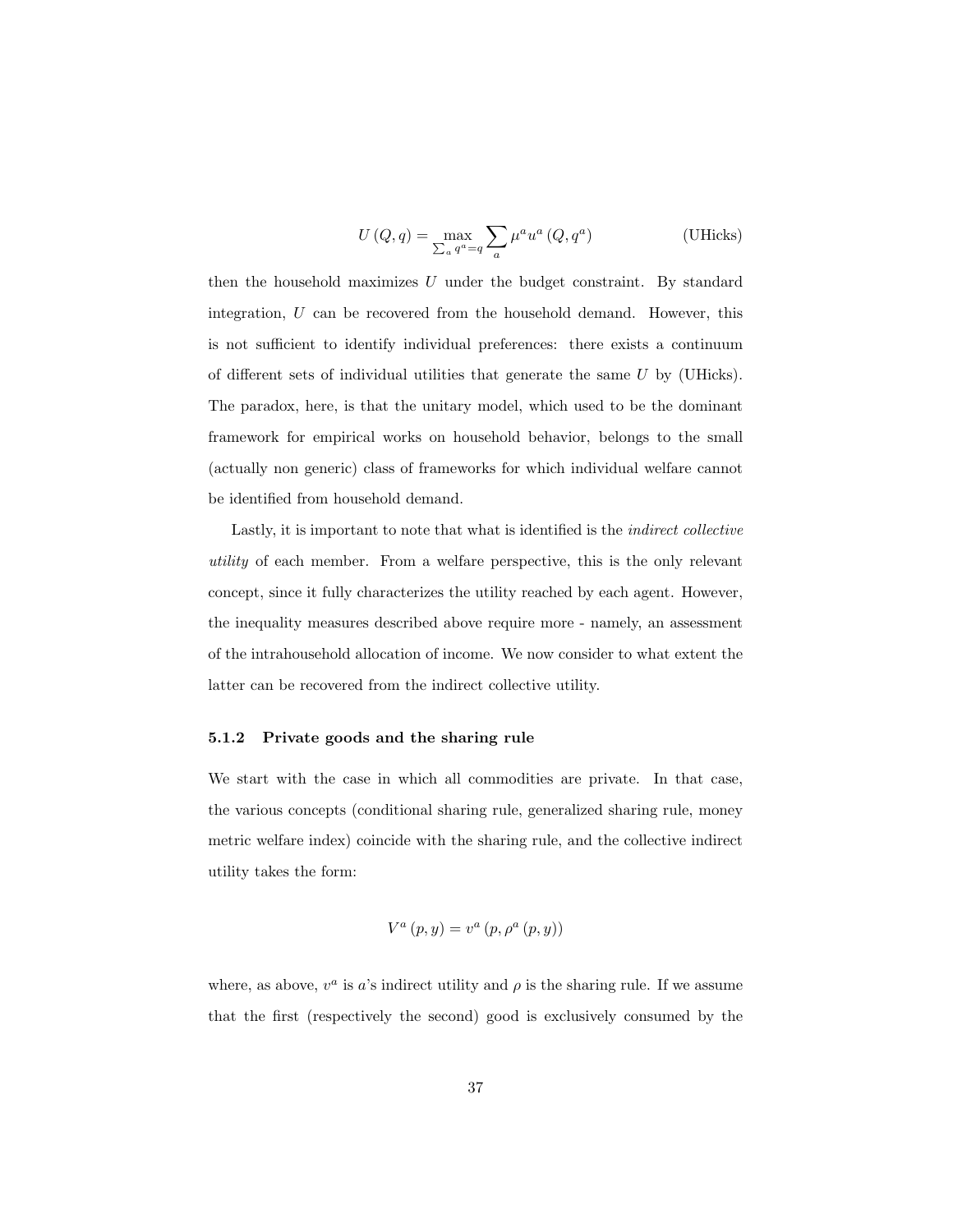second (first) agent, the collective indirect utility of each agent is identified (as always, up to some increasing transform).

Local identification A first result states that the sharing rule is not fully identified from the knowledge of the collective indirect utility, at least locally; identification only obtains up to an additive function of the prices of the non exclusive goods. Formally, assume that one observes the functions  $\left( q_{1},...q_{n}\right)$  of  $(p, y)$ , with  $p \in \mathbb{R}^n$  and:

$$
q_1 (p, y) = \chi_1^a (p, \rho (p, y))
$$
  
\n
$$
q_2 (p, y) = \chi_2^b (p, y - \rho (p, y))
$$
  
\n
$$
q_i (p, y) = \chi_i^a (p, \rho (p, y)) + \chi_i^b (y - \rho (p, y)), \quad i = 3, ..., n
$$
\n(4)

where the functions  $\chi_i^s$  and  $\rho$  are unknown. Then:

**Proposition 5** (Chiappori, Ekeland 2009) Assume  $n \geq 3$ , and let  $(\bar{\chi}_1^a, ..., \bar{\chi}_n^b, \bar{\rho})$ solve (4). For any other solution  $(\chi_1^a, ..., \chi_n^b, \rho)$ , there exist  $a \phi : \mathbb{R}^{n-2} \to \mathbb{R}$  such that:

$$
\rho(p, y) = \bar{\rho}(p, y) + \phi(p_3, ..., p_n) \n\chi_i^a(\rho) = \bar{\chi}_i^a(\rho - \phi(p_3, ..., p_n)) \n\chi_j^b(\rho) = \bar{\chi}_j^b(\rho + \phi(p_3, ..., p_n))
$$
\n(5)

Moreover, overidentifying restrictions are generated.

The basic conclusion is thus that the sharing rule is identified up to an additive function, which cannot be pinned down unless either all commodities are assignable or individual preferences are known (for instance, from data on singles). To see why, consider the simple case of three private commodities;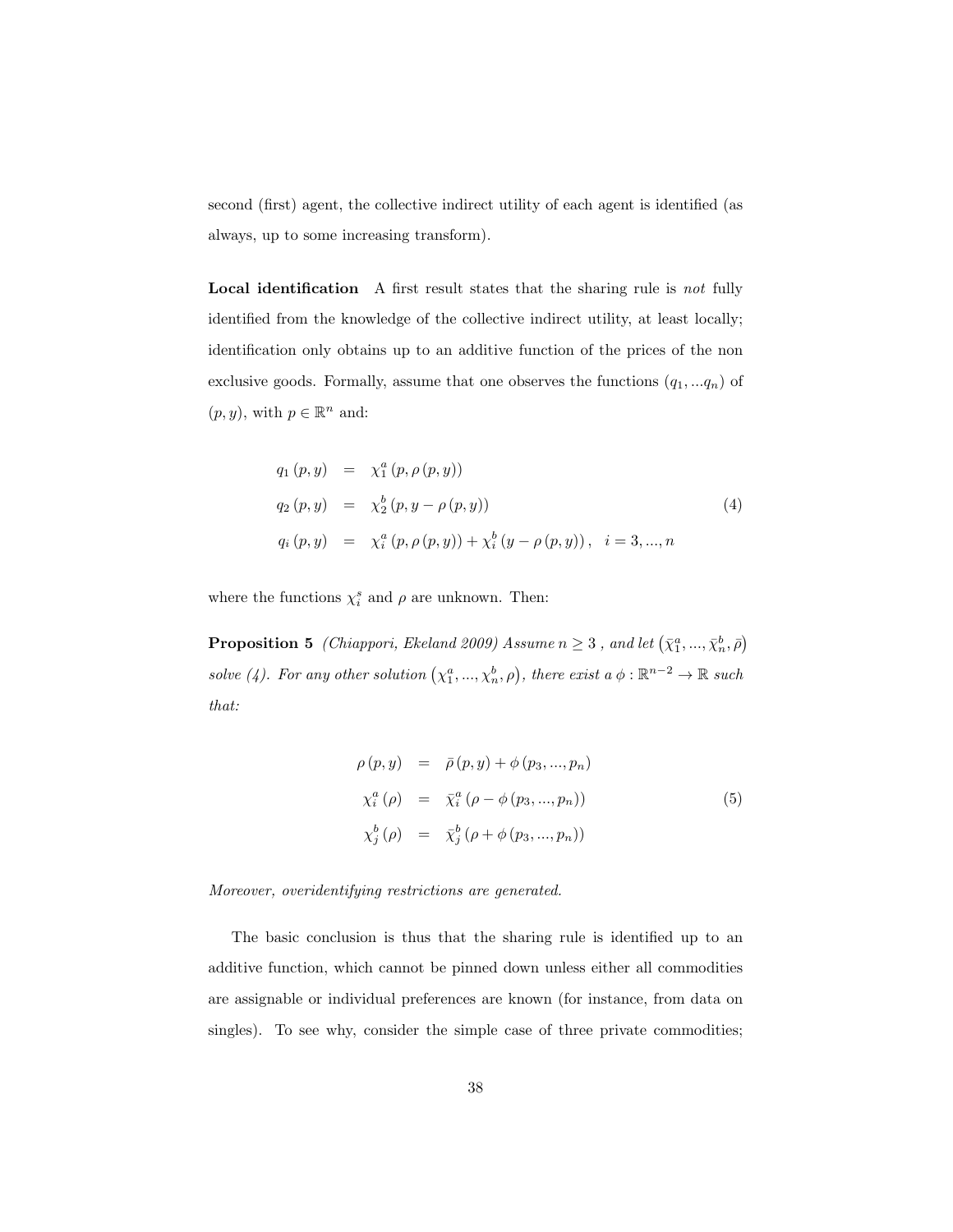two of these are exclusive (for members  $a$  and  $b$  respectively), while the third is consumed by both. Individual consumptions of commodity 3 are not observed, and its price is taken as numeraire. In practice, we observe two demand functions  $q_1^a$  and  $q_2^b$  that satisfy:

$$
q_1^a(p_1, p_2, y) = \tilde{q}^a(p_1, \rho(p_1, p_2, y)) \tag{6}
$$

$$
q_2^b(p_1, p_2, y) = \tilde{q}^b(p_2, y - \rho(p_1, p_2, y)) \tag{7}
$$

where  $\tilde{q}^s$  denotes the Marshallian demand by person s. Now, for some constant K, define  $\rho_K$ ,  $u_K^a$  and  $u_K^b$  by:

$$
\rho_K(p_1, p_2, y) = \rho(p_1, p_2, y) + K
$$
  

$$
u_K^a(q_1^a, q_3^a) = u_K^a(q_1^a, q_3^a - K)
$$
  

$$
u_K^b(q_2^b, q_3^b) = u_K^b(q_2^b, q_3^b + K)
$$

It is easy to check that the Marshallian demands derived from  $\rho_K, u_K^a$  and  $u_K^b$ satisfy  $(6)$  and  $(7)$ . The intuition is illustrated in Figure 2 in the case of a. Switching from  $\rho$  and  $u^a$  to  $\rho_K$  and  $u^a_K$  does two things. First, the sharing rule and the intercept of the budget constraint are shifted downward by K. Second, all indifference curves are also shifted downward by the same amount. When only demand for commodity 1 (on the horizontal axis) is observable, these models are empirically indistinguishable. Lastly, with several, non exclusive goods, this construct is still possible, and the constant may in addition vary with non exclusive prices in an arbitrary way.

Two remarks can be made about this result. One is that the indetermination is not welfare relevant; one can easily check that the different solutions correspond to the same collective indirect utilities for each agent. This is the paradox evoked in introduction. Unlike standard consumer theory, there is no longer an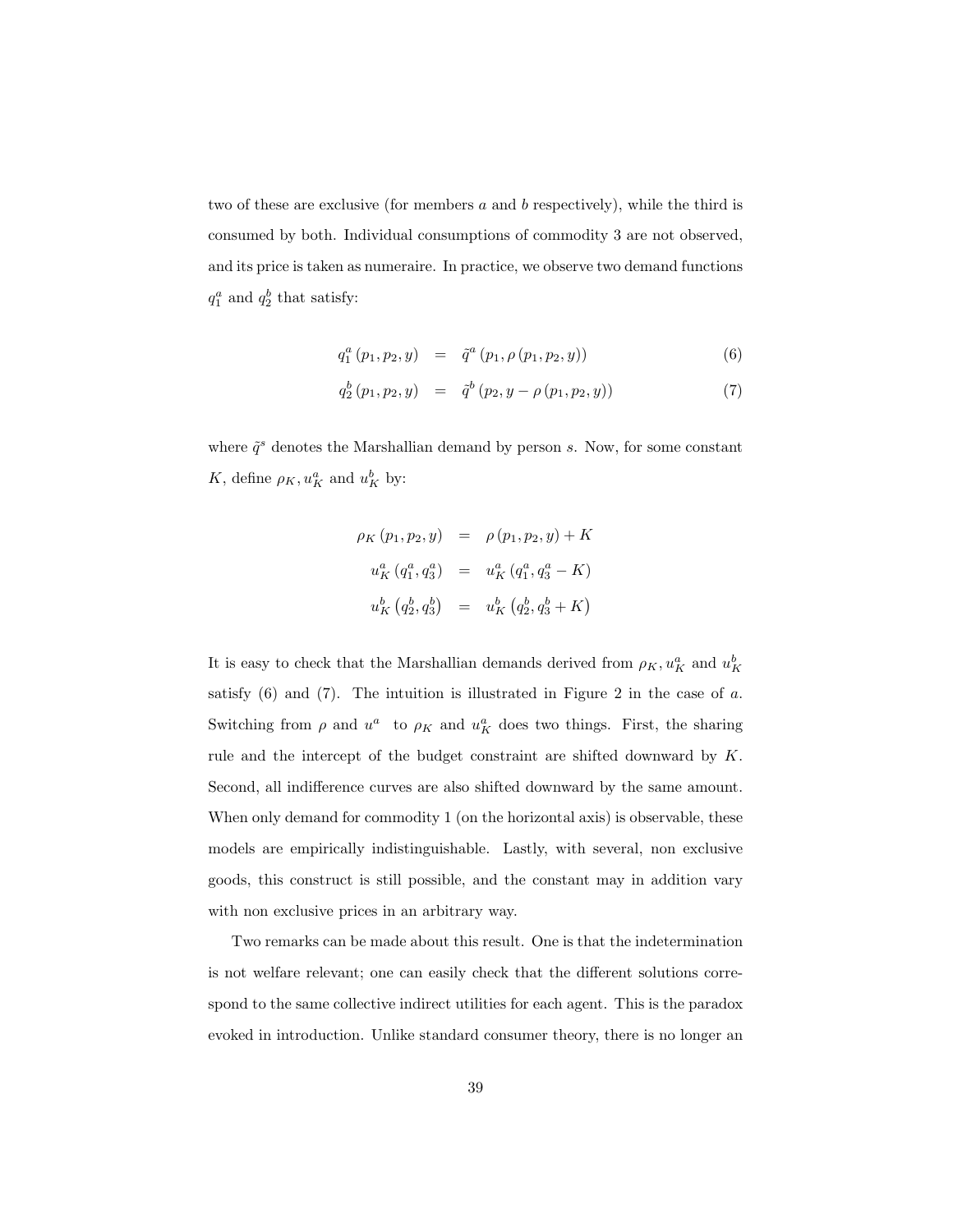

Figure 2:

equivalence between identifying direct and indirect utilities. Indirect utilities are identified as soon as the exclusion restrictions are satisfied; but they may correspond to various, welfare equivalent direct utilities, each of them associated with a specific sharing rule.

Global restrictions The second remark is that the non identification result is only local. In particular, it disregards additional, global restrictions such as non negativity constraints. If these are added, then more precise identification obtains. For instance, consider (5), and add the restrictions that

$$
\rho(p,0) = 0 \quad \forall p
$$

which stems from non negativity of consumption at very low income levels. Then  $\phi$  is exactly pinned down:

$$
\phi(p_3, ..., p_n) = -\bar{\rho}(p, 0)
$$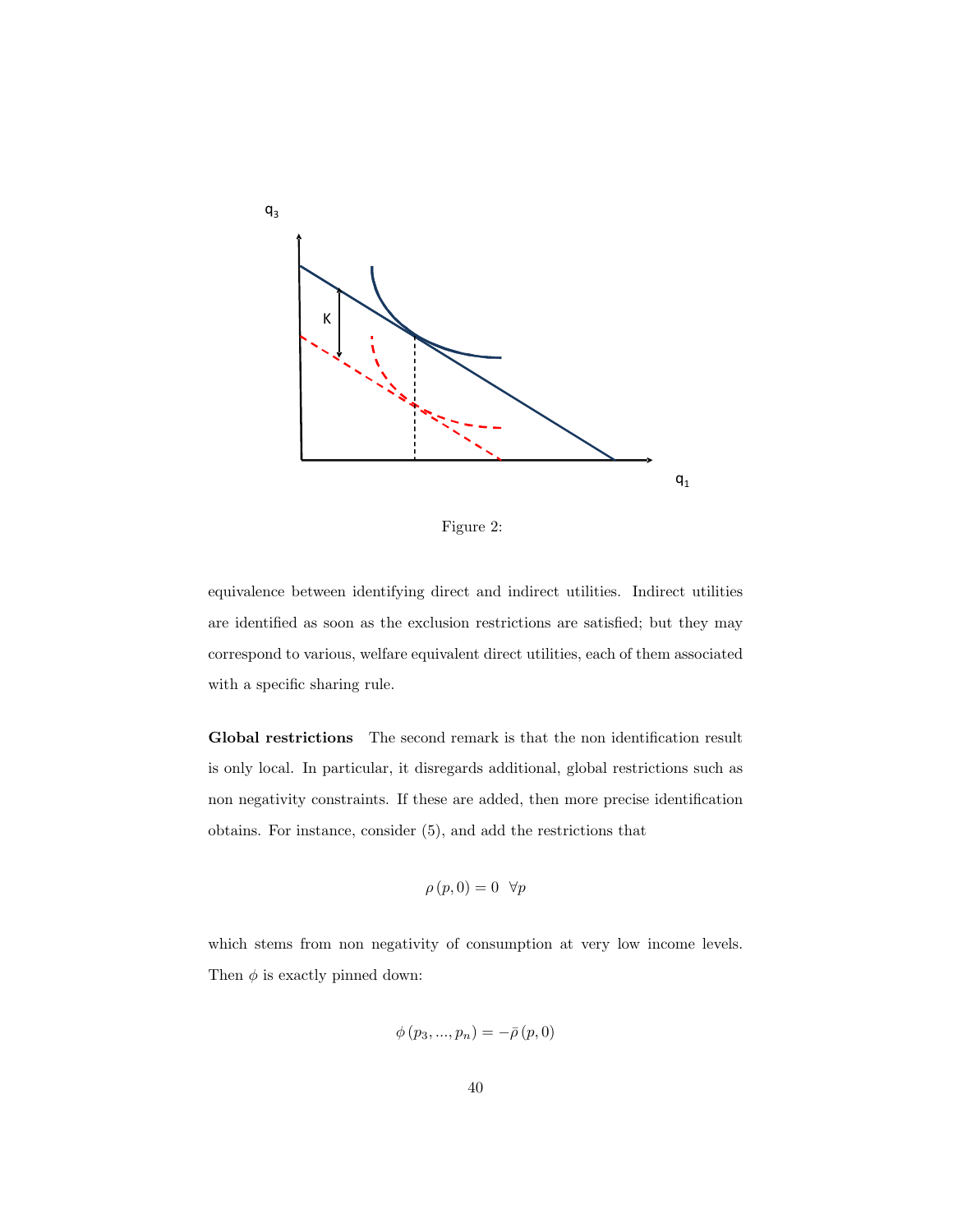and additional, overidentifying restrictions are generated (e.g.,  $\partial \bar{\rho}(p, 0) / \partial p_i = 0$ for  $i = 1, 2$ .

This result should be related to recent work on the estimation of the sharing rules based on a revealed preference approach (see for instance Cherchye et al 2012, Cherchye et al. 2014). Since the revealed preference approach is global by nature, it can generate bounds on the sharing rule, which can actually be quite narrow. In all cases, the global restrictions are generated at one end of the distribution of expenditures, so their use for identifying the sharing rule outside this range should be submitted to the usual caution. Still, they tend to considerably reduce the scope of the non identification conclusion.

### 5.1.3 Public goods only

We now consider the opposite polar case, in which all commodities (but the exclusive ones) are public. That is, utilities are now of the form:

$$
U^a (Q_1, Q_3, ... Q_N)
$$
 and  $U^b (Q_2, Q_3, ... Q_N)$ 

Note that the exclusive commodities 1 and 2 can be considered as either public or private.

In that case, the collective indirect utility has a simple form; namely,

$$
V^{a}(P, y) = U^{a}(Q_{1}, Q_{3}, ... Q_{N})
$$
  

$$
V^{b}(P, y) = U^{b}(Q_{2}, Q_{3}, ... Q_{N})
$$

The crucial remark is that the demands for public goods (as functions of prices and total income) are empirically observed. An important consequence is that, in general, the knowledge of indirect collective utilities is equivalent to that of direct utilities. To see why, normalize  $y$  to be 1 (by homogeneity), and take a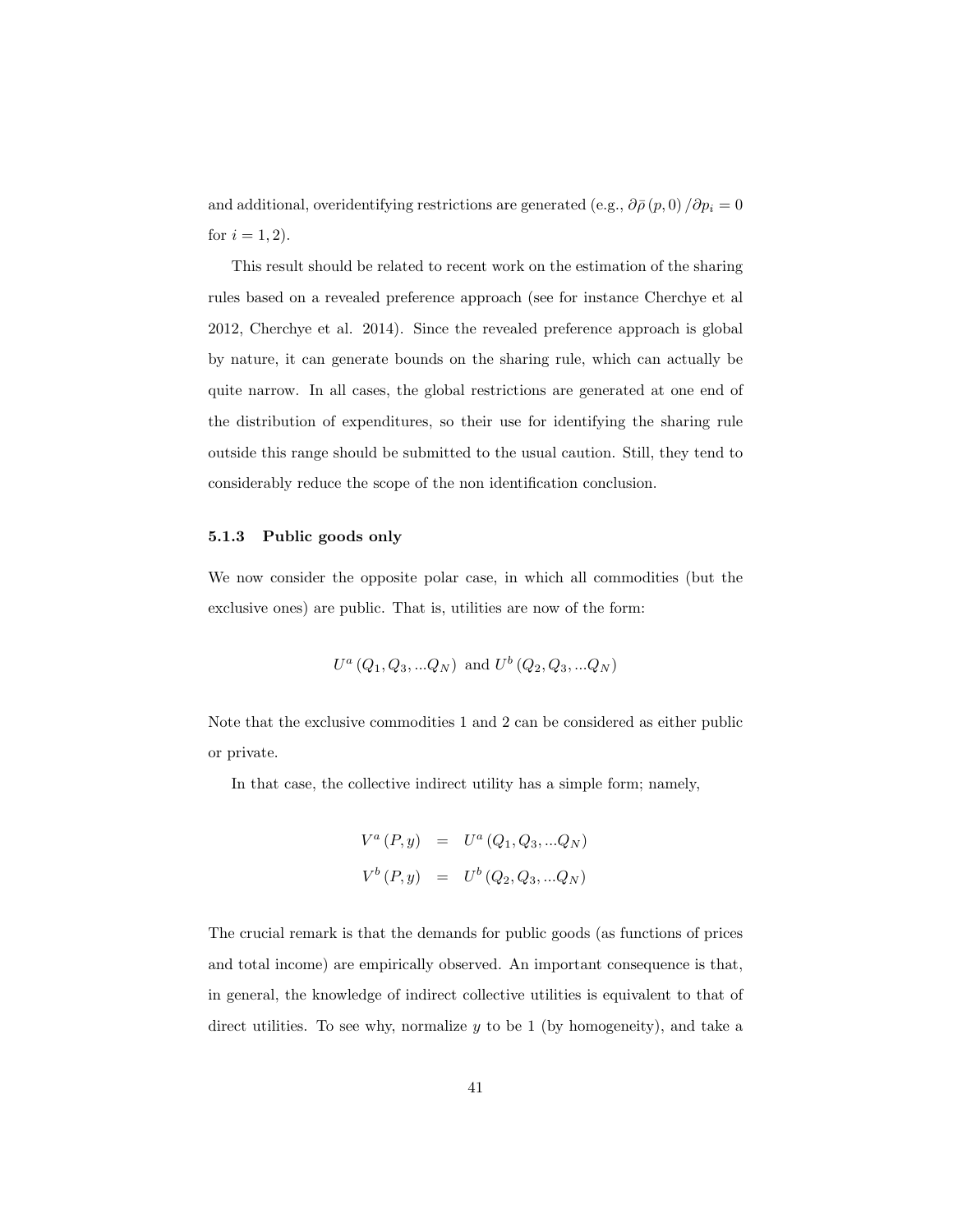point at which the Jacobian matrix  $D_P\left(Q_1,Q_2,...Q_N\right)$  is of full rank. By the implicit function theorem, we can locally invert the function, thus defining  $P$  as a function of  $Q$ ; but then:

$$
U^{a}(Q_{1}, Q_{3},...Q_{N}) = V^{a}(P_{1}(Q_{1}, Q_{2},...Q_{N}),..., P_{N}(Q_{1}, Q_{2},...Q_{N}), 1)
$$
  

$$
U^{b}(Q_{2}, Q_{3},...Q_{N}) = V^{b}(P_{1}(Q_{1}, Q_{2},...Q_{N}),..., P_{N}(Q_{1}, Q_{2},...Q_{N}), 1)
$$

which proves identification. In addition, overidentifying restrictions are generated. In particular, we see that, in this context, Lindahl prices for all goods - therefore the MMWIs - are exactly identified. Somewhat paradoxically, the pure public good case appears to be the one in which identification is least problematic...

### 5.1.4 The general case

Finally, the general case is a direct generalization of the two particular cases just described. The exclusion restrictions described above guarantee identification of the collective indirect utility of each agent. Then the exact intra household allocation is locally identified up to an additive function of the prices of the non exclusive private goods. Moreover, global restrictions (e.g. non negativity) allow exact identification in general. The interested reader is referred to Chiappori and Ekeland (2009 a, b) for detailed statements.

### 5.1.5 A Cobb-Douglas example

The previous discussions can be illustrated on a simple example, borrowed from Chiappori and Ekeland (2009a). Consider individual preferences of the LES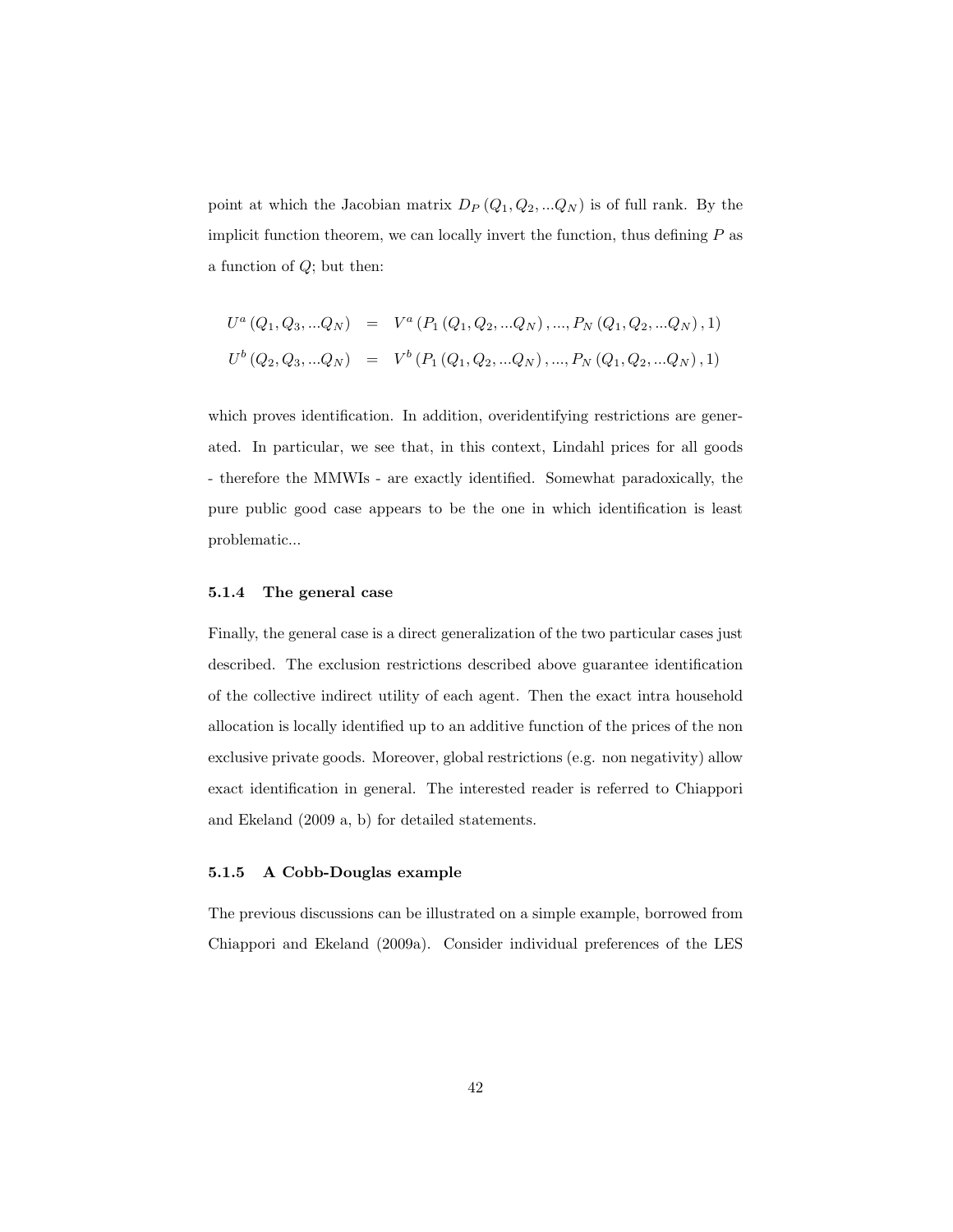type:

$$
U^{s}(q^{s}, Q) = \sum_{i=1}^{n} \alpha_{i}^{s} \log (q_{i}^{s} - c_{i}^{s}) + \sum_{j=n+1}^{N} \alpha_{j}^{s} \log (Q_{j} - C_{j}), \ \ s = a, b
$$

where the parameters  $\alpha_i^s$  are normalized by the condition  $\sum_{i=1}^N \alpha_i^s = 1$  for all s, whereas the parameters  $c_i^s$  and  $C_j$  are unconstrained. Here, commodities 1 to n are private while commodities  $n + 1$  to N are public. Also, given the LES form, it is convenient to assume that the household maximizes the weighted sum  $\mu U^a + (1 - \mu) U^b$ , where the Pareto weight  $\mu$  has the simple, linear form:

$$
\mu = \mu^0 + \mu^y y + \mu^z z, \ \ s = a, b
$$

Household demand The couple solve the program:

$$
\max (\mu^{0} + \mu^{y} y + \mu^{z} z) \left( \sum_{i=1}^{n} \alpha_{i}^{a} \log (q_{i}^{a} - c_{i}^{a}) + \sum_{j=n+1}^{N} \alpha_{j}^{a} \log (Q_{j} - C_{j}) \right)
$$
  
+ 
$$
(1 - (\mu^{0} + \mu^{y} y + \mu^{z} z)) \left( \sum_{i=1}^{n} \alpha_{i}^{b} \log (q_{i}^{b} - c_{i}^{b}) + \sum_{j=n+1}^{N} \alpha_{j}^{b} \log (Q_{j} - C_{j}) \right)
$$

under the budget constraint. Individual demands for private goods are given by:

$$
p_i q_i^a = p_i c_i^a + \alpha_i^a (\mu^0 + \mu^y y + \mu^z z) \left( y - \sum_{i,s} p_i c_i^s - \sum_j P_j C_j \right)
$$
  

$$
p_i q_i^b = p_i c_i^b + \alpha_i^b \left[ 1 - (\mu^0 + \mu^y y + \mu^z z) \right] \left( y - \sum_{i,s} p_i c_i^s - \sum_j P_j C_j \right)
$$

generating the aggregate demand: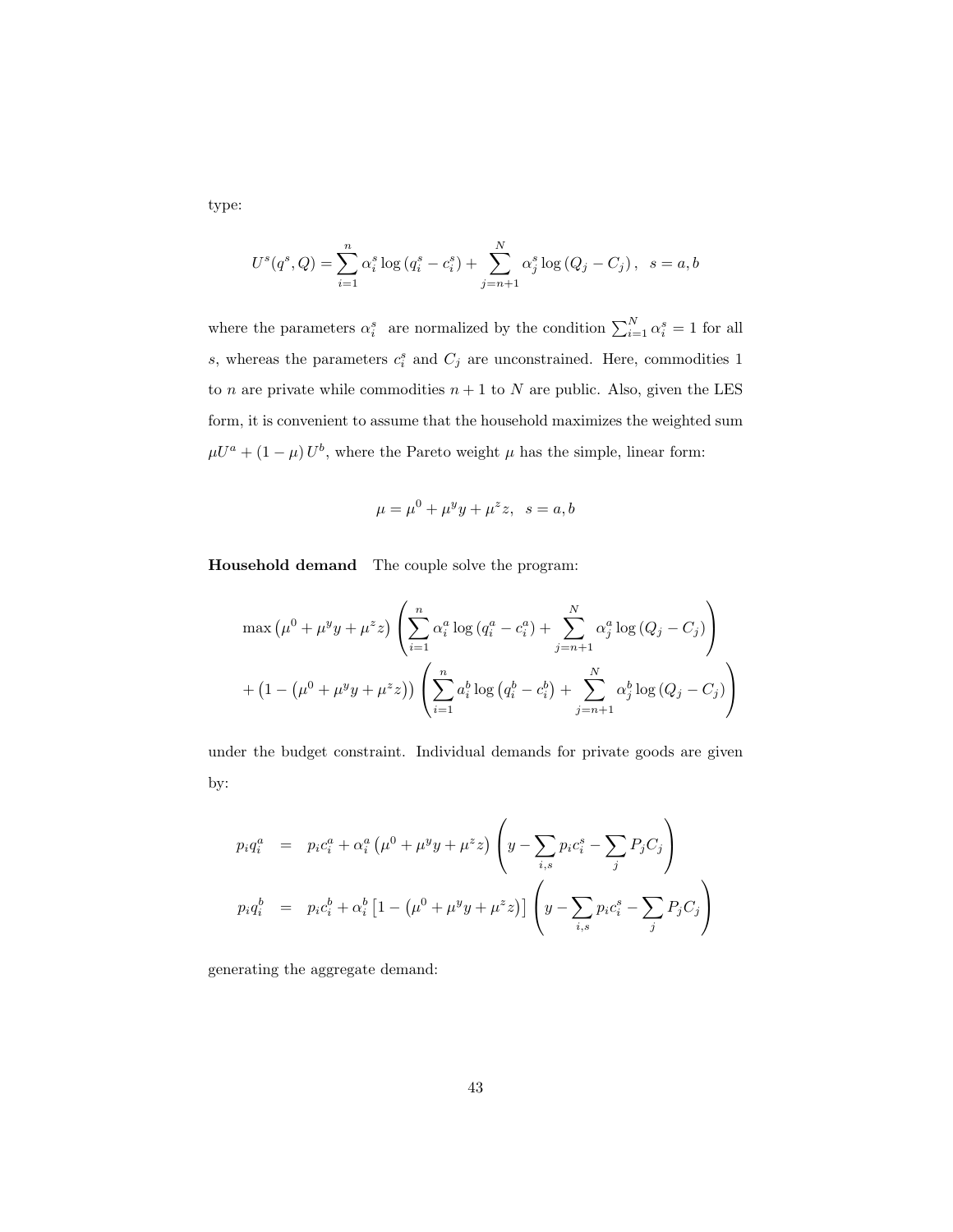$$
p_i q_i = p_i c_i + \left[ \alpha_i^a \left( \mu^0 + \mu^y y + \mu^z z \right) + \alpha_i^b \left( 1 - \left( \mu^0 + \mu^y y + \mu^z z \right) \right) \right] Y \tag{8}
$$

and for public goods:

$$
P_j Q_j = P_j C_j + \left[ \alpha_j^a \left( \mu^0 + \mu^y y + \mu^z z \right) + \alpha_j^b \left( 1 - \left( \mu^0 + \mu^y y + \mu^z z \right) \right) \right] Y
$$

where  $c_i = c_i^a + c_i^b$  and  $Y = \left(y - \sum_{i,s} p_i c_i^s - \sum_j P_j C_j\right)$ . The household demand is thus a direct generalization of the standard LES, with additional quadratic terms in  $y^2$  and cross terms in  $yp_i$  and  $yP_j$ , plus terms involving the distribution factor z.

A first remark is that  $c_i^a$  and  $c_i^b$  cannot be individually identified from group demand, since the latter only involves their sum  $c_i$ . As a consequence, the various generalizations of the sharing rule will only be identified up to one additive constant, a result mentioned earlier. Also, the constant is welfare irrelevant; indeed, the collective indirect utilities of the wife and the husband are (up to an increasing transform):

$$
W^{a}(p, P, y, z) = \log Y + \log (\mu^{0} + \mu^{y} y + \mu^{z} z)
$$

$$
- \sum_{i} \alpha_{i}^{a} \log p_{i} - \sum_{j} \alpha_{j}^{a} \log P_{j}
$$

$$
W^{b}(p, P, y, z) = \log Y + \log (1 - (\mu^{0} + \mu^{y} y + \mu^{z} z))
$$

$$
- \sum_{i} \alpha_{i}^{b} \log p_{i} - \sum_{j} \alpha_{j}^{b} \log P_{j}
$$

which does not depend on the  $c_i^s$ . Secondly, the form of aggregate demands is such that private and public goods have exactly the same structure. We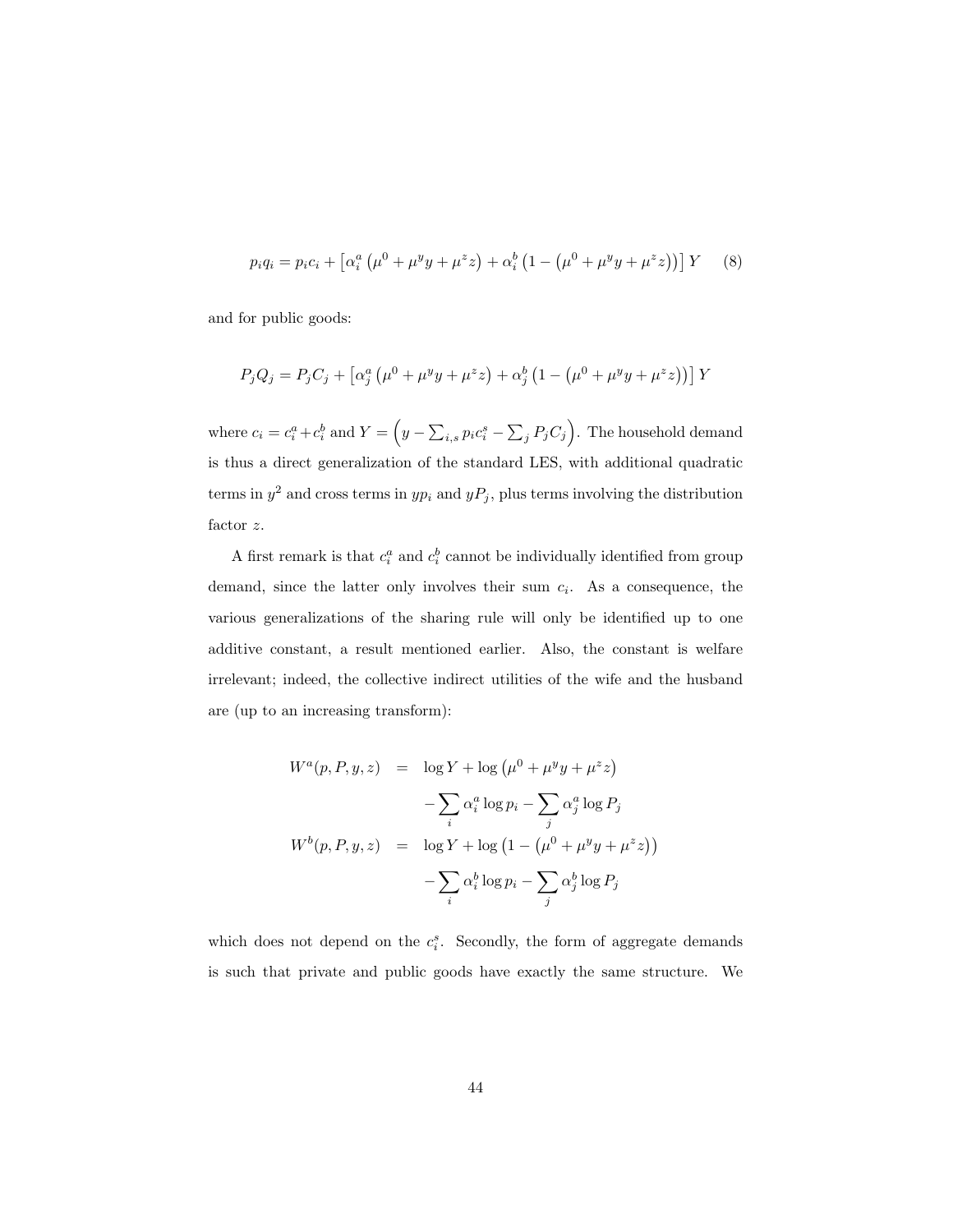therefore simplify our notations by defining

$$
\xi_i = q_i \text{ for } i \leq n, \, \xi_i = Q_i \text{ for } n < i \leq N
$$
\nand similarly

\n
$$
\gamma_i = c_i \text{ for } i \leq n, \, \gamma_i = C_i \text{ for } n < i \leq N
$$
\n
$$
\pi_i = p_i \text{ for } i \leq n, \, \pi_i = P_i \text{ for } n < i \leq N
$$

so that the group demand has the simple form:

$$
\pi_i \xi_i = \pi_i \gamma_i + \left[ \alpha_i^a \left( \mu^0 + \mu^y y + \mu^z z \right) + \alpha_i^b \left( 1 - \left( \mu^0 + \mu^y y + \mu^z z \right) \right) \right] Y \tag{9}
$$

leading to collective indirect utilities of the form:

$$
W^{a}(p, P, y, z) = \log Y + \log \left(\mu^{0} + \mu^{y} y + \mu^{z} z\right) - \sum_{i} \alpha_{i}^{a} \log \pi_{i}
$$
  

$$
W^{b}(p, P, y, z) = \log Y + \log \left(1 - \left(\mu^{0} + \mu^{y} y + \mu^{z} z\right)\right) - \sum_{i} \alpha_{i}^{b} \log \pi_{i}
$$

It is clear, on this form, that the distinction between private and public goods can be ignored. This illustrates an important remark: while the ex ante knowledge of the public versus private nature of each good is necessary for the identifiability result to hold in general, for many parametric forms it is actually not needed.

Identifiability: the general case The question, now, is whether the empirical estimation of the form (9) allows us to recover the relevant parameters namely, the  $\alpha_i^s$ , the  $\gamma^i$ , and the  $\mu^\alpha$ . We start by rewriting (9) as:

$$
\pi_i \xi_i = \pi_i \gamma_i + \left( \alpha_i^b + \left( \alpha_i^a - \alpha_i^b \right) \mu^0 + \left( \alpha_i^a - \alpha_i^b \right) \left( \mu^y + \mu^z z \right) \right) \left( y - \sum_m \pi_m \gamma^m \right) \tag{10}
$$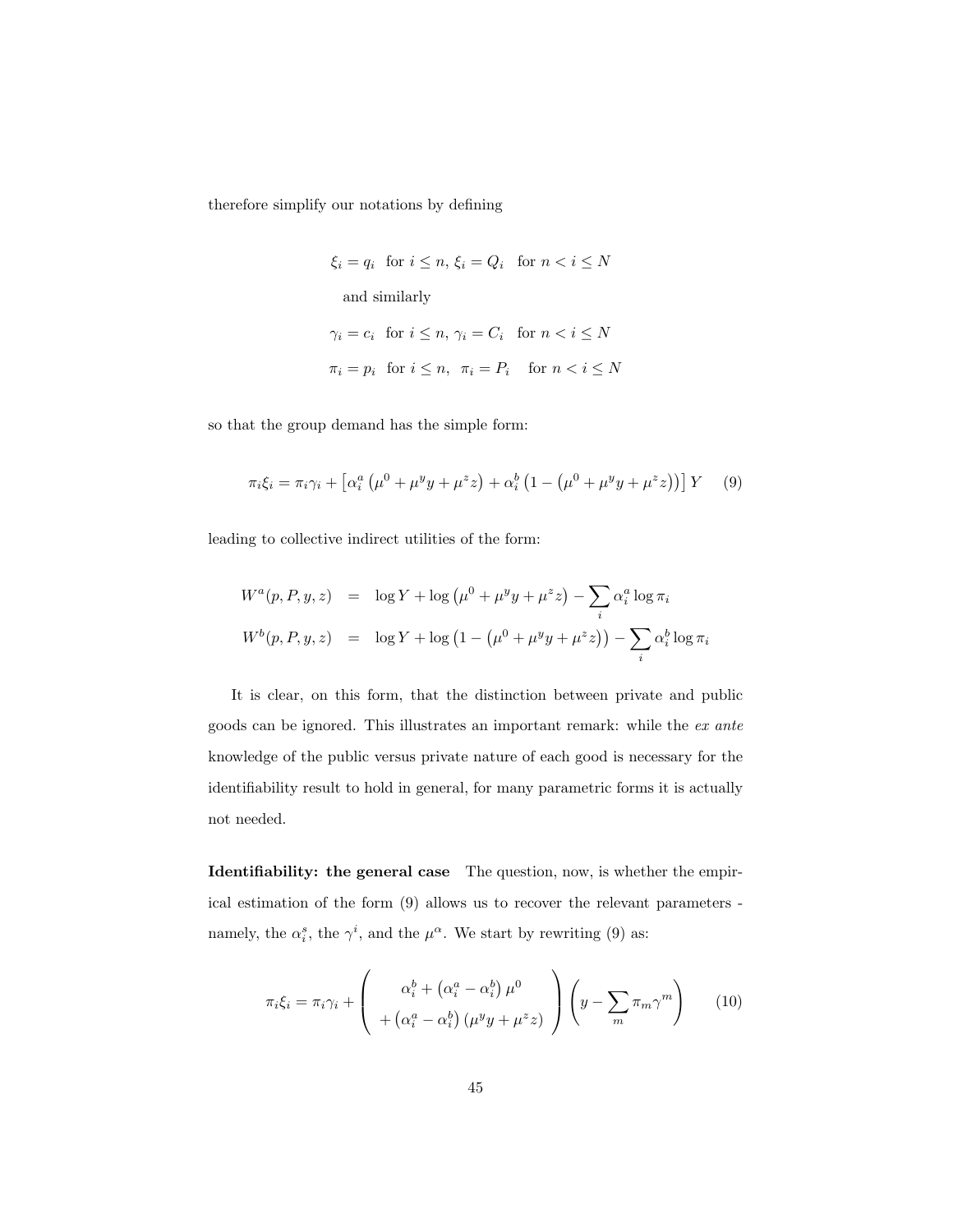The right hand side of (10) can in principle be econometrically identified; we can thus recover the coefficients of the variables, namely y,  $y^2$ ,  $yz$ , the  $\pi_m$  and the products  $y\pi_m$  and  $z\pi_m$ . For any i and any  $m \neq i$ , the ratio of the coefficient of y by that of  $\pi_m$  gives  $\gamma^m$ ; the  $\gamma^m$  are therefore vastly overidentified. However, the remaining coefficients are identifiable only up to an arbitrary choice of two of them. Indeed, an empirical estimation of the right hand side of (10) can only recover for each j the respective coefficients of  $y, y^2$  and  $yz$ , that is the three expressions:

$$
K_y^j = \alpha_j^b + (\alpha_j^a - \alpha_j^b) \mu^0
$$
  
\n
$$
K_{yy}^j = (\alpha_j^a - \alpha_j^b) \mu^y
$$
  
\n
$$
K_{yz}^j = (\alpha_j^a - \alpha_j^b) \mu^z
$$
\n(11)

Now, pick up two arbitrary values for  $\mu^0$  and  $\mu^y$ , with  $\mu^y \neq 0$ . The last two expressions give  $(\alpha_j^a - \alpha_j^b)$  and  $\mu^z$ ; the first gives  $\alpha_j^b$  therefore  $\alpha_j^a$ .

As expected, a continuum of different models generate the same aggregate demand. Moreover, these differences are welfare relevant, in the sense that the individual welfare gains of a given reform (say, a change in prices and incomes) will be evaluated differently by different models. In practice, the collective indirect utilities recovered above are not invariant across the various structural models compatible with a given aggregate demand.

A unitary version of the model obtains when the Pareto weights are constant:  $\mu^y = \mu^z = 0$ . Then  $K_{yz}^j = 0$  for all j (since distribution factors cannot matter), and  $K_{yy}^j = 0$  for all j (demand must be linear in y, since a quadratic term would violate Slutsky). We are left with  $K_y^j = \alpha_j^b + (\alpha_j^a - \alpha_j^b) \mu^0$ , and it is obviously impossible to identify independently  $\alpha_j^a, \alpha_j^b$  and  $\mu^0$ ; as expected, the unitary framework is not identifiable.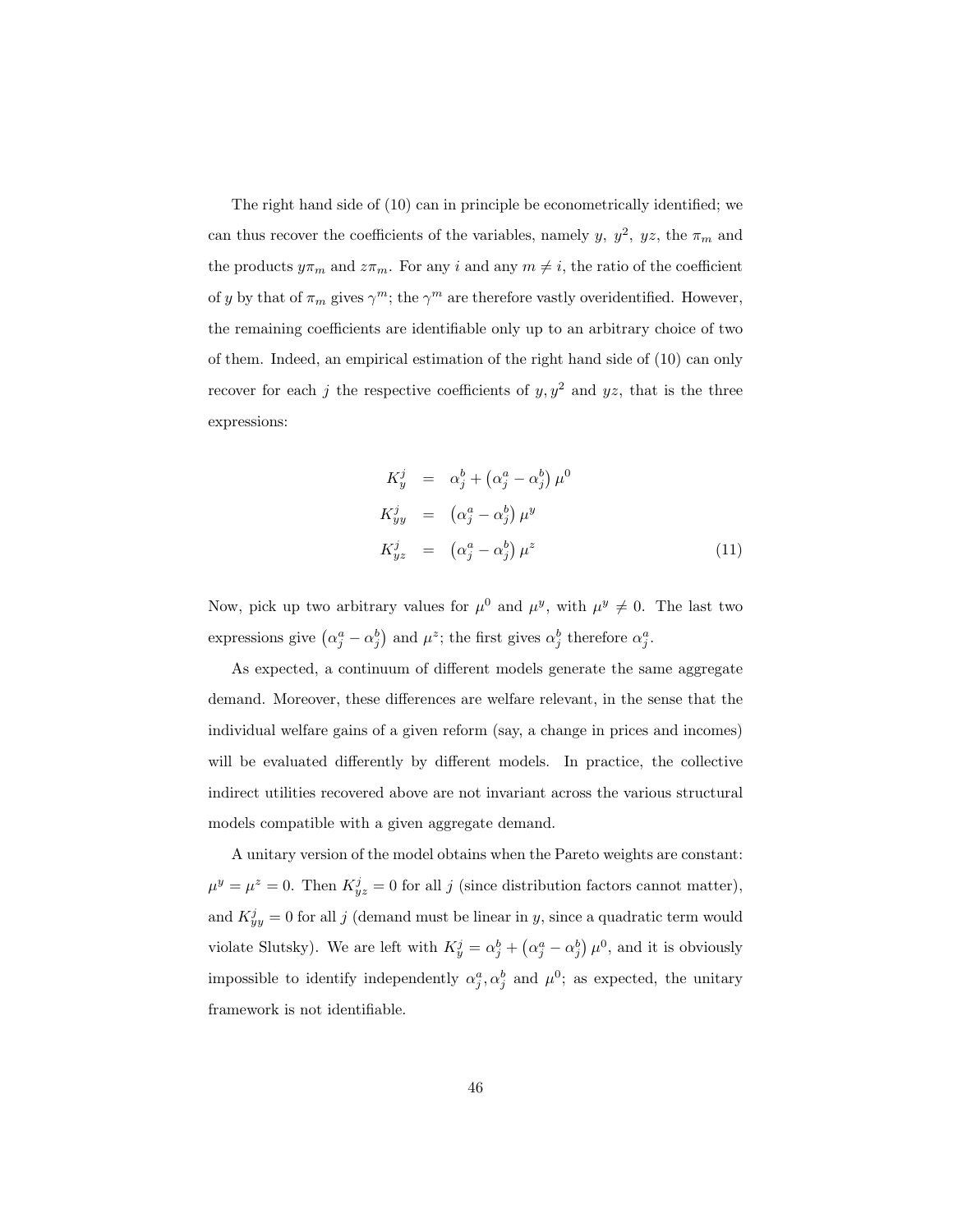Identification under exclusion We now show that in the non-unitary version of the collective framework, an exclusion assumption per member is sufficient to exactly recover all the (welfare-relevant) coefficients. Assume that member  $a$  does not consume commodity 1 and member  $b$  does not consume commodity 2; that is,  $\alpha_1^a = \alpha_2^b = 0$ . Then equations (11) give:

$$
\alpha_1^b \left( 1 - \mu^0 \right) = K_y^1, \ -\alpha_1^b \mu^y = K_{yy}^1, \ -\alpha_1^b \mu^z = K_{yz}^1
$$

and:

$$
\alpha_2^a \mu^0 = K_y^2, \; \alpha_2^a \mu^y = K_{yy}^2, \; \alpha_2^a \mu^z = K_{yz}^2
$$

Combining the first two equations of each block and assuming  $\mu^y \neq 0$ , we get:

$$
\frac{1-\mu^0}{\mu^y} = -\frac{K_y^1}{K_{yy}^1} \text{ and } \frac{\mu^0}{\mu^y} = \frac{K_y^2}{K_{yy}^2}
$$

therefore, assuming  $K_y^2 K_{yy}^1 - K_y^1 K_{yy}^2 \neq 0$ 

$$
\frac{1 - \mu^0}{\mu^0} = -\frac{K_y^1 K_{yy}^2}{K_y^2 K_{yy}^1} \text{ and } \mu^0 = \frac{K_y^2 K_{yy}^1}{K_y^2 K_{yy}^1 - K_y^1 K_{yy}^2}
$$

It follows that

$$
\mu^{y} = \frac{K_{yy}^{2}}{K_{y}^{2}} \mu^{0} = \frac{K_{yy}^{2} K_{yy}^{1}}{K_{y}^{2} K_{yy}^{1} - K_{y}^{1} K_{yy}^{2}}
$$

and all other coefficients can be computed as above. It follows that the collective indirect utility of each member can be exactly recovered, which allows for unambiguous welfare statements. As mentioned above, identifiability is only generic in the sense that it requires  $K_y^2 K_{yy}^1 - K_y^1 K_{yy}^2 \neq 0$ . Clearly, the set of parameters values violating this condition is of zero measure. Also, identifiability requires  $\mu^y \neq 0$ ; in particular, it does not hold true in the unitary version, in which  $\mu^y = \mu^z = 0$ . Indeed, the same exclusion restrictions property as above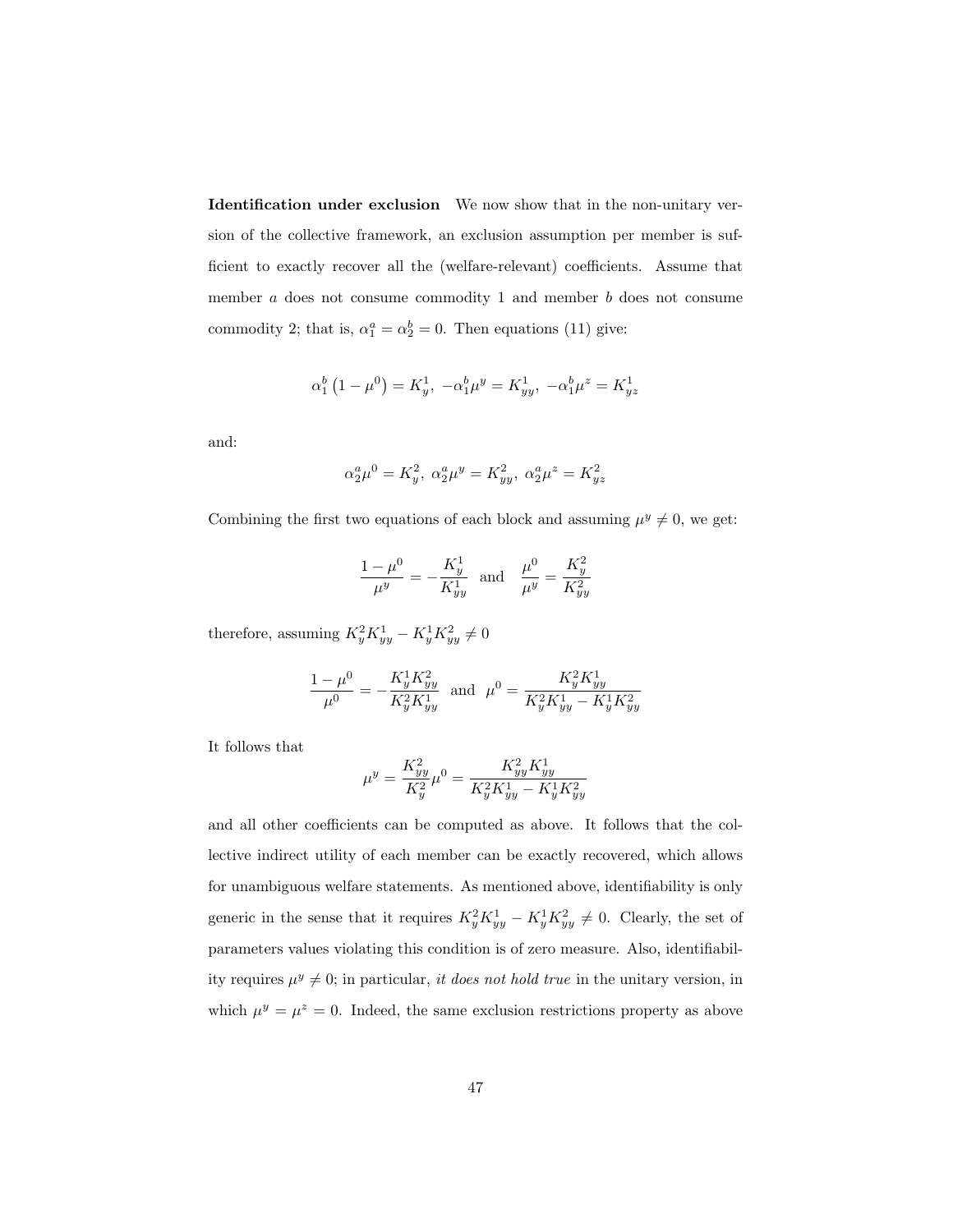only allow to recover  $\alpha_1^b(1-\mu^0) = K_y^1$  and  $\alpha_2^a \mu^0 = K_y^2$ ; this is not sufficient to identify  $\mu^0$ , let alone the  $\alpha_j^i$  for  $j \geq 3$ . This confirms that the unitary version of the model is not identified even under the exclusivity assumptions that guarantee generic identifiability in the general version.

Finally, one can readily check the previous claim that the MMWIs are not identified. Indeed, the MMWI  $m<sup>s</sup>$  of s is defined by:

$$
v^{s}(\pi, m^{s}) = \log\left(m^{s} - \sum_{k} \pi_{k} \gamma_{k}^{s}\right) - \sum_{i} \alpha_{i}^{s} \log \pi_{i} = W^{s}(\pi, y, z)
$$

where

$$
v^{s}(\pi, P, y) = \log \left( y - \sum_{k} \pi_{k} \gamma_{k}^{s} \right) - \sum_{i=1}^{n} \alpha_{i}^{s} \log \pi_{i}
$$

and

$$
W^{s}(\pi, z) = \log \left( y - \sum_{i,k} \pi_i \gamma_i^k \right) + \log \left( \mu^0 + \mu^y y + \mu^z z \right) - \sum_{i} \alpha_i^s \log \pi_i
$$

This gives

$$
m^{s}(\pi, y, z) = (\mu^{0} + \mu^{y} y + \mu^{z} z) \left( y - \sum_{i} \pi_{i} \left( \sum_{k} \gamma_{i}^{k} \right) \right) + \sum_{i} \pi_{i} \gamma_{i}^{s}
$$

For any private commodity *i*, the sums  $\sum_{k} \gamma_i^k$  are identified, but the individual  $\gamma_i^s$  are not; therefore  $m^s$  is identified up to an additive function of the prices of private, non exclusive goods.

# 5.2 Comparing different family sizes

A second approach enlarges the set of usable information by allowing comparisons between families of different composition. A first idea is to assume some relationship between individual preferences when married and single. In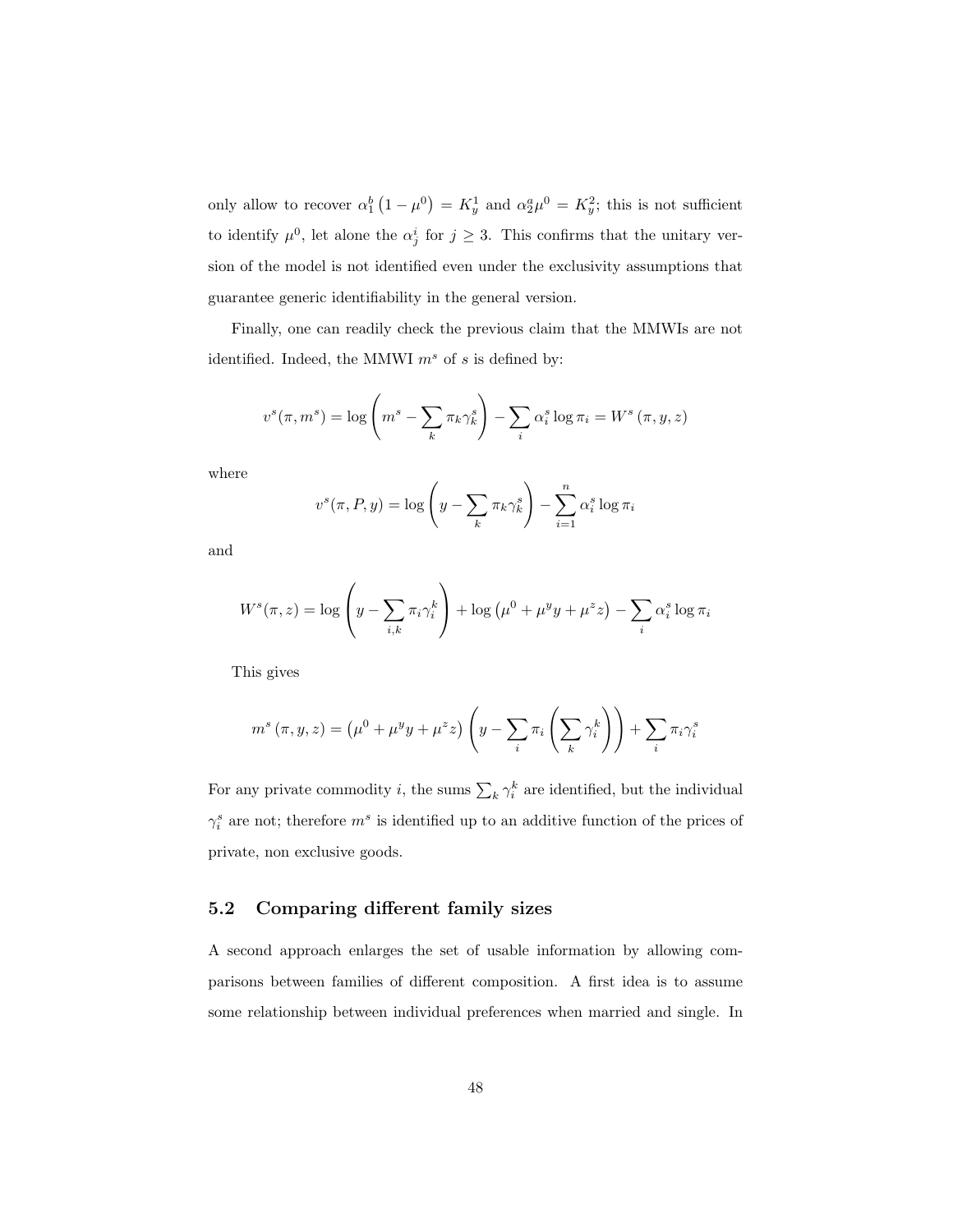that sense, the 'pure' approach just described relies on an extreme version, since it does not postulate any link between utilities when married and single; hence, knowledge of an individual's preferences when single brings no information about her tastes within the household. At the other extreme, some models assume that preferences are unaffected by marital status, at least ordinally. This means that if  $u_S^a(Q, q^a)$  denotes a's utility when single, then her utility when married takes the form:

$$
u^{a}\left(Q,q^{a}\right)=F\left(u_{S}^{a}\left(Q,q^{a}\right)\right)
$$

where  $F$  is an increasing transform. Thus marriage can directly affect a person's utility level, but not the person's marginal rates of substitution between various commodities. Note that if we assume preferences are unaffected by marital status, then the MMWI defined above has a natural interpretation; namely, it is the level of income that would be needed by the individual, if single, to reach the same utility level as what she currently gets within marriage. It must however be stressed that the assumption of constant preferences across marital status is not needed for the definition of the index, but only for this particular interpretation.

Various, intermediate approaches can be found in the literature. One, mostly used in a labor supply context, only assumes that some preference parameters are common to singles and households, and can therefore be estimated separately on a sample of singles. In general, this is sufficient to identify (or calibrate) the remaining parameters (relevant for marriage-specific preferences and the Pareto weights) on observed labor supplies of men and women in a sample of couples. This approach has been adopted in a series of papers recently published in the Review of Economics of the Household (Bargain et al., 2006; Beninger et al., 2006; Myck et al., 2006; Vermeulen et al., 2006). For instance, consider a model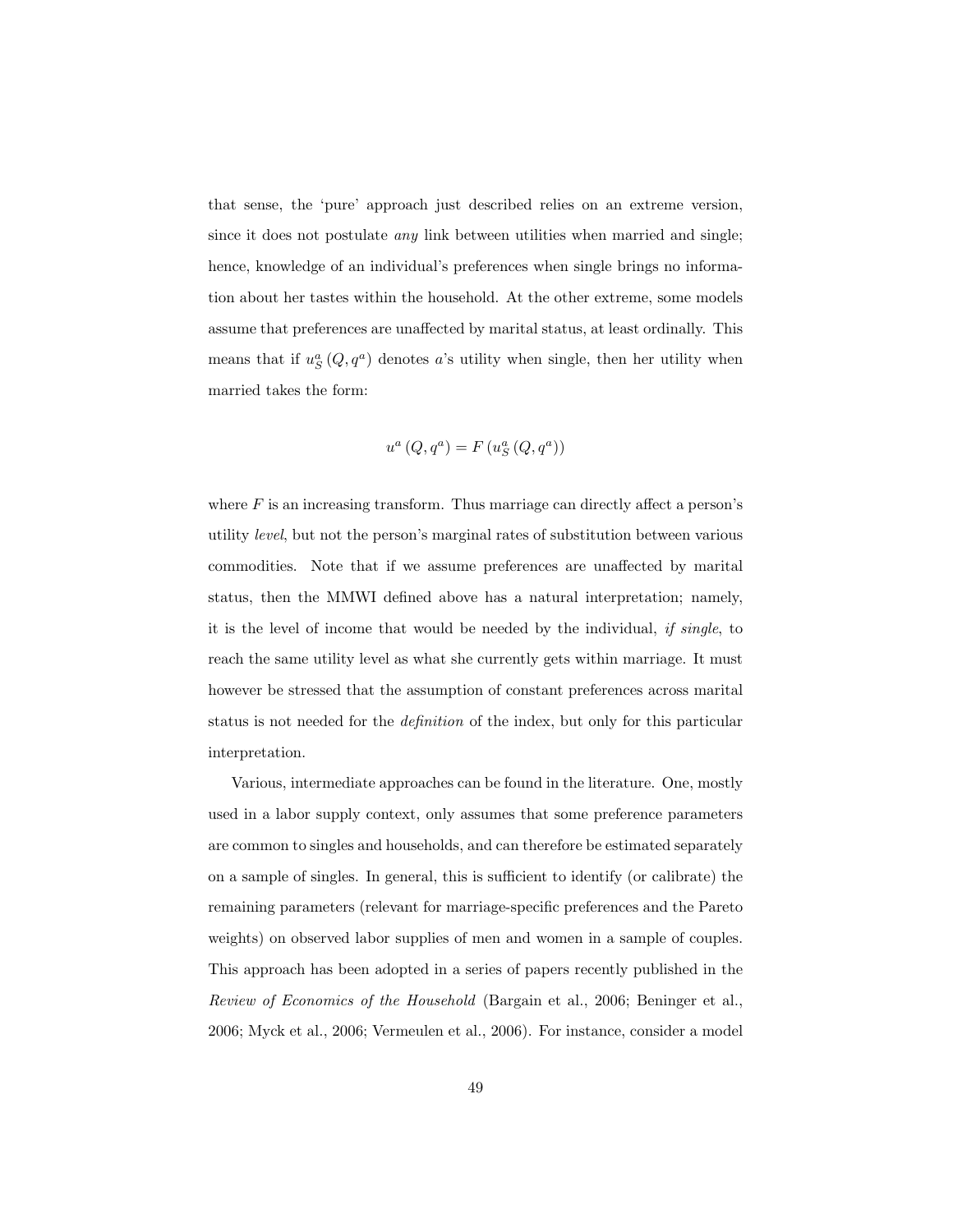of labor supply in a couple in which the utility of agent  $a$  takes the form:

$$
u^{a} (q^{a}, L^{a}, L^{b}) = \alpha^{a} \ln (q^{a} - \bar{q}^{a}) + \beta^{a} \ln (L^{a} - \bar{L}^{a}) + \gamma^{a} \ln (L^{a} - \bar{L}^{a}) \ln (L^{b} - \bar{L}^{b})
$$

where  $L$  denotes leisure; note that this form is more general than the ones considered above, since it allows for (positive) externalities of leisure within the couple.<sup>13</sup> The  $\alpha$  and  $\beta$  parameters are assumed to be independent of marital status, and are therefore identified from a sample of singles; the  $\gamma s$  and the Pareto weights are then calibrated from data on households.

An intermediate approach, that relies on the notion of domestic production, has recently been proposed by Browning, Chiappori and Lewbel (2013). It posits that agents, when they get married, keep the same preferences but can access a different (and generally more productive) technology. That is, while the basic rates of substitution between consumed commodities remains unaffected by marriage (or cohabitation), the relationship between purchases and consumptions is not; therefore, the structure of demand, including for exclusive commodities (consumed only by one member) is different from what it would be for singles. More generally, one can, following Dunbar, Lewbel and Pendakur (2012), only assume that preferences are unaffected by family composition; e.g., that parents' preferences regarding their own consumption does not depend on the number of children. These approaches are described in the next section.

## 5.3 Identifying from market equilibrium

Lastly, a series of recent contributions are aimed at taking to data the equilibrium approaches described above. The basic, theoretical intuition is quite straightforward: the equilibrium conditions on the marriage market (with or without search frictions, but with intrahousehold transfers) either constrain or

<sup>&</sup>lt;sup>13</sup>Equivalently, this approach considers both leisures as public goods within the household.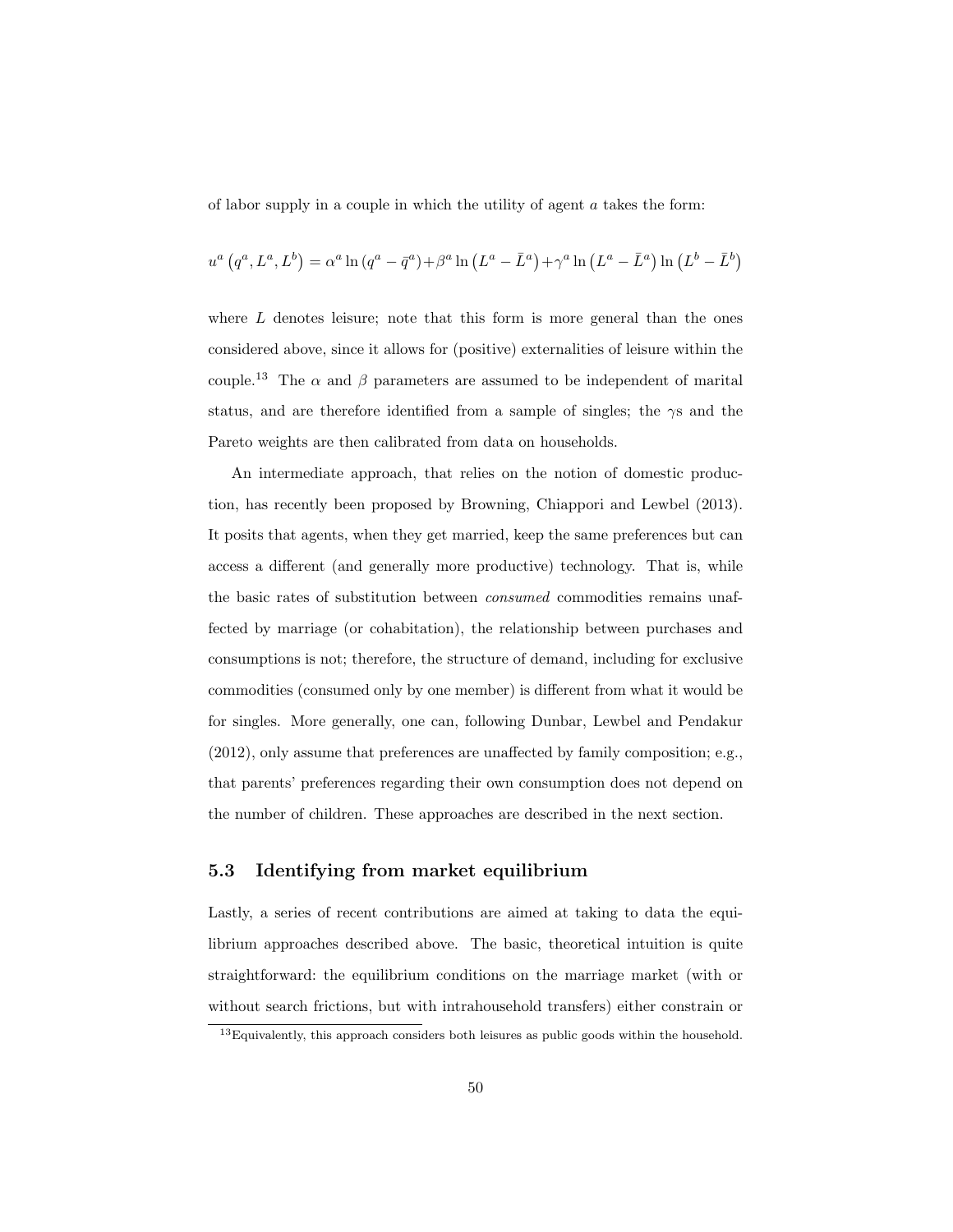exactly pin down intrahousehold allocations. Several papers propose an empirical implementation of this idea. A first set of works only consider matching patterns; the marriage market equilibrium is then exclusively characterized by a matrix of intermarriages between various categories, which can be defined by age, education, income or any combination of these. On the matching front, following the initial contribution by Choo and Siow (2006), Chiappori, Salanié and Weiss  $(2012)$  have shown how a structural, parametric model can be (over)identified from such patterns, under the assumption that, while the surplus generated by marriage may (and does) vary over time, its supermodularity (which drives the extent of assortative matching in the population) is constant.<sup>14</sup> According to their estimate, while the gain from marriage have globally decreased over the last decades, the decline has been much smaller for educated couples. Moreover, the share of household resources received has increased for college educated wives, resulting in a strong increase in their 'marital college premium' (defined as the additional gain provided by university education on the marriage market). This is compatible with the theoretical analysis of Chiappori, Iyigun and Weiss (2009), who argued that the asymmetry between male and female marital college premium could explain (at least in part) the higher demand for university training by women. Alternatively, Jacquemet and Robin  $(2013)$  and Goussé  $(2013)$  analyze marital patterns from a search perspective.

A clear limitation of these approaches is that the sole observation of marital patterns conveys only limited information on the form of the marital surplus (therefore on distribution). For instance, knowing that matching is assortative only tells us that the surplus is supermodular. The previous approaches, therefore, must rely on strong and largely untestable assumptions on the precise form

<sup>14</sup>For a general presentation of the econometrics of matching models, see the survey by Chiappori and Salanié (2014).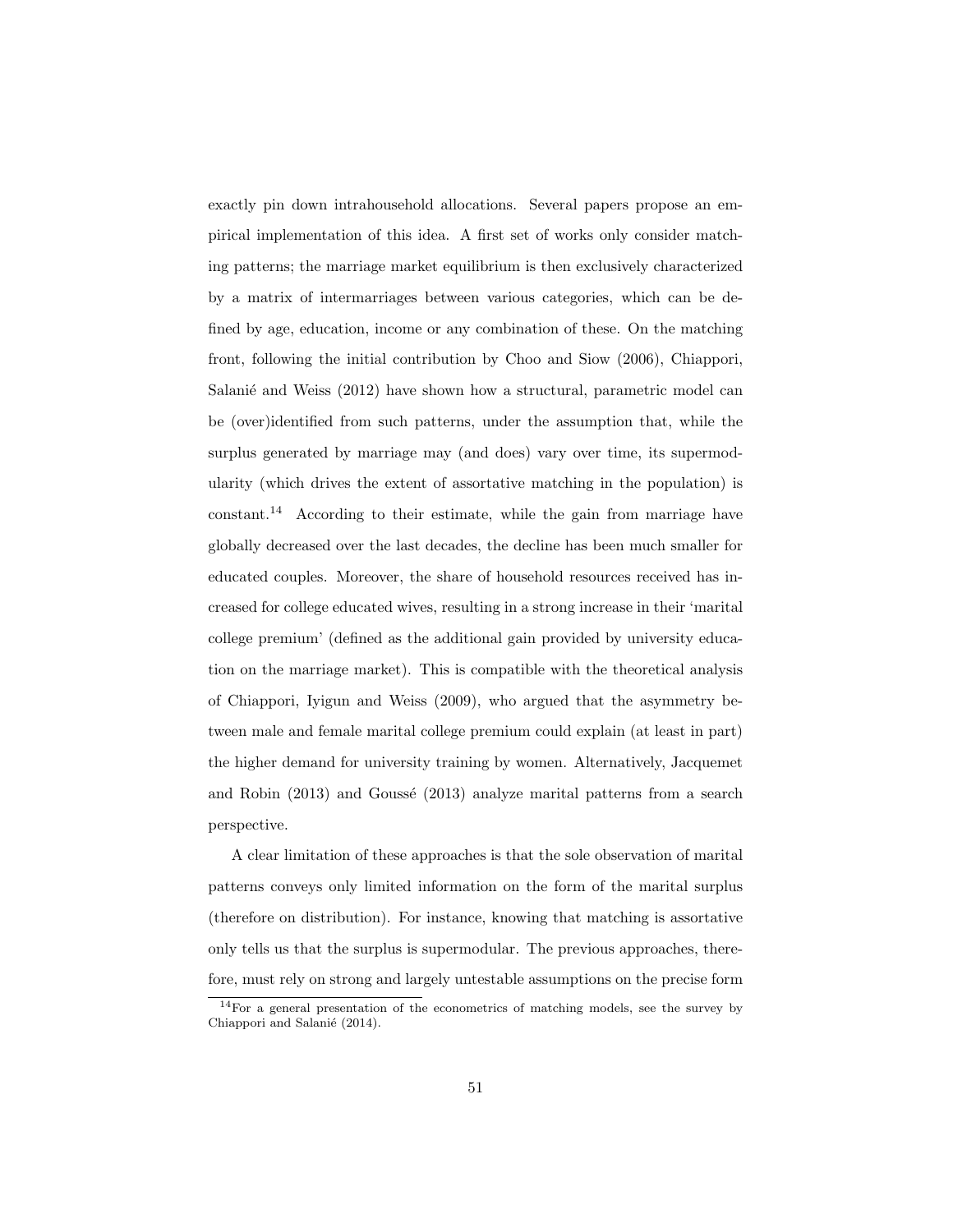of the heterogeneity distribution across couples. Adding information on transfers would greatly enhance the identification power of these models. But such information is precisely what collective models can provide, based on observed behavior. The intuition, here, is that the observation of, say, labor supply patterns of married couples (which reflects intrahousehold transfers), together with that of marital patterns, should allow to fully identify a general matching model in a very robust way. This line of research is pursued, in a series of paper, by Chiappori, Costa Dias and Meghir (2014a, b).

# 6 Empirical findings

In this section we review some empirical work based on the collective model and emphasizing the identification of the sharing rule.

The first generation models used information on private and assignable goods such as consumption of clothing or individual leisure to identify the sharing rule up to a constant. These models adopt mainly two approaches for identification. The first approach refers to what we called 'pure' identification; i.e., it recovers the derivatives of the sharing rule with no further information than observed consumption bundles of the household. As discussed above, while some identifying conditions can be relaxed by using distribution factors, these models cannot identify separately the level of sharing (how much goes to each household member) from preferences. There exist a continuum of allocations of resources, each associated to a utility function for each household member, that fit the data equally well; across these allocations, income inequality within the household is different, although the allocation of welfare to each member remains the same.

To identify the way overall resources are allocated and thus measure inequality, one needs more information, either in terms of identifying assumptions on the behavior of the sharing rule (such as non-negativity conditions discussed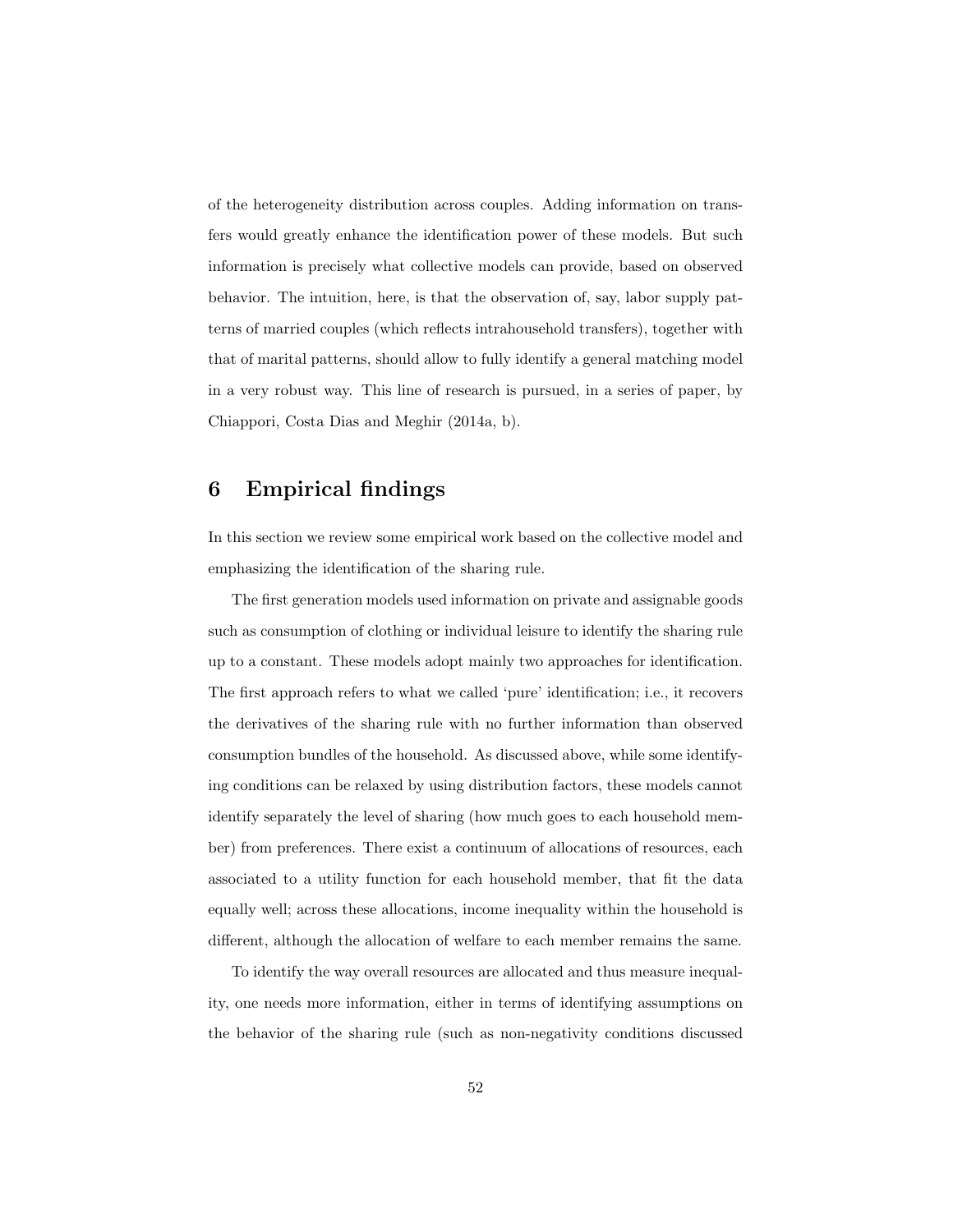earlier) or assumptions on preferences. One possibility is to compare the behavior of married and single individuals by making assumptions on the way preferences change with marriage. Other approaches involve specific restrictions on preferences. We show how some of these approaches have been used in the literature. Finally we also consider the information content of revealed preference restrictions. These extend the revealed preference arguments for individual choice to the case of collective households. Clearly this is a much more complicated setup than standard revealed preference restrictions for individuals or for unitary households because the aggregate household does not necessarily behave like a rational single agent. We discuss what can be learned from revealed preference in this context.

However, the issue of identification of the sharing rule is deeper than what is suggested by the use of the restrictions above and has to do with the way people make agreements at the point of marriage and the level of commitment associated with these agreements. In other words, fundamentally the sharing rule is identified from behavior without having to impose possibly ad hoc restrictions. Identification requires extending the model to include marital decisions in an equilibrium context. Indeed a marriage market equilibrium will define the sharing rule and conditions in the marriage market can allow us to identify it. This effectively introduces dynamics, which then allows one to delve deeper into the extent of commitment and what this means about within household inequality. Characterizing the theoretical and empirical power of using marriage market data to understand better intrahousehold allocations is is a relatively new and active area of research, particularly when limited commitment is allowed for.

Before we discuss the empirical literature we need to introduce a distinction between the concept of identifiably of preferences and the sharing rule on the one hand and econometric identification on the other. The identifiability re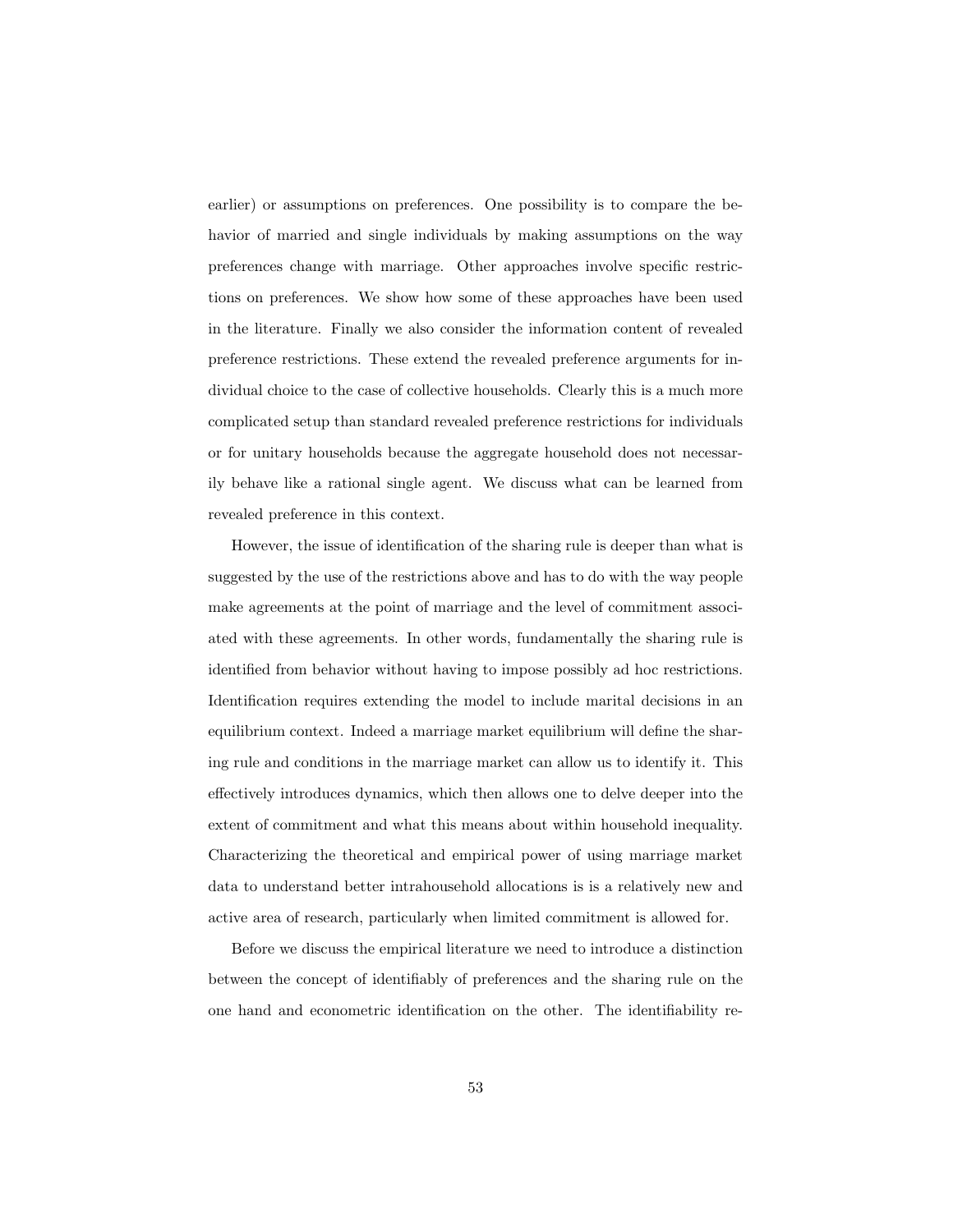sults discussed above relate to our ability to recover individual preferences and the sharing rule given we know the household level demand functions exactly. Empirical analysis is concerned with estimating these household demands from empirical data so as to be able to then recover the sharing rule. This issue brings forth all the standard econometric concerns, such as the role of unobserved heterogeneity, the endogeneity of wages, prices and income, corner solutions (particularly in labor supply) etc. One of the hardest issues concerns the way that unobserved heterogeneity enters household demands, particularly if such unobservables are correlated with observables. The specific issue arises from the fact that, in general, unobserved heterogeneity in preferences will imply unobservables in the sharing rule. In most specifications this will mean that unobservables are non separable from observables, with implications for econometric identification. For example, Blundell, Chiappori, Magnac and Meghir (2007) used linearity to bypass the difficulties implied by unobserved heterogeneity in preferences. Here we are not offering any general solution to the problem, but we need to point out that, before we even consider identification of the sharing rule, an empirical approach would have to solve the standard econometric identification issues, which in this context may be severe.<sup>15</sup>

### 6.1 'Pure' identification of the sharing rule

In this first generation of collective models we can point to three main empirical studies. The first is by Browning, Bourguignon, Chiappori and Lechene (1994, BBCL); the second is by Chiappori, Fortin and Lacroix (2002, CFL) and the third by Blundell, Chiappori, Magnac and Meghir (2007, BCMM). All three share a similar approach to identification: they assume efficiency and an assignable good. However, the details of the empirical approach differ.

<sup>&</sup>lt;sup>15</sup>For recent attempts in this direction (including a discussion of the specific difficulties it raises), see for instance Lewbel and Pendakur (2013) and Chiappori and Kim (2013).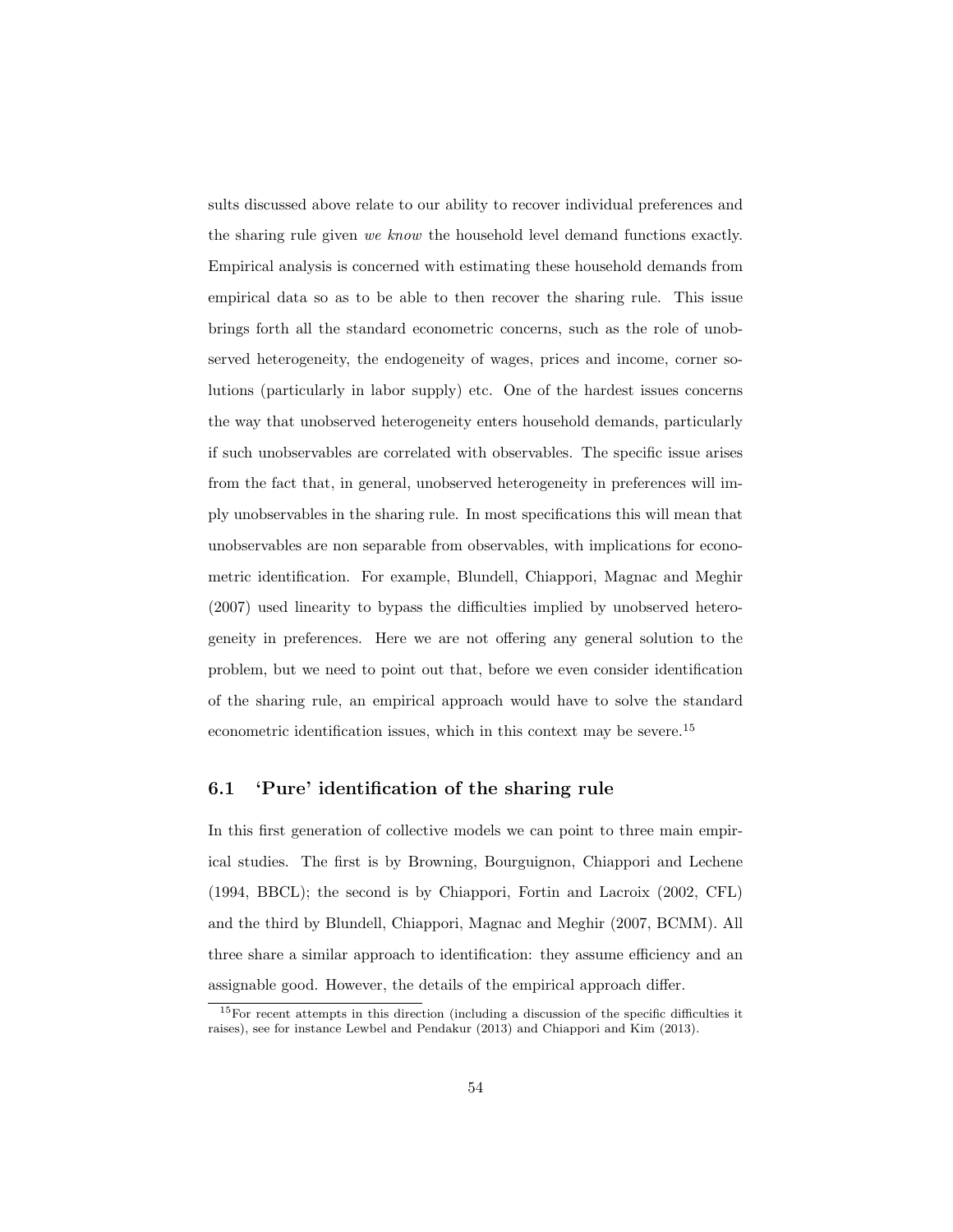In BBCL the authors use a sample of couples drawn from the Canadian FAMEX and estimate a model for the demand of mens' and women's clothing, and identify the sharing rule, up to a constant. Identification relies on two assumptions: first clothing is an assignable good, which effectively means that we can observe male and female clothing and that only the person using the clothing derives any utility from it. In other words clothing does not include a public good element. Second they assume that the distribution of partner's income does not affect preferences, but may enter the sharing rule, reflecting bargaining positions. Given these assumptions they identify a sharing rule as a function of the age difference of the partners, total household expenditure (thus allowing wealth effects in the way resources are shared) and most importantly the share of income attributable to the female partner. It turns out that the effect of the way resources are distributed between couples is not very sensitive to the proportion of income for which they are accountable. For example going from a share of income of 25% to 75% raises the share of household expenditure by a significant but small 2.3%. The age difference and the level of expenditure also matter with relatively older individuals gaining more and wealthier households allocating more to the wife.

The BBCL paper shows the potential of the approach and the richness of the empirical results that can be obtained by judicious use of information reflecting bargaining power of households. However, the main determinant of female bargaining power in their model is the relative magnitude of female income. A higher share of income may reflect her relative skills or alternatively it may reflect her decision to forgo leisure and work more; in other words, this distribution factor is indeed endogenous. In principle, this fact does not harm identification provided that labor supply is separable from consumption: controlling for total expenditures, individual consumption should then be independent of labor sup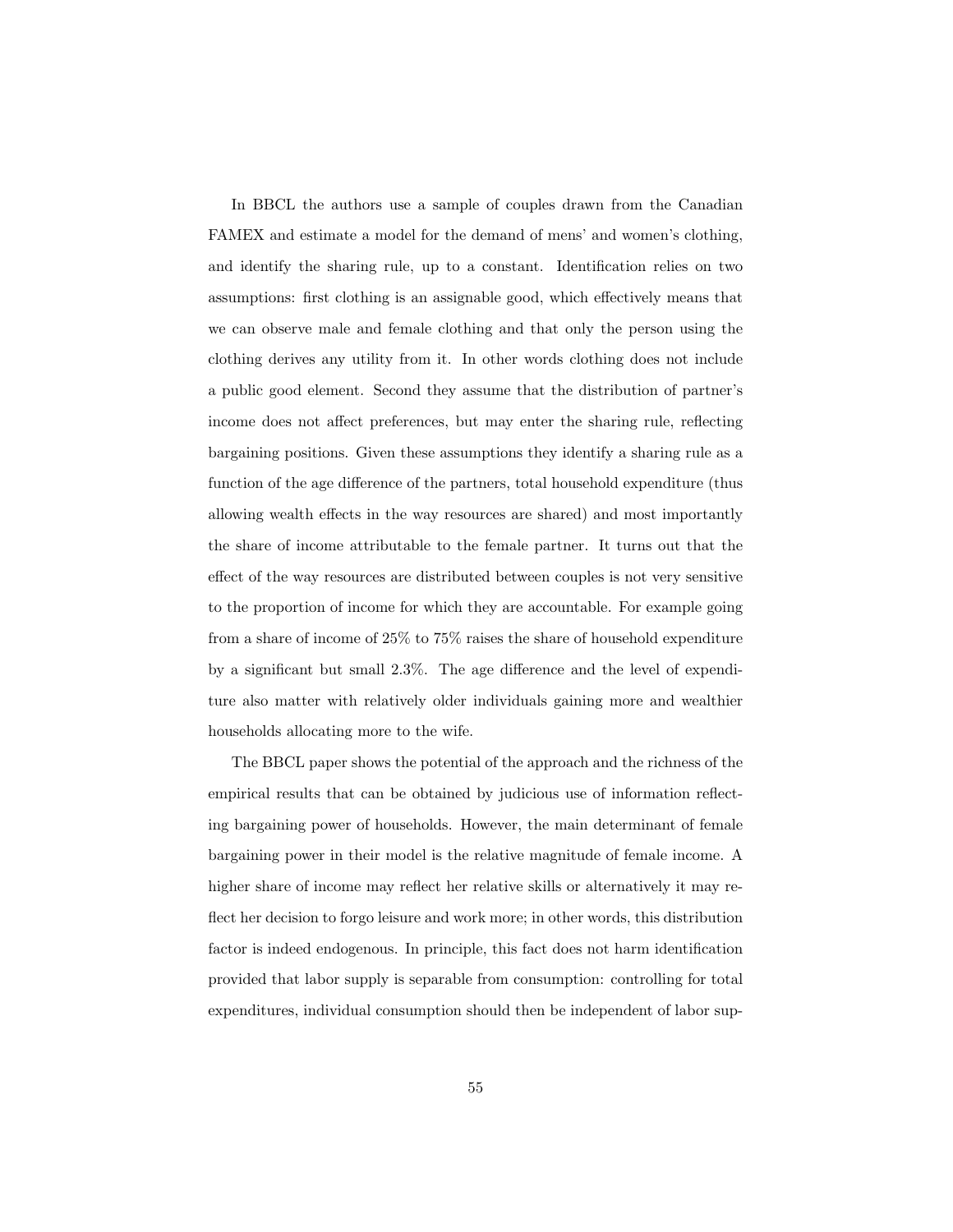ply (therefore of labor income). However, separability is a strong assumption, that has been empirically criticized. The next two papers address exactly this issue by endogenizing labor supply.

Specifically CFL set up a model of collective labor supply for couples with no public goods. The key feature of their model is the use of distribution factors. They use the sex-ratio (males/females) in the relevant state and a set of indicators describing the nature of divorce laws. Within that first generation paper the sex ratio and the divorce laws that favor women at the dissolution of marriage are viewed as factors that will improve the share of women.<sup>16</sup>

The empirical relevance of the discussion above for within household inequality and allocation of resources is illustrated by CFL. They use data from the PSID to estimate a collective labor supply model, where the sharing rule is identified (up to a constant) based on distribution factors. These include the sex ratio in the state as measured by the 1990 census as well as as dummy variables indicating the nature of divorce laws. Measuring the sex-ratio is of course very tricky, both because we need to define the relevant labor market and because timing may matter. In a full commitment model for example the sex ratio at the time of marriage is what is going to matter. However the sex-ratio is unlikely to change vastly over time and it is probably a good idea to define marriage markets quite broadly rather than too narrowly. The authors also report using the county level sex-ratio with the state level as an instrument, which had little impact on their results. In their model labor supply is evaluated over one whole year and they consider a sample where both are working. So the relevant group are individuals with sufficient attachment to the labor market to want to work at least some part of the year. In their model the sharing rule is allowed to be

 $16$ The intuition underlying the CFL paper - that a relative scarcity of women and/or more favorable divorce laws should improve the wife's Pareto weight - can be supported by an explicit matching model, with some nuances (e.g., changes in divorce laws affect differently women already married and women getting married after the change). On these issues, see Chiappori, Iyigun, Lafortune and Weiss (2013).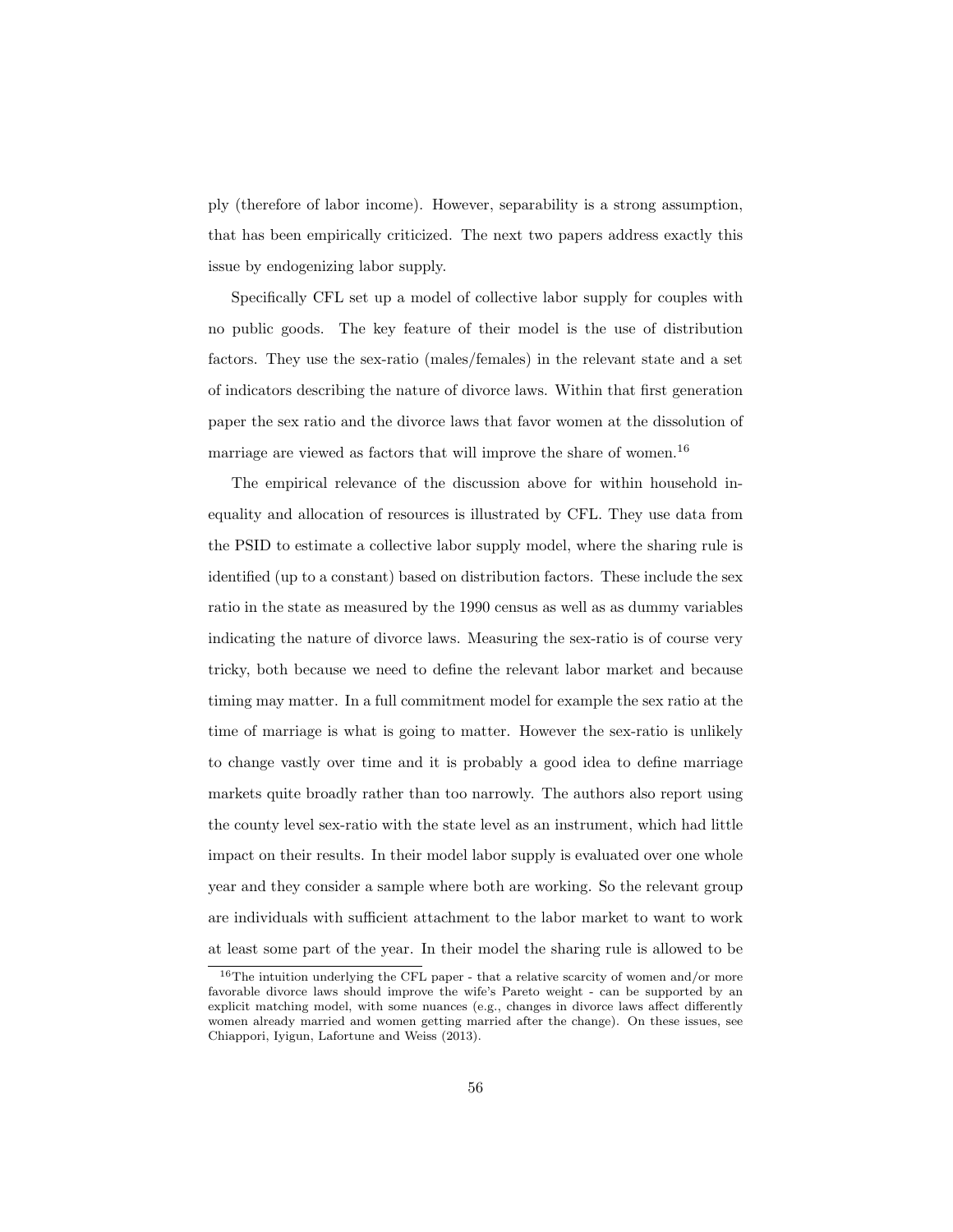a function of the wages of both partners, nonlabor income and the distribution factors. Allowing both wages to enter is important: it has been empirically observed that both wages matter when estimating family labor supply (see for example Blundell and Walker, 1986) a fact that in a unitary context has been interpreted as nonseparability in household preferences between male and female leisure. Here this non-separability is interpreted as being driven by the impact of the sharing rule on individual labor supply in a collective setting. The fact that the restrictions from the collective model are not rejected strengthens this interpretation.

The results suggest that marriage and labor market conditions can lead to large differences in the allocation of household resources within a couple. For example a \$1 increase in the female hourly wage rate leads to a transfer at the means of \$1,600 to the husband, implying that most of the extra income goes to him. However a \$1 increase in his wage rate leads only to \$600 transfer to her, implying he keeps the lion share and does not behave as altruistically (to use the authors' words) as she does. The wage effects are of particular interest because changes in wages and in male/female wage differentials may be a key driver of within household allocation of resources. Unfortunately these results are not precisely estimated; we revisit this issue below, in our discussion of BCMM and of Lise and Seitz (2011). Anyhow, a result that stands out in CFL is the impact of the sex ratio. Based on this result an increase of one percentage point in the sex ratio leads to \$2,160 transfer to the wife. Noting that the range of the sex ratio in their data is 0.46-0.57 the implication is that from the least favorable to the most favorable labor market the transfer can differ by as much as \$23,000. Of course this does not all translate into an increase in consumption because the income effect on labor supply will imply a change in the amount of hours worked, with women living in marriage markets more favorable for them,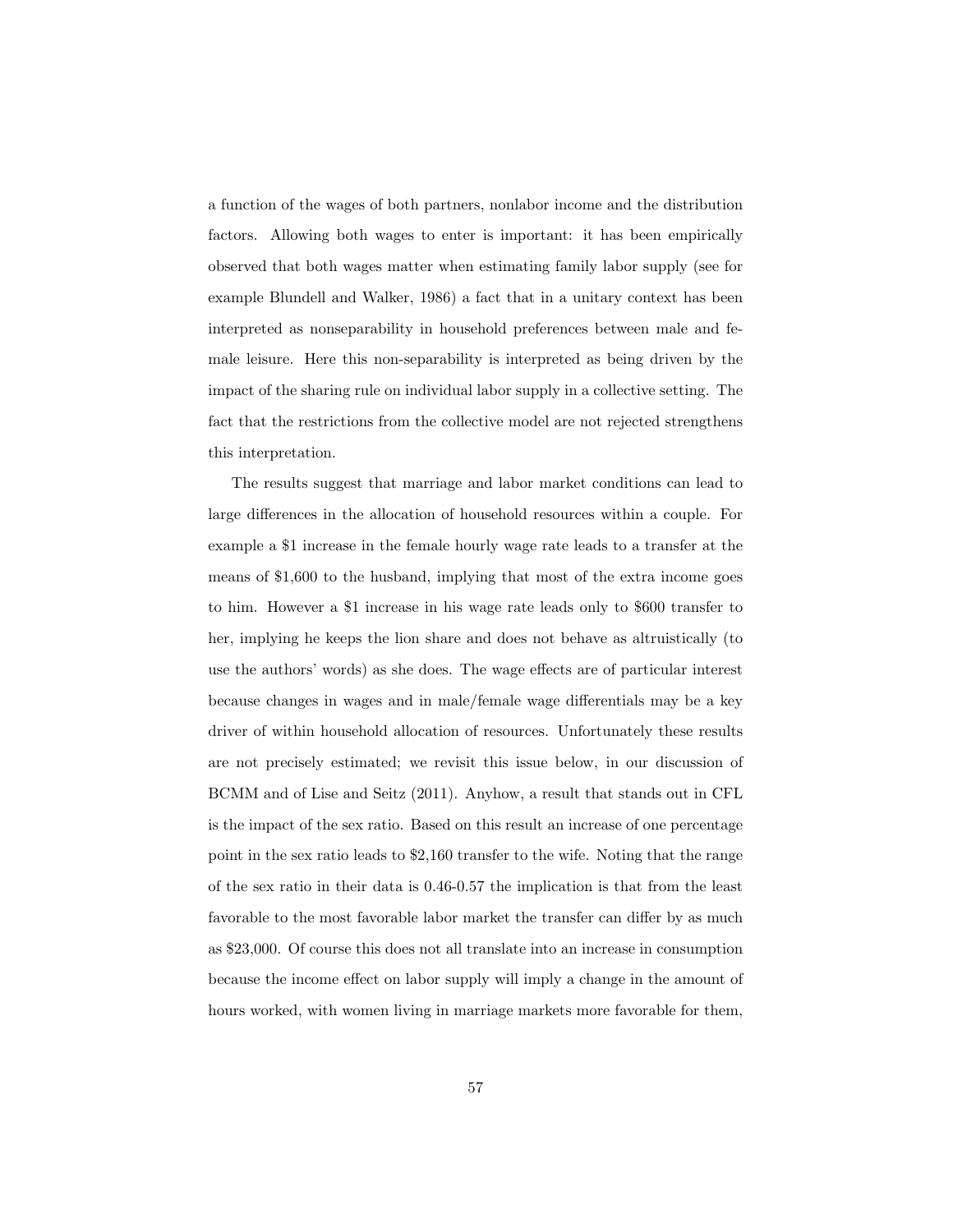working less. To obtain a summary of divorce laws the authors constructed an index ranging from 1-4 and indicating the extent to which the divorce laws are favorable to women. Here the effects are particularly strong as well. A one point increase in the index leads to a transfer of \$4,310 to the wife, which again is shared between consumption and leisure.

These results are important because they show the extent to which within household allocation of resources can be sensitive to external conditions affecting the bargaining power of the members of the couple. Noting for example that average household income in this data is \$48,000 the change that can be induced just because of (admittedly extreme) changes in the sex ration can amount to almost half of household income.

However, there are a number of empirical issues that were not addressed by the papers already discussed. First, we need to be concerned that the allocation of women across states with different sex ratios is not random with respect to their unobserved preferences for labor supply. This can bias the results if women who live in areas abundant with men tend to have lower labor market attachment. Second, we need to address the issue of precision in the estimation of wage effects, an issue that persists in the BCMM paper we will discuss below. CLF instrument wages but the instruments are necessarily quite week: they rely on a polynomial in age and education as an instrument while (correctly) controlling for the level of education and for age in the labor supply function. This leaves higher order nonlinearity in the profile of wages with respect to age and education to act as an instrument which is both difficult to justify theoretically and at the same time is not very informative. To solve these empirical issues we will require exogenous events that change wages and the marriage market, something that a newer generation of collective models is now addressing, such as the paper by Attanasio and Lechene (2014) who use the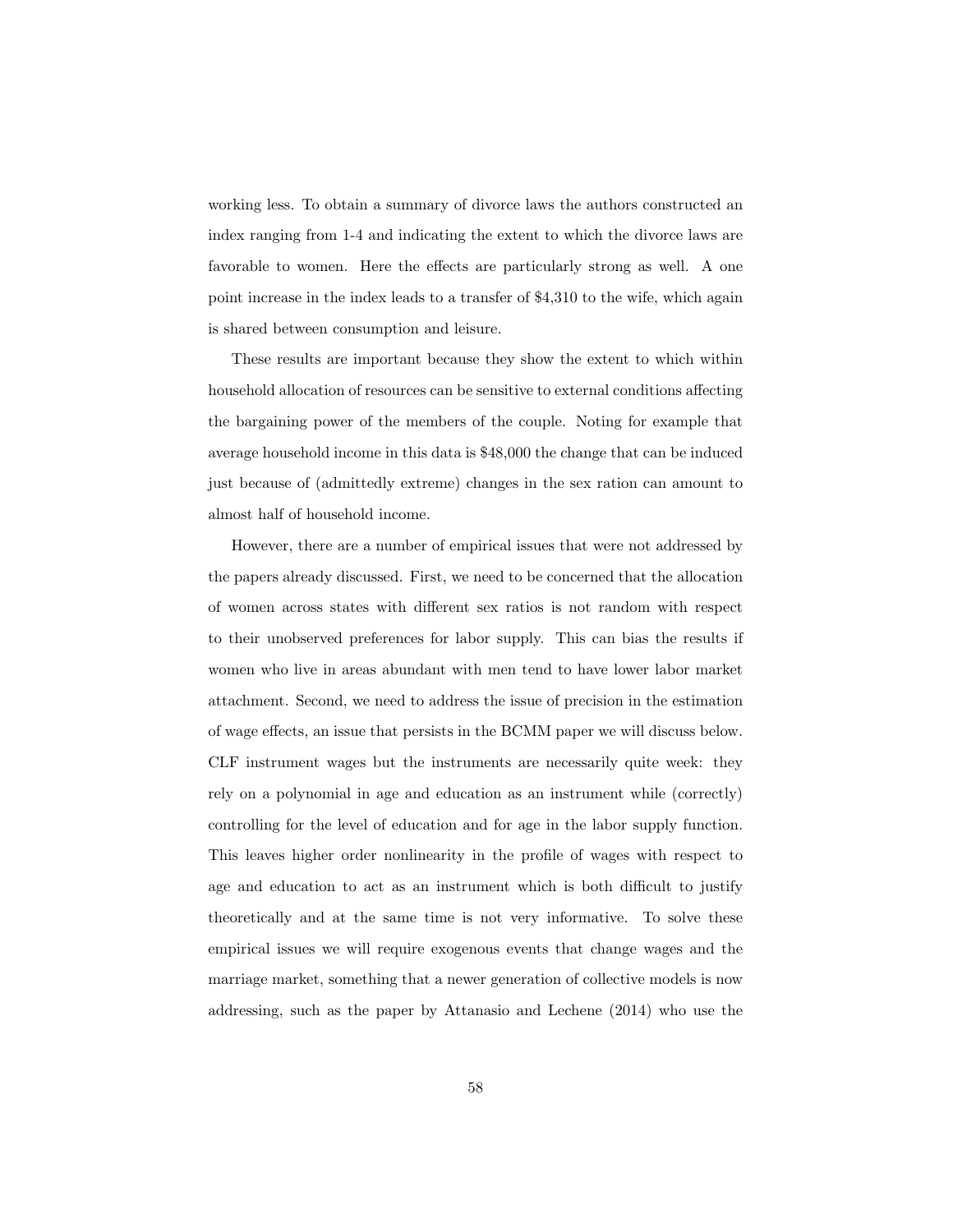experiment as an exogenous shifter in female bargaining power.

Beyond these difficulties there is one further important issue that the papers we discussed fail to address, namely non-participation of women. Given that many women do not work allowing for this possibility and understanding how resources are allocated despite the fact she is not producing in the formal market is a key concern. The BCMM paper addresses the question of identification and estimation of a collective labor supply model with both male and female non-work. In addition it considers the case where the male can only choose to work or not, rather than having a choice of hours of work. This restriction is imposed to accommodate the fact that in the UK (where the data is drawn from) the male hours of work distribution seems discontinuous between zero and about 35 hours per week, with the entire mass of workers concentrated in the full time range. This restriction is not entirely satisfactory, but it may do better justice to the data than assuming hours of work are freely chosen. Thus the resulting paper is where females make choices both on the intensive and the extensive margin, while males choose only on the extensive margin. The authors prove identification of the sharing rule; however this is only identified (nonparametrically) if at least one of the two household members work. Parametric restrictions provide the rest. In the empirical implementation BCMM deal with the endogeneity of the wage rate by exploiting the changes in wage inequality across cohorts and education groups. Econometric identification relies on the assumption that while the structure of wages changed across education groups and cohorts - a testable assumption, preferences remained unchanged. This implies that changes in work behavior across cohorts and education groups can be attributed to changes in the incentive structure., which is the identification strategy employed by Blundell, Duncan and Meghir (1998).

The empirical analysis is conducted on a sample of married couples, observed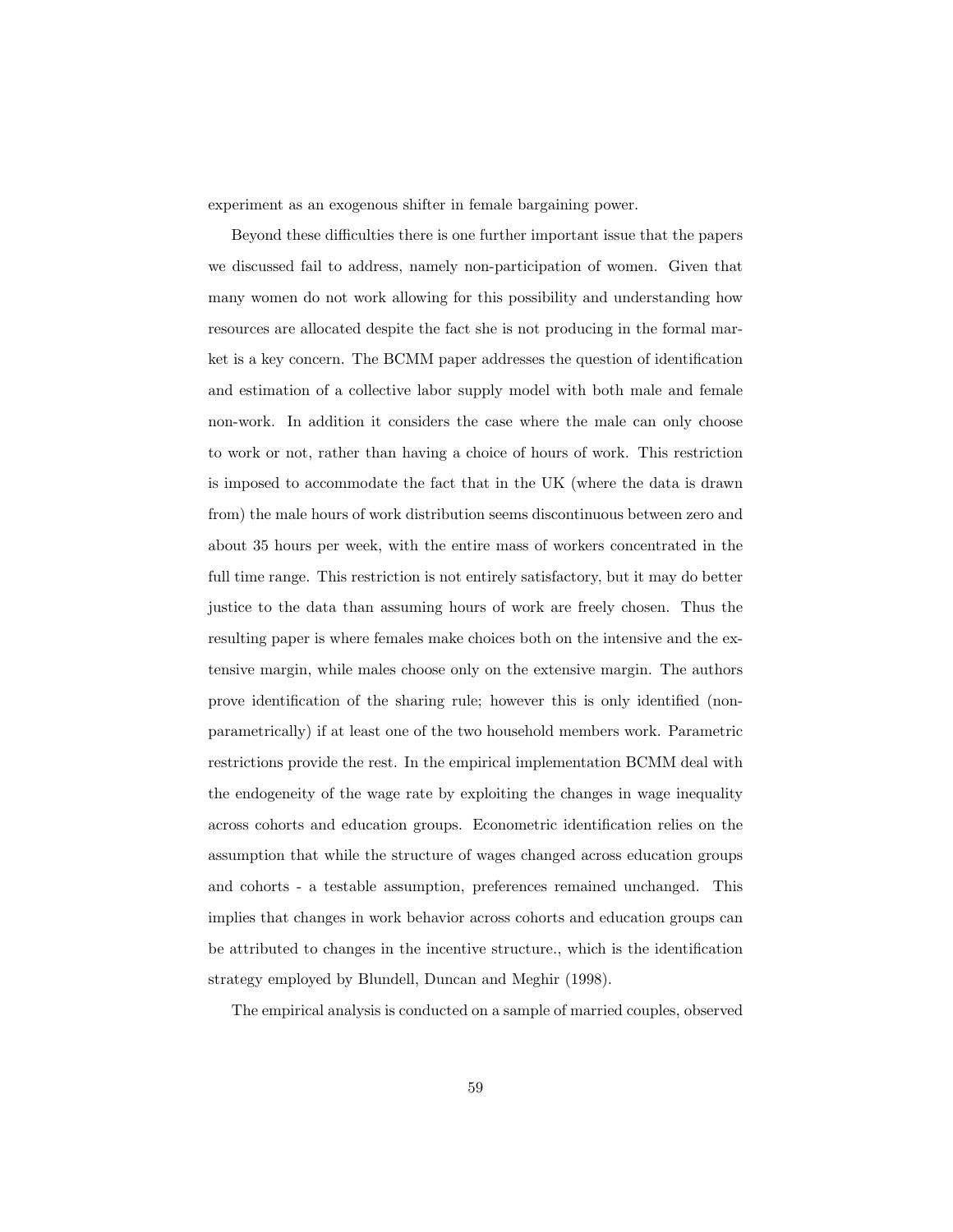between 1978-2001 in the UK Family Expenditure Survey. The assumptions imposed for identification (over and above efficiency) required only private goods and one assignable good. The assignable good is leisure. Since expenditures on children are not separately observable in the data and since these are effectively public the authors exclude all couples with children and then assume that the observed aggregate household consumption reflects the sum of private consumption of each of the two members of the household.

In this model the authors estimate two different sharing rules depending on whether the husband works or not. They differ by a monotonic transformation, which in their empirical specification acts as an attenuation factor, implying that the husband only gets a fraction of transfers when he is not working. This fraction is 0.71, implying that the derivatives of the sharing rule (as well as the level) are attenuated by that amount when he is not working. Their empirical approach does not use any distribution factors that can be excluded from preferences: the sharing rule depends on male wages, female wages and unearned income as well as education and age. It turns out that empirically the effect of the female wage on the sharing rule is not well identified. However the effect of the male wage is precisely estimated. It implies that 88% of an increase in male market earnings translates into a transfer to the husband if he is working. Since there is no intensive margin for the male decision this translates to a direct impact on his consumption, if he continues to work. If he does not work the same change in potential earnings translates to a transfer equal to 62% of the potential increase  $(0.71 \times 0.88)$ . These results imply that when the earnings of a working husband increase the resulting increase in the consumption of the wife is only small; if potential earnings increase (and he is not working) her consumption declines substantially and he enjoys more of the household resources. Finally, the wife keeps 73% of increases in unearned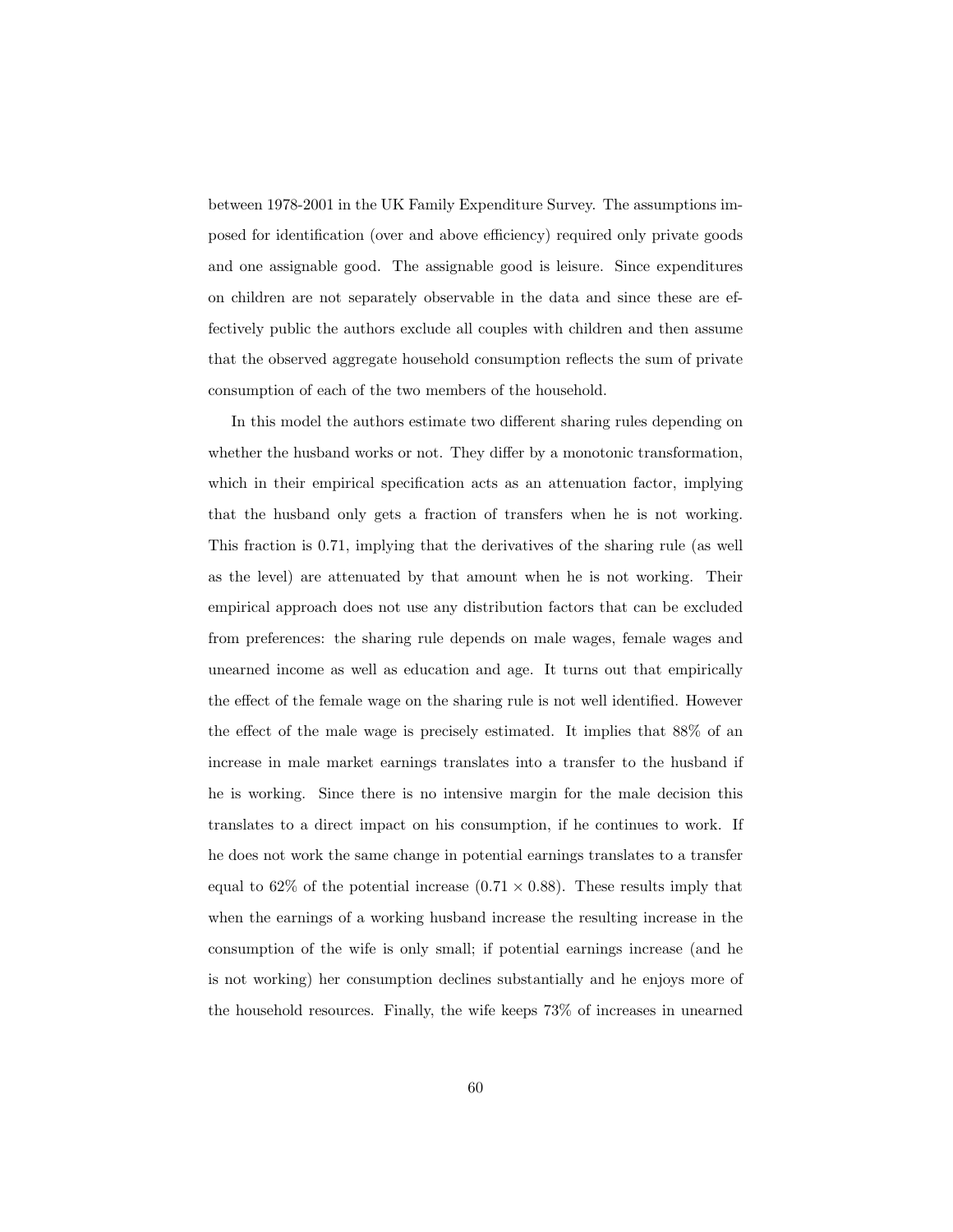income. Nevertheless, unearned income is a relatively low fraction of household income.

These results again illustrate that external factors (here the relative wages) can influence the allocation of resources substantially. Unfortunately BCMM does not provide precise estimates of the effects of female wages and this hinders an understanding of how the change in the wage structure affected within household allocations. The source of lack of precision is the relatively small sample size where the man does not work. Moreover, allowing both wages and non-labor income to be endogenous, while important for obtaining consistent estimates that make sense, does affect precision substantially. The paper does demonstrate that one does not need (in principle) distribution factors for identification. However, looking at the empirical problem from the perspective of CFL, other environmental factors may be very important in determining allocations and if they are omitted they could bias the results. On the other hand if included they can be allowed to affect preferences as well. Identification does not require they affect the sharing rule alone.

This first generation of models showed the potential of the collective model for identifying allocations of resources within the black box of the household. However there are key issues that had not been dealt with. First, taxes and welfare were ignored. At one level this is an empirical specification issue because ignoring taxes can bias the estimates of the preference parameters. But at a more fundamental level by not taking into account the tax and welfare system we omit one of the most important factors affecting (and sometimes designed to affect) within household allocations. Estimating models that allow for taxes and welfare can then explain how changes in the policy and the market environment can affect the allocation of resources.

The next fundamental issue is that the models described above can only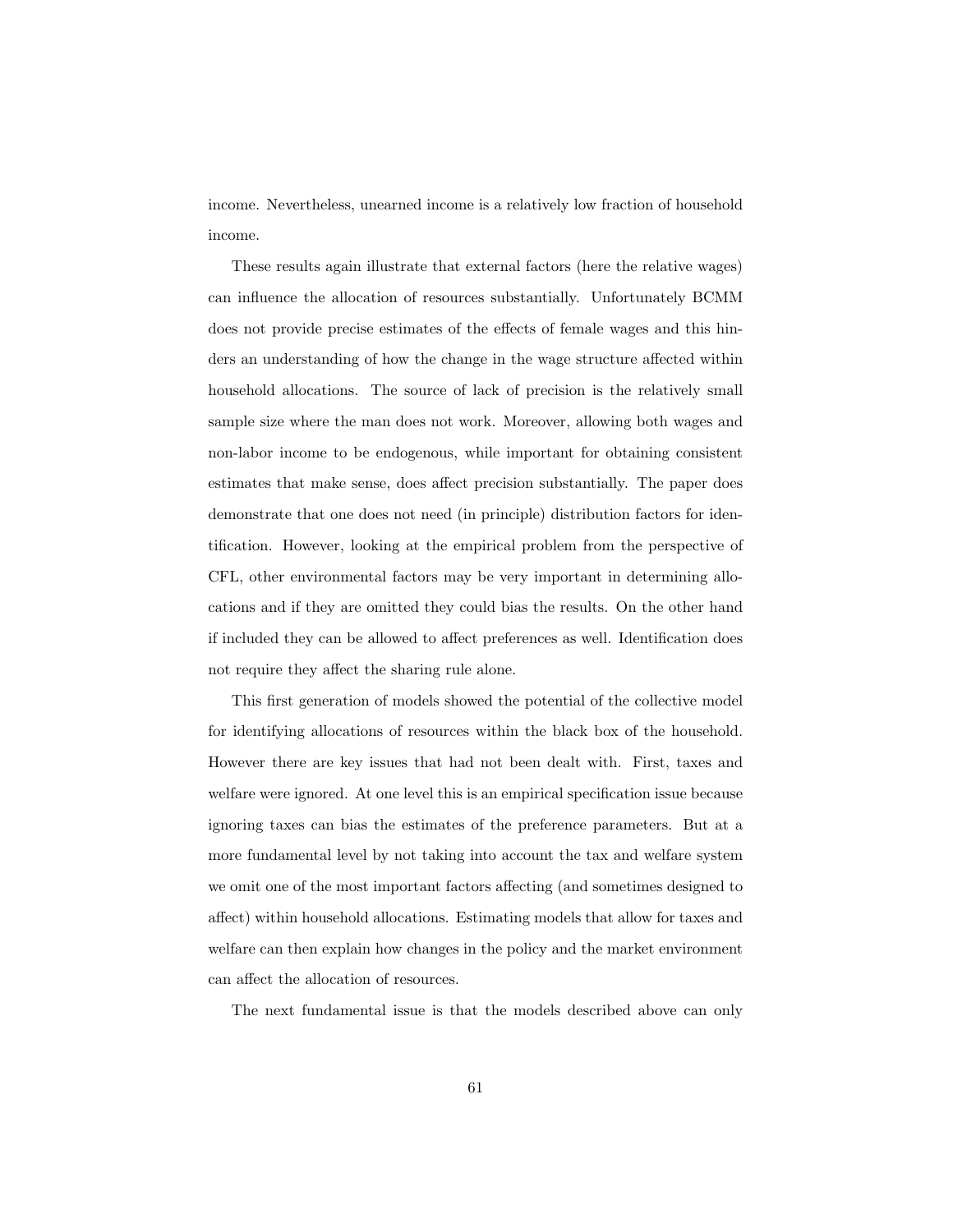identify the the derivatives of the sharing rule, i.e. how sharing changes when distribution factors, prices and unearned income change. This precludes any discussion of the the levels of inequality of resources and hence does not allow us to put into perspective the implication of changes that occur over time. It also does not allow us to obtain a complete picture of the distribution of welfare in the economy.

Adding taxes and welfare does not pose any important conceptual problems. In practice it involves allowing for more complex budget sets and solving the model to take into account nonlinear budget sets. An interesting issue is that the welfare and tax system may create a further interdependence in the decisions of husband and wife, over and above that induced by the sharing rule. These issues are considered for instance in Donni (2003), who uses a 'pure' identification strategy of the type just described, and by Beninger et al. (2006), Myck et al. (2006) and Vermeulen et al. (2006) who use information from singles and couples.

Extending the model to allow identification of the level of the sharing rule does however pose conceptual problems. Fundamentally, the sharing rule is identified by the equilibrium in the marriage market. However, barring the use of a complete marriage market equilibrium model one can obtain information on the level of inequality with alternative auxiliary assumptions. One possibility is to use information on singles. This involves restricting the way preferences change with marriage. This is an approach used by Lise and Seitz in an early version of their paper. Another possibility is to assume something about the sharing rule at one point of the wage space. For example that all resources are shared equally when wages are equal, which is the assumption made in the published version of Lise and Seitz (2011). Finally, one can make assumptions about the functional forms of demand, as in Dunbar, Lewbel and Pendakur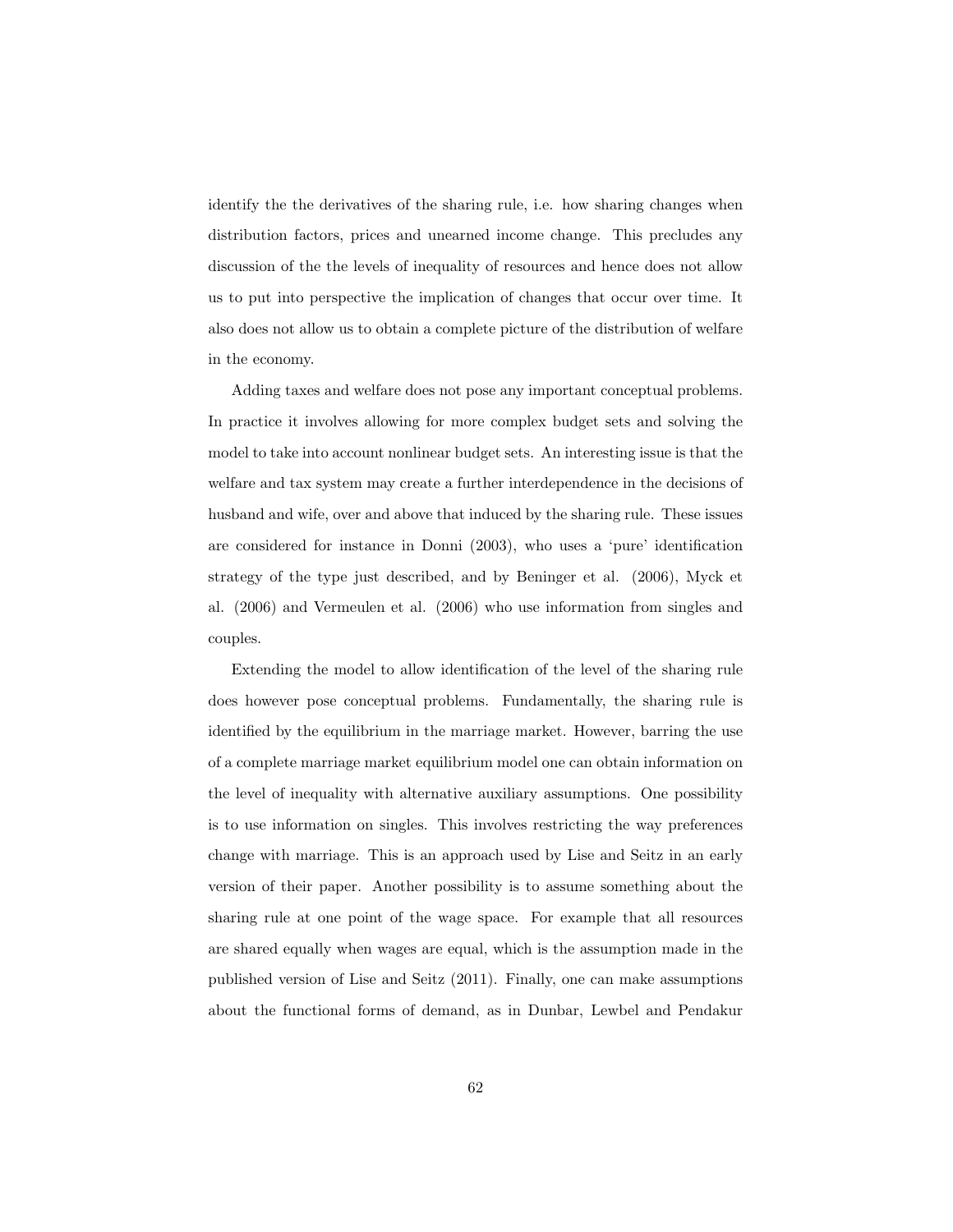(2013). We now look into these empirical studies.

# 6.2 Intrahousehold inequality over time and the sharing rule - Lise and Seitz (2011)

Lise and Seitz (2011) use the collective model to first estimate overall consumption inequality (at the individual level) and to then decompose this to between household and within household. The important economic fact is that the distribution of wages in the UK changed dramatically over the period they consider [1968-2001] both within and between education groups (see Gosling, Machin and Meghir, 2000). Moreover the structure of the marriage market has also changed with increased degrees of marital sorting over time. They thus set up a model of male and female labor supply with many (but discrete) choices of hours worked for both members of the household. Hours can take values from 0-65 in five hour intervals. In many ways their empirical framework is similar to that of BCMM: they use couples with no children drawn from the UK Family Expenditure Survey over many years. However they depart in a number of important ways: first, they allow for taxes and account for the impact of joint taxation over the period that this was in effect in the UK (up to 1989); they allow for a richer choice set for the male and they impose further structure so as to identify the level of the sharing rule as well as its derivatives; they account for public goods when they define consumption, although they are taken as separable from private consumption and leisure.

While the logic underlying the identification of the derivatives of the sharing rule is similar to that of BCMM, identification of the location (level) of the sharing rule empirically is based on the identifying assumption that when individuals have the same potential earnings they share resources equally. In earlier versions of the paper it was instead assumed that preferences of married and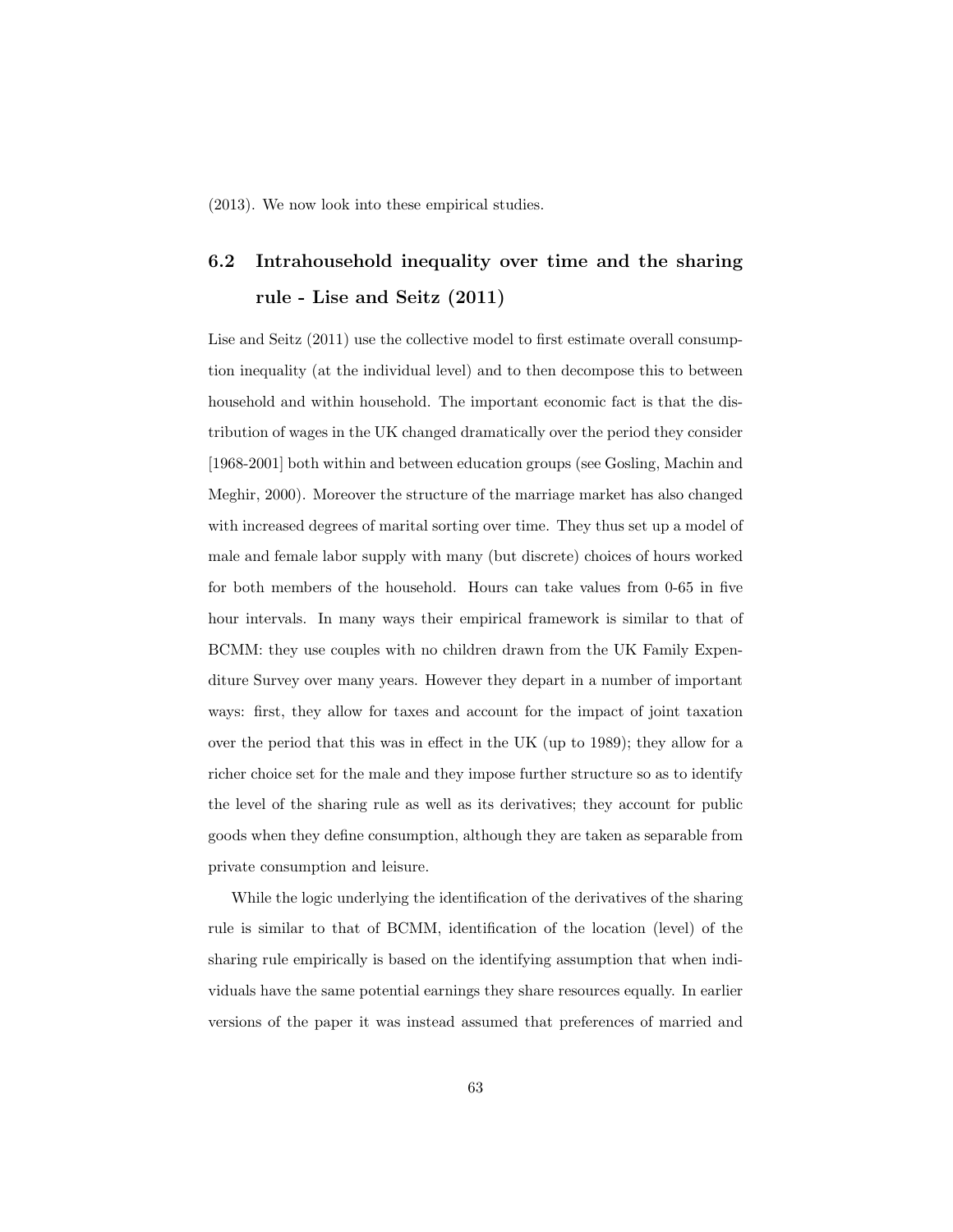single individuals are identical; both these assumptions can identify the model. The point at which one pins down the sharing rule is welfare irrelevant, because the preference specification adapts to leave welfare unchanged when the location of sharing is fixed. In principle just normalizing the location parameter will not cause any bias, but will of course lead to a specific level of inequality. On the other hand using information from singles has the advantage that it uses a restriction grounded in some explicit assumption on preferences (marriage does not affect marginal utilities) but if wrong it will bias all results.

Over the period considered in the paper (1968-2001) earnings inequality increased rapidly; there has been a steady increase in both the potential earnings and actual earnings share of women relative to men and a decline in male employment while female employment increased at the start of the period later remaining constant. Consumption inequality increased rapidly in the period between 1980 and 1990, but was basically stable the rest of the time. When Lise and Seitz interpret these results under the prism of their collective model they uncover some interesting facts: while between household inequality of consumption increases, within household inequality of consumption declines to such an extent that the overall inequality of consumption remains more or less the same over time. When they consider a different measure of resources, namely full consumption, which includes the value of leisure enjoyed by each member, they find similar but less stark results: first between household inequality still increases, but much less dramatically because the decline in consumption for those households who have workless members is compensated by the value of leisure; second again they find that within household inequality declines as before, but much less. Obviously none of these consumption measures is ideal and a money-metric measure of welfare may be better. However, these results illustrate exactly the potential importance of finding credible ways to understand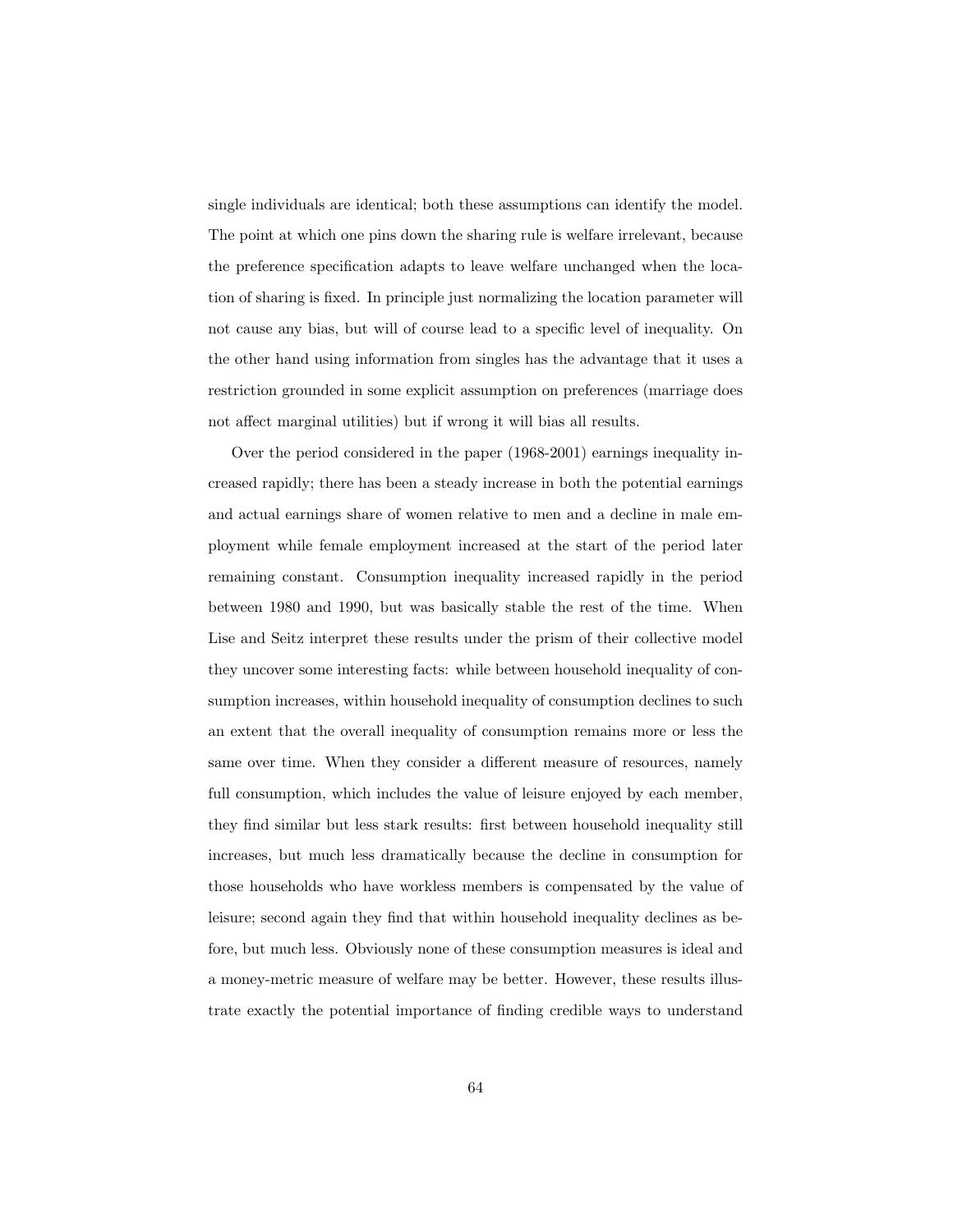inequality (and poverty) within households. This is more so given that who marries whom is endogenous and in part drives the way that within household inequality is determined and has implications for between household inequality is determined.

## 6.3 Intrahousehold inequality and children

While intrahousehold inequality may be of general interest because it tells us about allocation of resources within a household and can reveal hidden poverty and inequality, the whole issue acquires special importance when it comes to allocations of consumption to children. Thus is because child consumption and more generally investments in children have long term implications for the intergenerational transmission of poverty. Yet little or no empirical work had been done to understand how resources are allocated to children and the extent to which reallocations of income from the male spouse to the female can affect the shares directed to children. A theoretical framework for the analysis of this question has been developed by Blundell, Chiappori and Meghir (2005). In a recent important paper Dunbar, Lewbel and Pendakur (2013) address this issue empirically, using data from Malawi. In their model each child is represented as having their own utility function. This creates a very special difficulty regarding the assumption, used for identification in studies such as Browning, Chiappori and Lewbel (2007), that preferences of singles and married individuals are the same. Here, such a strategy is no longer available because children are never seen living as singles. Moreover, in data from Malawi that the authors use there is not enough price variation - another requirement of the Browning, Chiappori and Lewbel approach. Thus identification is obtained by making assumptions on the structure and shape of the Engel curves.

The identification strategy first requires either one assignable, private good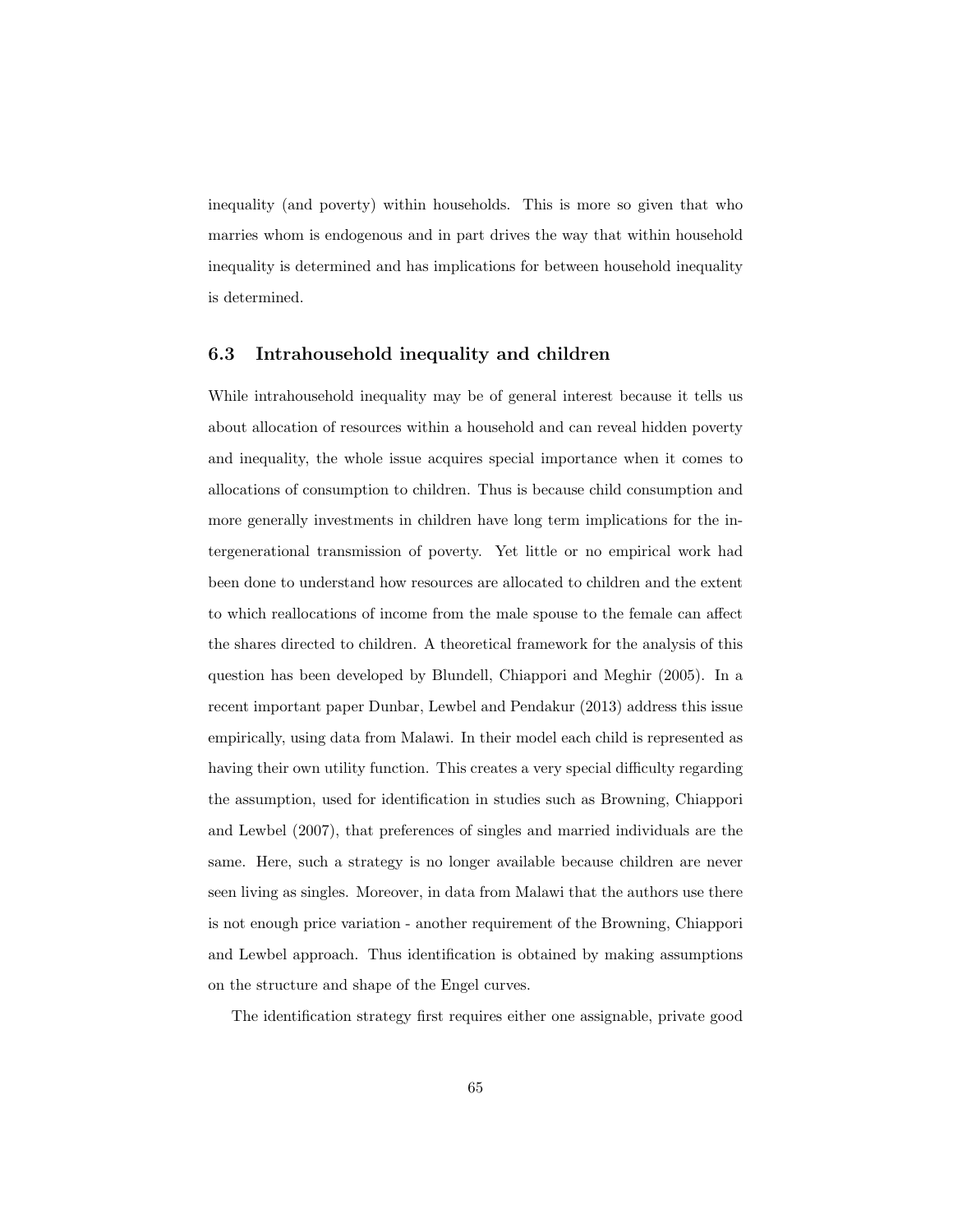good or one exclusive good per person. Remember that an exclusive good is exclusively consumed by one household member type (for example child clothing is consumed only by children), while an assignable good is such that each member's consumption of this good is observable.<sup>17</sup> Of course, there can be many other purely private goods (such as food) for which we do not observe the amounts of individual consumption - this fact does not hamper identification. Beyond the presence of one assignable good all other goods can be private or public or partially private.

The assignability assumption is not sufficient to identify the share of resources of each household member; additional assumptions are therefore needed. Dunbar et al (2012) assume, first, that resource shares are invariant to total expenditure. In addition, they make two alternative assumptions on preferences: either the demand for goods is similar across household types (i.e. households with one, two or more children) or they are similar across types of goods within a household type. An extreme form of the assumption is that preferences do not vary across types of household; since shadow prices vary across households because of the partially public nature of goods this extreme assumption is essentially equivalent to assuming that the assignable good used for identification is irresponsive to prices. Another extreme form of this assumption is that preferences over the assignable good are identical across different household member types (male, female and children). However, Dunbar et al. (2012) show that identification only requires that some aspect of the demand functions be the same either across household member types or across household types. Thus in one case they assume that all household members share the same shape of Engel curves for the assignable good. In another case they assume that prefer-

<sup>&</sup>lt;sup>17</sup>It should be stressed that a good is private when its consumption does not alter the preferences of other household members over goods consumption: as the authors put it, smoking by one household member may annoy the others but it can still be taken as private if it does not in itself alter their consumption of goods.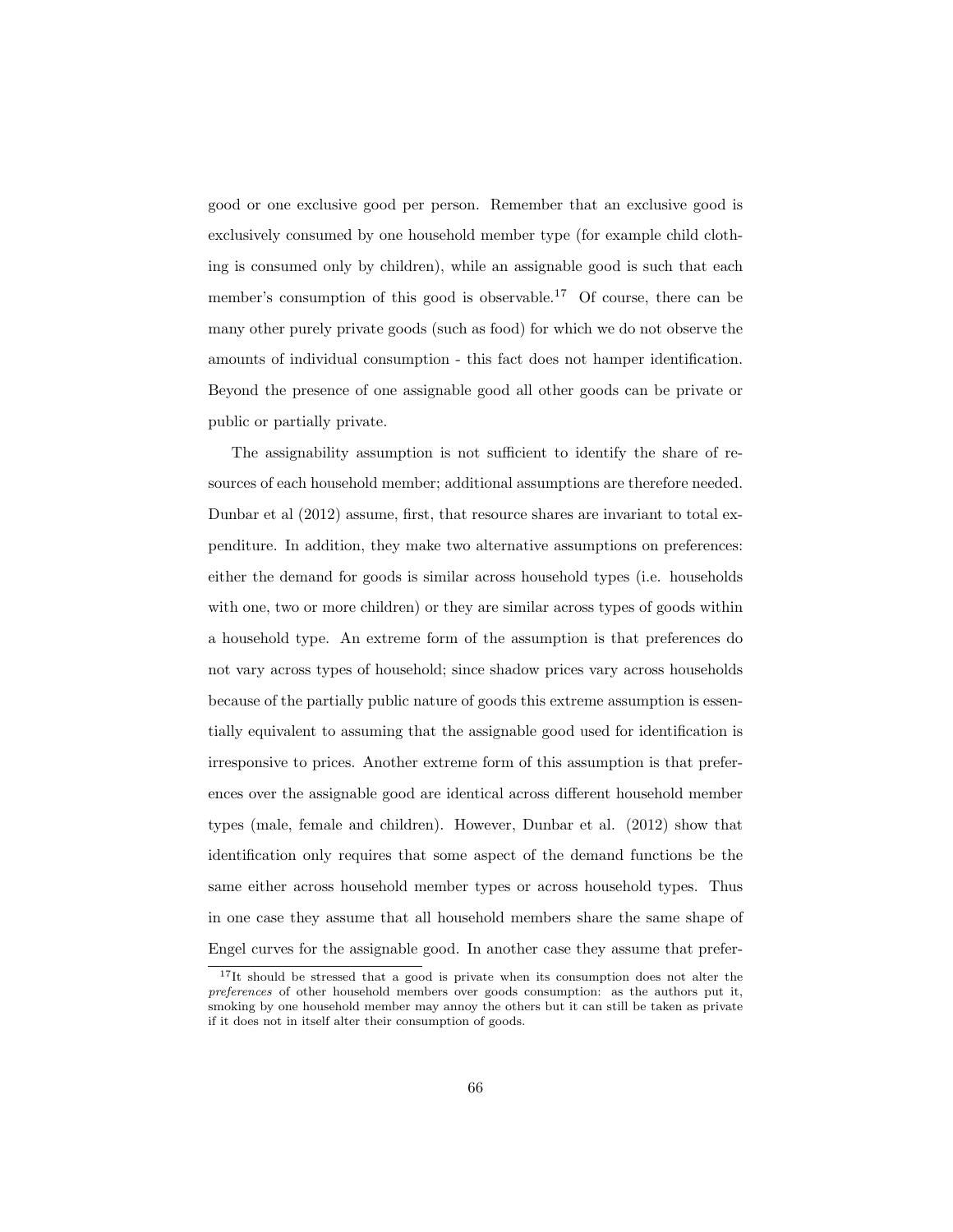ences are the same across types of household (number of children) conditional on a deflator of income. This deflator reflects the different shadow prices that different sized households face and is the way that preferences for the assignable good are allowed to vary across types. The key point is that the authors need to define similarity so that identification is delivered without sacrificing theoretical consistency (integrability) of the demand functions.

Dunbar et al. (2012) estimate their model on data from Malawi, probably in one of the first such studies with development data. In a sense their framework is very well adapted to this context because wages and/or prices, which are at the heart of some other identification strategies are often not observed. Their approach relies on measuring expenditures and having an assignable good for which they use clothing and footwear. The results they obtain are both astounding and an excellent illustration of the importance of looking within the household. They find that the male obtains about 45-50% of household resources. His share seems to be insensitive to the number of children present. The mother's share declines with the second child, but then remains more or less constant, with the consumption share of children declining.

Even more pertinent are the implied poverty rates. Male poverty rates are at their highest in one child households and seem to decline in households with more children. However, the important result is that on poverty rates for women and children: compared to the male poverty rate of around 69%, there are 79% poor women and 95% poor children in one child households. In larger households the male poverty rate is about 55% while the female poverty rate is 89% and nearly all children are poor. Hence their approach not only offers a more complete picture of poverty but reveals the extent of child poverty, which is crucial to development. Without such an approach, child poverty would not be apparent to the extent that it is in reality. While the authors did not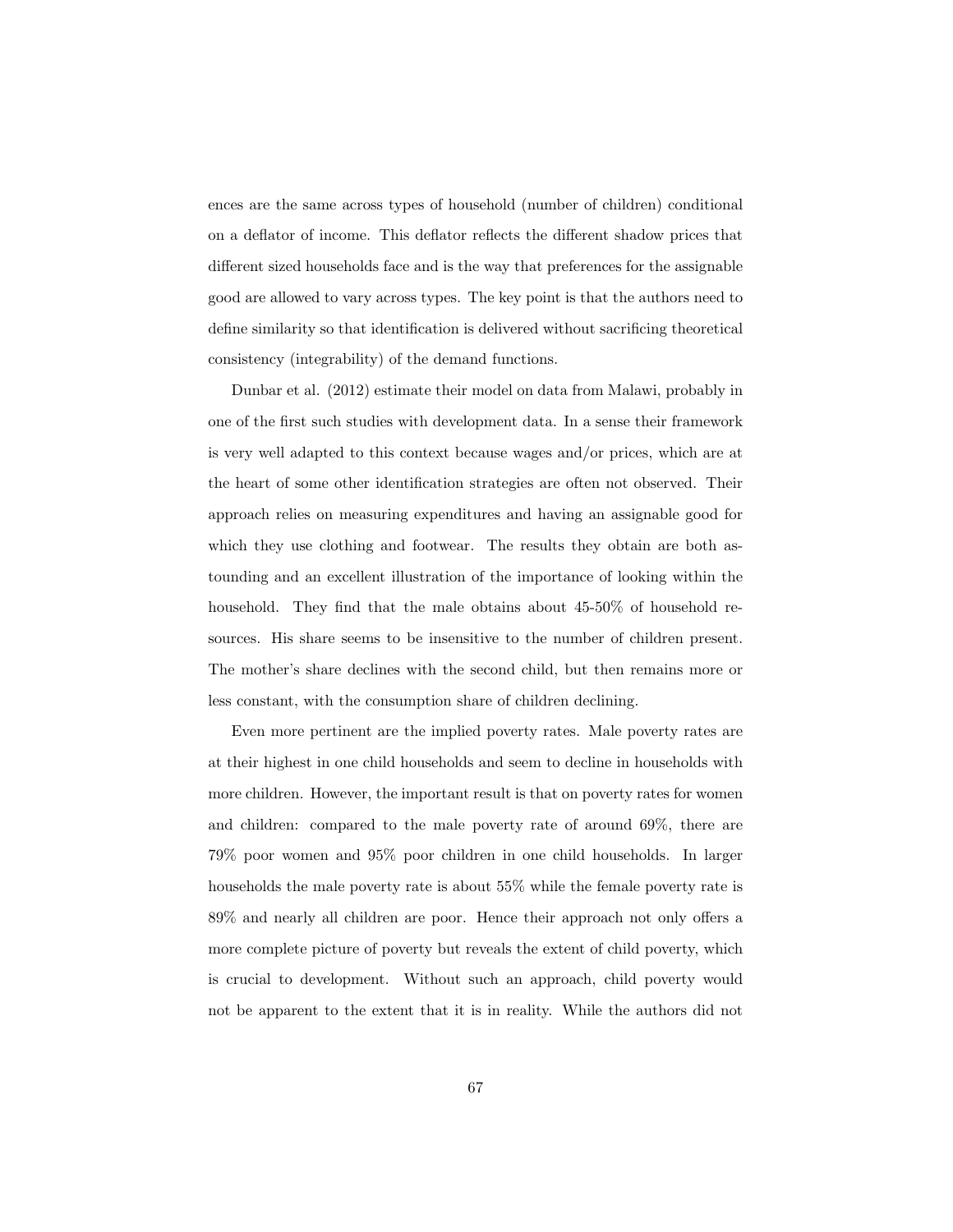focus on gender differences between children, which may be another important dimension, this line of research can easily be extended in that direction; it offers an obvious mechanism for trying to understand how resources are allocated by gender.

A potential limitation of this approach is the fixed nature of the sharing rule. While the authors spend a lot of time explaining the upsides of not relying on distribution factors (essentially, they avoid having to take a position on whether they affect preferences or not), the absence of an underlying model of what the resource share should depend on and how it can be affected by exogenous driving forces may in some cases be problematic. In models where the sharing rule is allowed to depend on wages or institutional features we have some understanding of how policy can be used to target individuals. In the Dunbar et al model this aspect is missing. However, this is not an integral part of the approach and richer models can be identified.

# 6.4 Revealed Preference Restrictions and the identification of the Sharing Rule

The approach to the identification of the sharing rule has exploited the structure of the demand functions and the way that income affects observed outcomes when the collective model is true. This leads to a set of differential equations that when solved provide the derivatives of the sharing rule. However, the approach does not identify the level of the sharing rule.

A different approach is that of revealed preference. In the context of the single agent utility maximization model the axioms of revealed preference allow one to test nonparametrically whether a particular set of choices can be rationalized by utility maximization and if they can, to bound the underlying demand functions. Such an approach has been developed and implemented for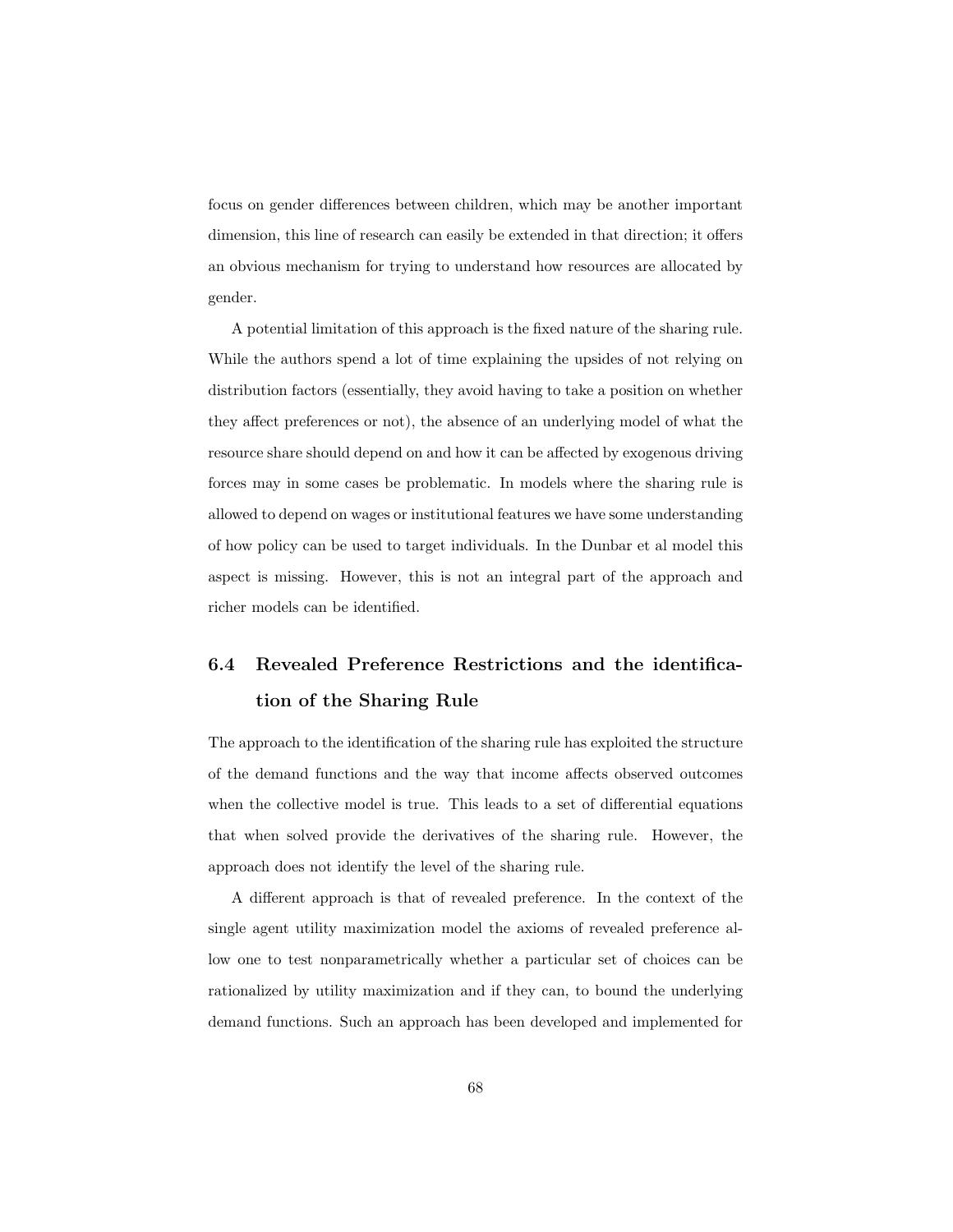the unitary model by Blundell, Browning and Crawford (2003, 2008) and is based on the original work of Afriat (1973) and Varian (1982) . In the collective framework the aggregate household demands will in general violate the revealed preference restrictions corresponding to the unitary model simply because as the budget constraint changes (wages, prices, incomes etc.) individuals make different choices and in addition the Pareto weights change. This insight was developed by Browning and Chiappori (1998) who showed that the aggregate household demands have to possess a Slutsky matrix that can be decomposed into a symmetric matrix plus a matrix with rank equal to the number of decisionmakers (whose demands are aggregated) minus 1. The fact that the pattern of choices is restricted implies that there should also be revealed preference type restrictions - as noticed by Chiappori (1988), who provides an early example in a labor supply context. Indeed these restrictions have been fully developed by Cherchye, De Rock and Vermuelen (2007). In a further development Cherchye, Lewbel, De Rock and Vermuelen show how the revealed preference restrictions can be used to bound the sharing rule without imposing any restrictions other than Pareto efficiency of intra household allocations. The main result is based on the following principle: suppose that a set of observed demands are collectively rationalizable in the sense that the observed choices are consistent with the existence of admissible individual demand functions. Then it has to be that any alternative choices that could lead to a Pareto improvement within the household should be infeasible at current market prices and for any allocation of income within the household such that each person receives a non-negative share. More specifically, consider the set of demands of individual 1 that are revealed preferred to the current choice, based on all possible admissible demand functions for that person. They must cost more than person ones's share of total household income; similarly for person 2. The least costly bundle that would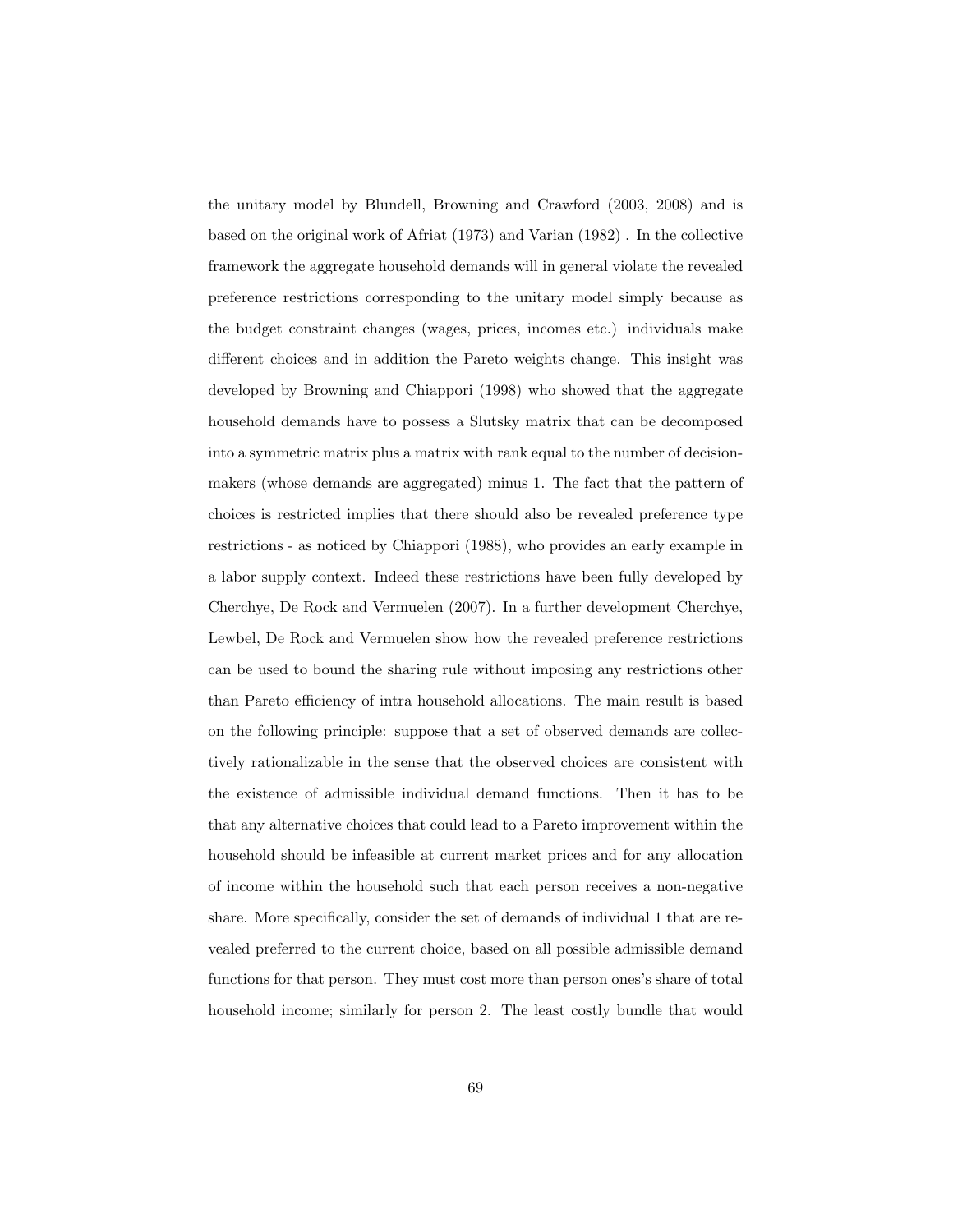lead to a Pareto improvement provides the upper bound for a person's share. The adding up the shares to total income and the assumption that the shares cannot be negative determines the lower bound. The difficulty in implementing this principle is the fact that we need to search over all possible admissible individual demand functions.

This principle turns out to generate non-trivial upper and lower bounds for the sharing rule. Importantly, no restriction is needed for such bounds other than Pareto optimality: all or some goods may be either private, in part public and in part private or completely private. Moreover, we do not need to specify which goods (if any) are purely private, but if such information were to be available it can be used to tighten the bounds.

Cherchye et al. apply their approach to the PSID form 1999, when expenditures on individual consumption goods became available, until 2009. The sample consists of childless couples where both are working. Utility depends on leisure food and other goods which include health and transportation. Leisure is assumed assignable, but no assumption is made on the other goods. This is important because in this case, at least in general, neither the level nor the derivatives of the sharing rule are point identified.

To implement their approach they start by estimating three different versions of an aggregate household demand system: a non parametric system, the QUAIDS demand system (Banks, Blundell and Lewbel, ) and a QUAIDS demand system where the substitution matrix is restricted to be symmetric plus rank one, which imposes that the demands are consistent with the collective model. Given this demand system they apply their algorithm to bound the sharing rule for different values of the full household income, wages and prices. Their empirical results are remarkable. First, the bounds are very narrow with the nonparametric demand system implying 12% median difference between up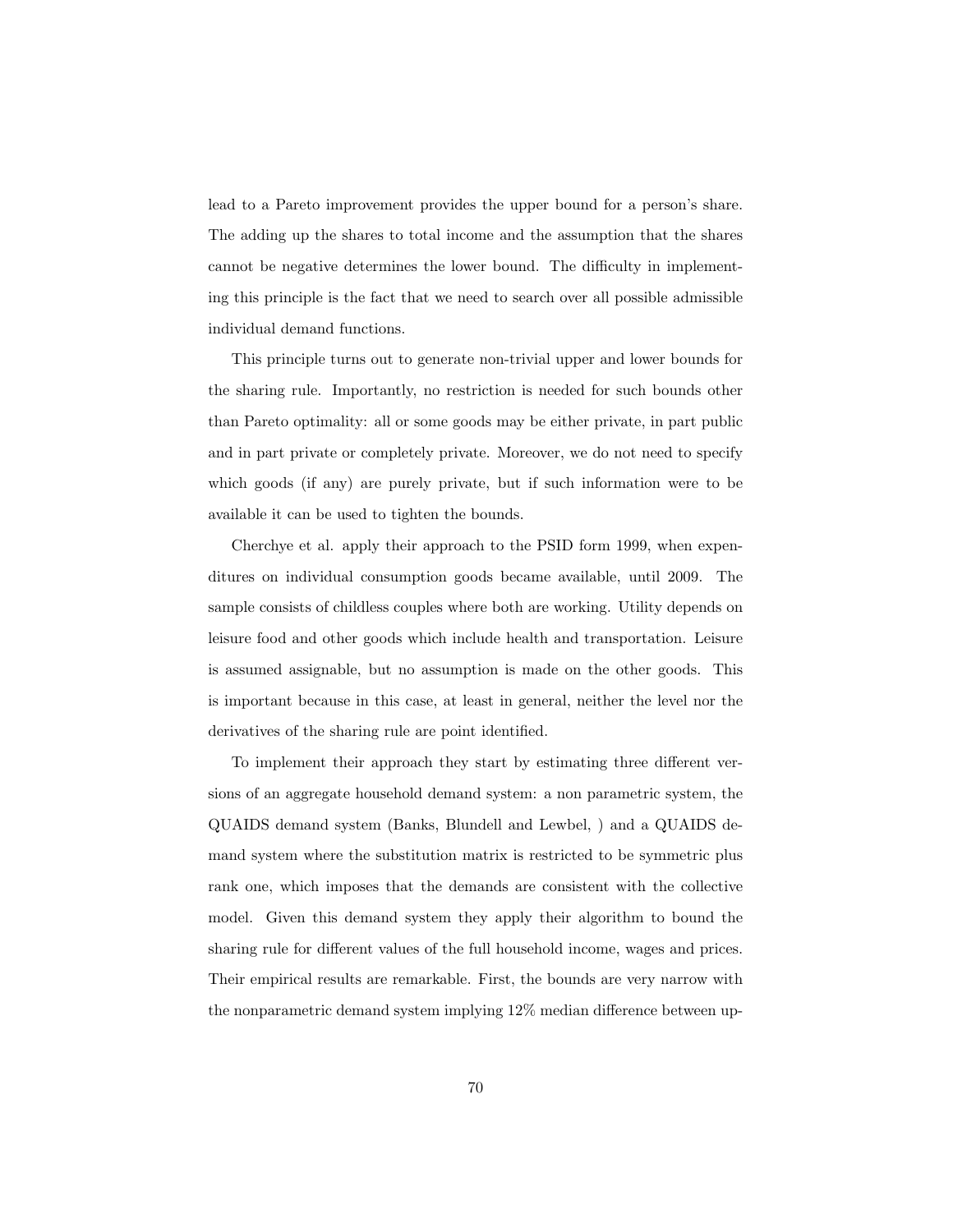per and lower bounds and the fully restrictive demand system only 3%. Going from the non-parametric demand system to the unrestricted QUAIDS system the tightening is due to imposing the parametric restrictions that may or may not be valid - the authors provide no evidence on that. However, assuming the parametric restrictions are valid the further step of going from QUAIDS to restricted QUAIDS is just imposing restrictions that are implied by the problem and hence only serve to make the bounds sharp(er). Thus when Pareto efficiency is imposed the median difference between the upper and lower bound tightens from about 9% to 3%, a substantial improvement. It would have been useful to use a shape constrained nonparametric demand system (see Blundell, Horowitz and Parey) avoiding the parametric restrictions but using the Pareto constraints as implied by the model.

Using their bounds they establish that the female share is a normal good, i.e. as full household income grows so does the female share; interestingly, this finding confirms results previously derived in different contexts. Moreover they show that in percentage terms the average female share is very closely bounded around 50%, although there is substantial heterogeneity around that point. However, it is impressive how tightly bounded the sharing rule is throughout the distribution. In interpreting this result one needs to be careful because it is full income that is being shared equally. This measure of income includes both leisure and consumption. Thus the share of a woman with a high wage who does not work will include her leisure and her consumption; hence a 50% share may in certain cases hide very unequal levels of consumption of all other goods.

In the final part of the analysis the authors use their estimates to carry out a poverty analysis. The idea here is similar to that in Dunbar et al (2013) described earlier: they compare poverty rates implied by household level income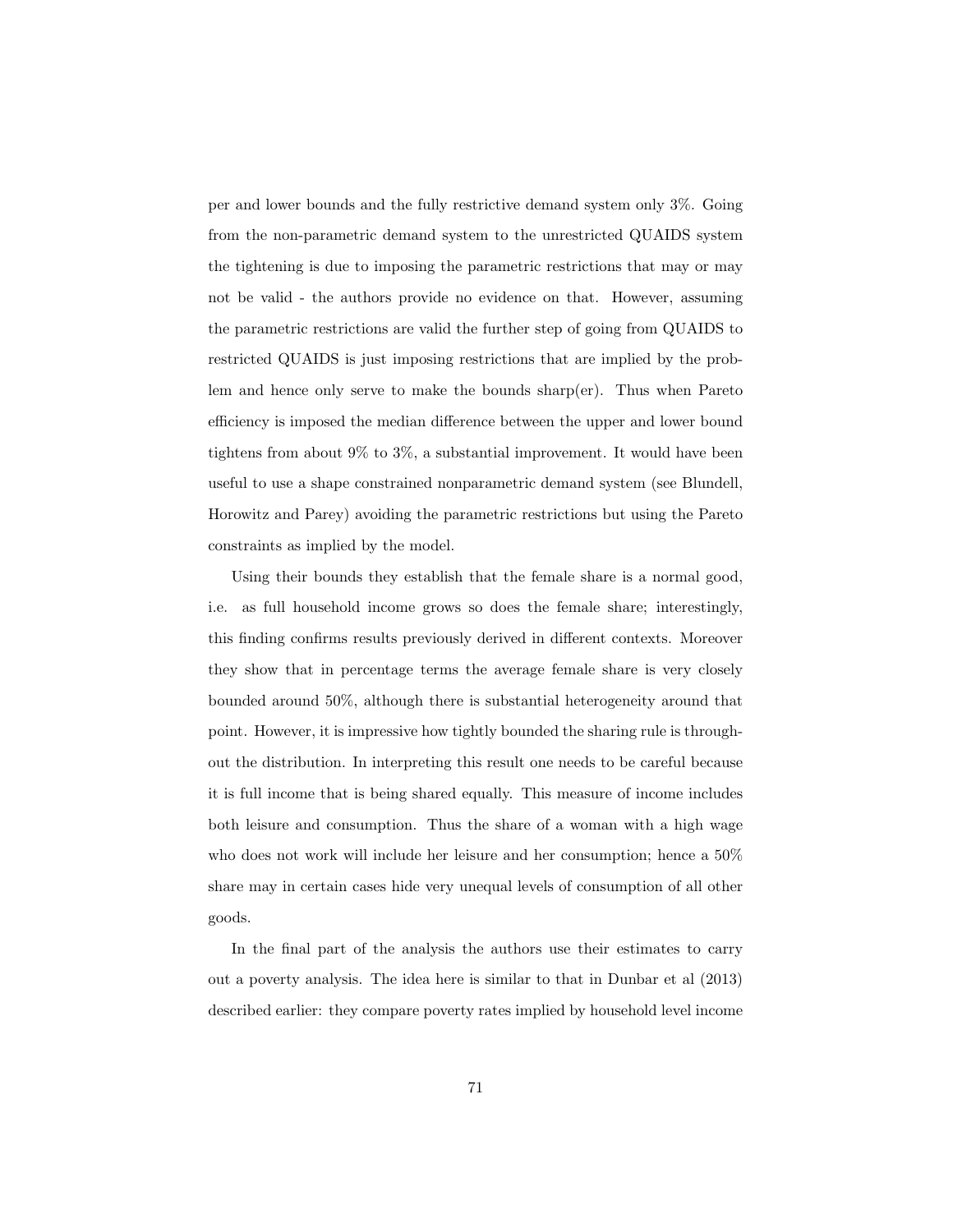and those implied by individual allocations. The household poverty line is 60% of median household income while the individual poverty line is set at half this amount. This of course is an income based and not a welfare based measure and ignores any household economies of scale. This point not withstanding the individual rates are higher: while household poverty is 11% individual poverty is bounded between 16% and 21%, the lower bound being above the household number. Interestingly the bounds do not differ by gender by any substantive amount.

The Cherchye et al study breaks new ground and shows the power of the collective approach. Specifically it reinforces the identifiability results substantially by showing not only that the levels of the sharing rule can be identified, but more importantly in our view, that the entire sharing rule can also be bounded without much more than within household Pareto efficiency. Nevertheless there is still a long and important agenda in this research. First, empirically we need to understand better how to deal with heterogeneity in preferences within such a non-parametric framework as well as with endogeneity of prices and wages. The entire analysis of Cherchye et al is based on the assumption that wages and prices are exogenous. This is internally consistent with the absence of heterogeneity and shocks, but is is broadly unsatisfactory. For example there is a vast labor supply literature dealing with endogenous wage rates. Moreover, prices of goods may not be exogenous if there are aggregate shocks to the demand functions. While these seem to be side issues as far as the central identifiability of the collective model is concerned they are important for the ultimate empirical credibility of the approach.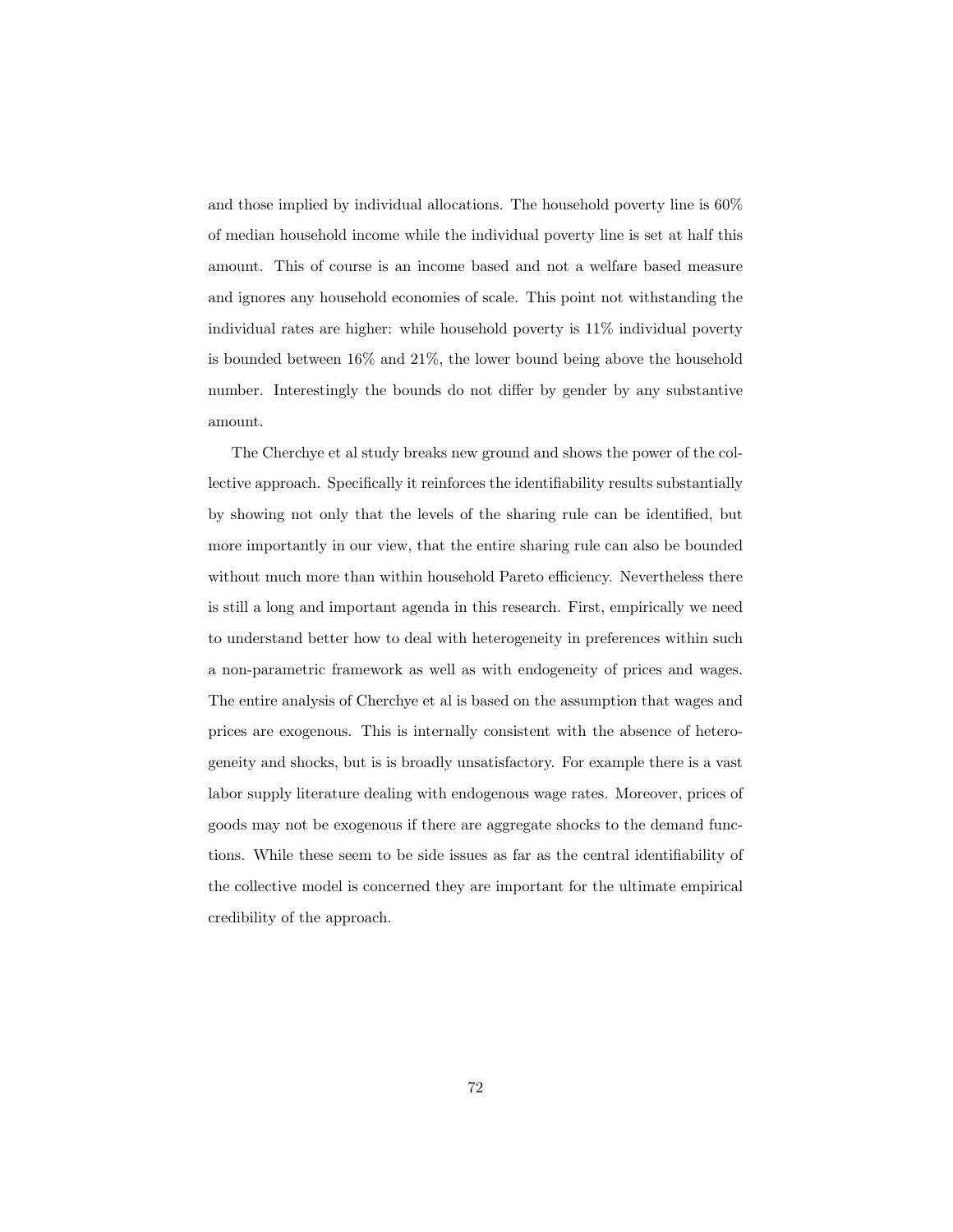## 7 Conclusion

Understanding intrahousehold inequality and more broadly intrahousehold allocations is crucial for understanding the effects of policy and for targeting programs designed to alleviate poverty. The implications are far reaching and they span simple questions of who will benefit from certain programs to deeper questions about child poverty and even child development. It is now well understood that treating households as an individual unit does not just provide an incomplete picture of standards of living but can be seriously misleading when we try and understand behavior and its reactions to the environment. In our review we have discussed both the questions underlying the notion of intrahousehold inequality as well as the extent of our ability to identify what goes on in the household from typically observed data. In this context we have argued that it is important to be able to observe variables that shift the bargaining power of spouses without affecting preferences as well as other approaches to peeking inside the household black box. It is evident from this discussion that better data would be important; and nothing is more important that detailed consumption and time use data. A renewed emphasis on such data is called for, given the importance of the issues at hand. A better understanding of what may constitute distribution factors and indeed experimental evidence would be an important way to support research into intrahousehold allocations.

However beyond the above, research is now advancing into the dynamics of intrahousehold allocations and being linked to marriage markets. It is now becoming clear how the conditions at the time of marriage can affect intrahousehold allocations. Indeed, under full commitment, current distribution factors may have little to do with current allocations. On the other hand full commitment is a very strong and some may argue an implausible assumption. Thus research is also advancing in understanding how allocations are determined when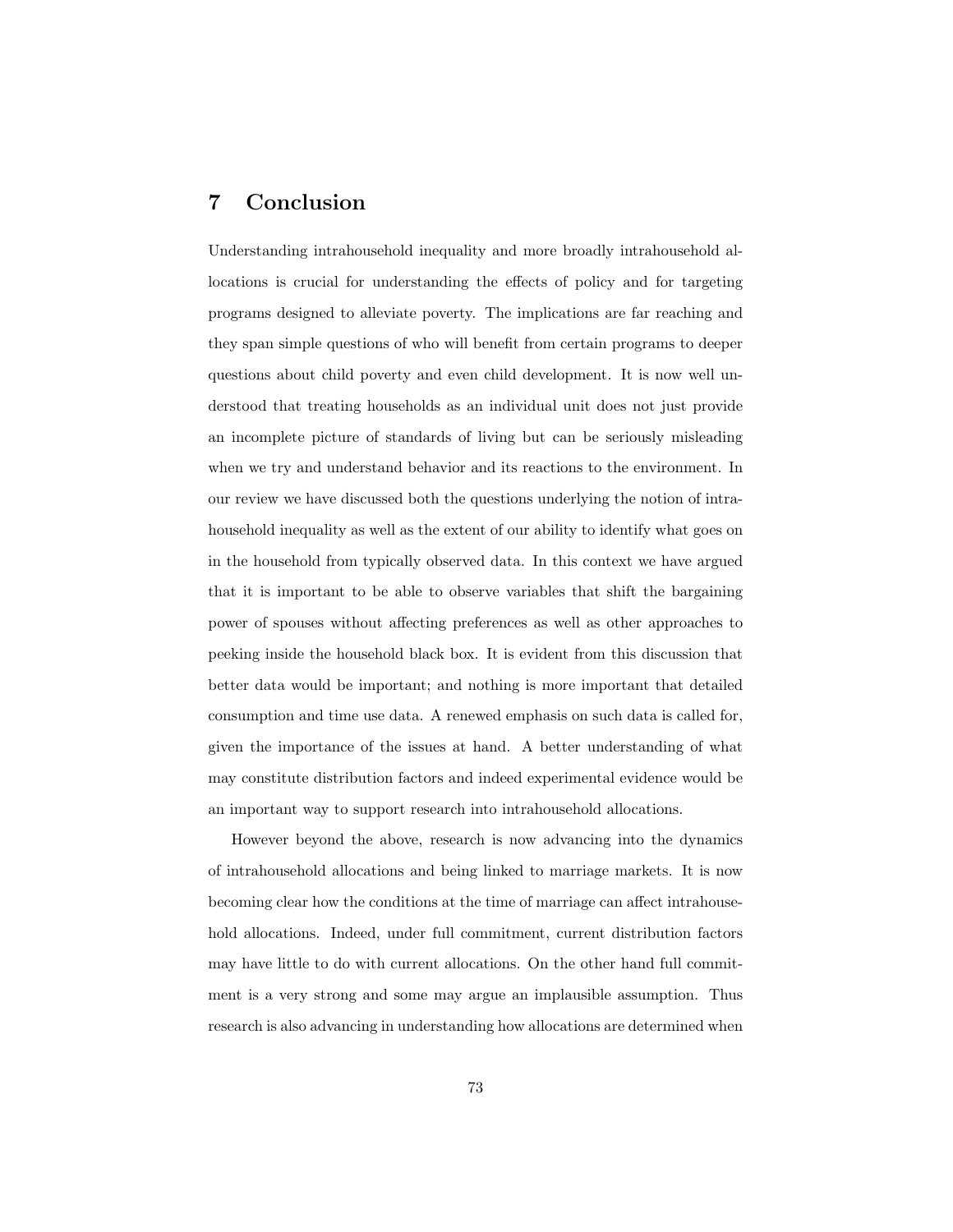commitment is limited. In such limited commitment environments changes in the institutional framework, may it be the structure of the welfare system or divorce laws will also have important implications for intrahousehold inequality as well as for the formation and dissolution of marriages. We thus are acquiring a rich theoretical and empirical framework that will allow us to better understand how individual welfare is determined within the context of the family. Important contributions in understanding the dynamics of intrahousehold allocations and of household formation include papers by Mazzocco (2007) and Voena (2013). We are convinced that this is a crucial direction for future research.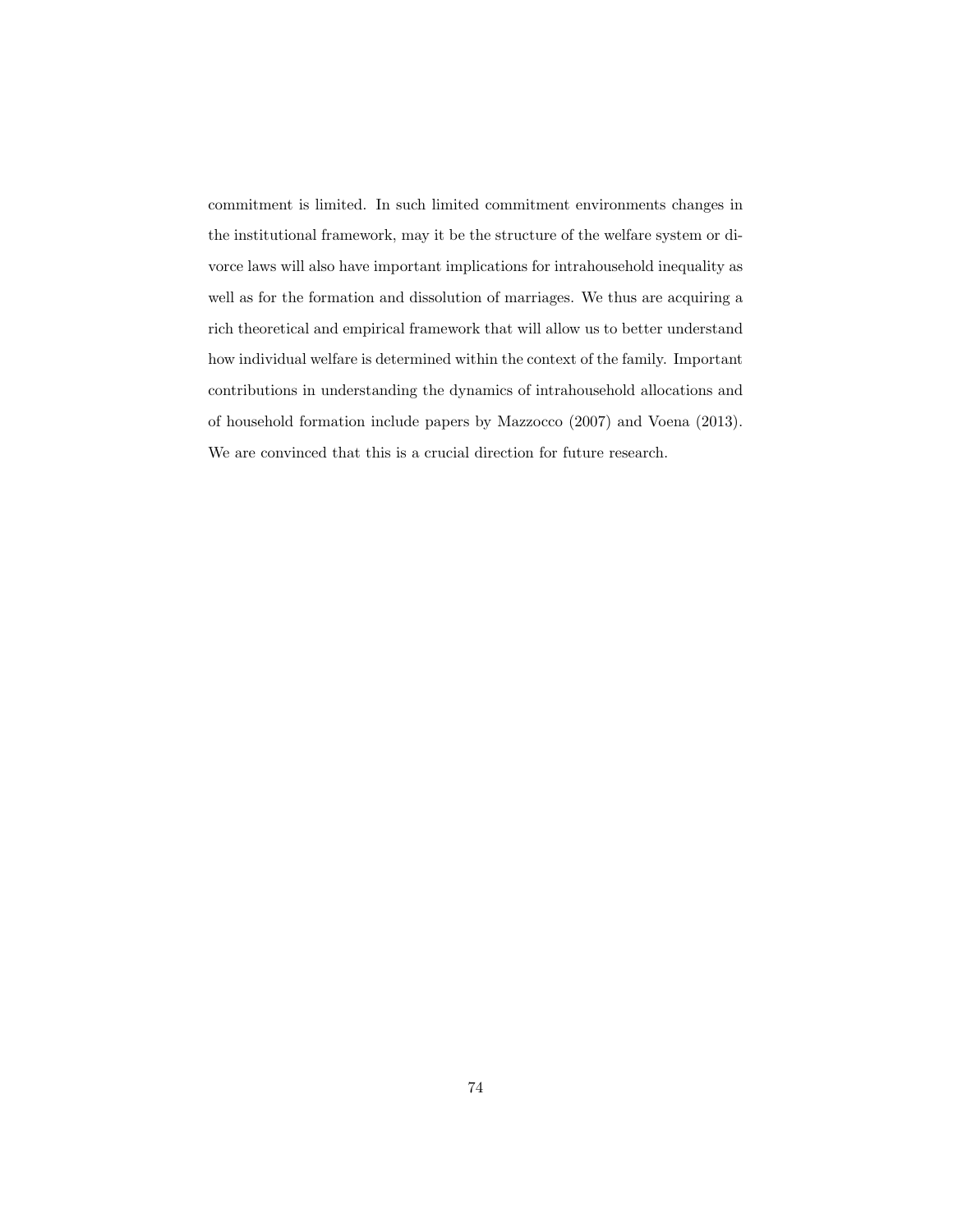## References

- [1] Afriat, S. N. (1973): "On a System of Inequalities in Demand Analysis: An Extension of the Classical Method," International Economic Review, 14, 460-472
- [2] Attanasio, O. and V. Lechene (2014) "Efficient Responses to Targeted Cash Transfers" Journal of Political Economy
- [3] Banks, James, Richard W. Blundell and Arthur Lewbel (1997) Quadratic Engel Curves and Consumer Demand The Review of Economics and Statistics, Vol. 79, No. 4 (Nov., 1997), pp. 527-539
- [4] Bargain, O., M. Beblo, D. Beninger, R. Blundell, R. Carrasco, M.-C. Chiuri, F. Laisney, V. Lechene, N. Moreau, M. Myck, J. Ruiz-Castillo and F. Vermeulen (2006), "Does the representation of household behavior matter for welfare analysis of tax-benefit policies? An introduction", Review of Economics of the Household, 4, 99-111.
- [5] Basu K., 2006, "Gender and Say: A Model of Household Behavior with Endogenously-determined Balance of Power", Economic Journal, vol. 116, pp. 558-580.
- [6] Becker, Gary S. (1974) A Theory of Social Interactions Journal of Political Economy, Vol. 82, No. 6 (Nov. - Dec., 1974), pp. 1063-1093
- [7] Beninger, D., O. Bargain, M. Beblo, R. Blundell, R. Carrasco, M.-C. Chiuri, F. Laisney, V. Lechene, E. Longobardi, N. Moreau, M. Myck, J. Ruiz-Castillo and F. Vermeulen (2006), "Evaluating the move to a linear tax system in Germany and other European countries", Review of Economics of the Household, 4, 159-180.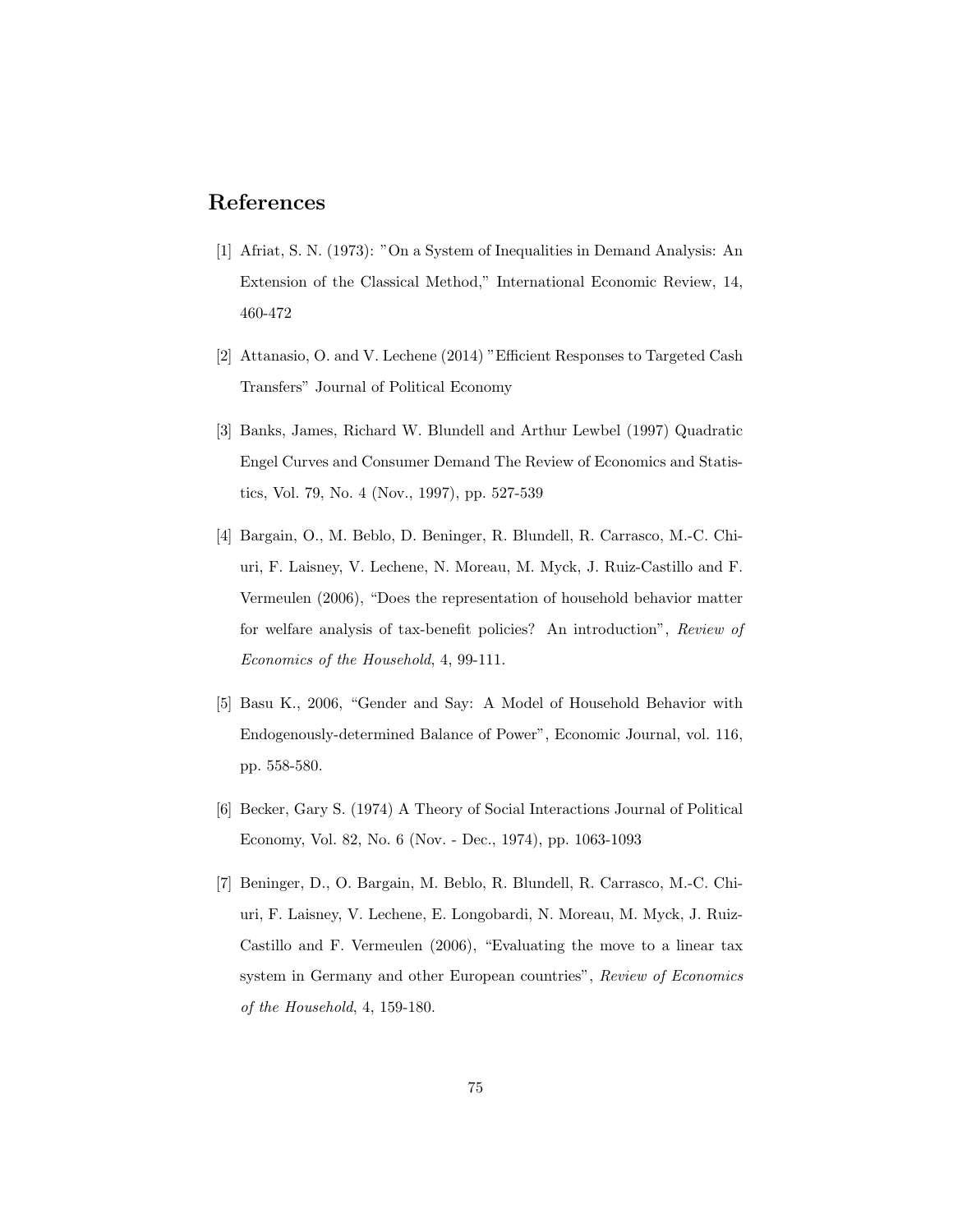- [8] Blundell, Richard W. and Martin Browning and Ian A. Crawford (2003) Nonparametric Engel Curves and Revealed Preference Econometrica, Vol. 71, No. 1 (Jan., 2003), pp. 205-240
- [9] Blundell, Richard W. , Martin Browning and Ian A. Crawford (2008 )Best Nonparametric Bounds on Demand Responses Econometrica Vol. 76, No. 6 (Nov., 2008), pp. 1227-1262
- [10] Blundell, Richard W., Pierre-André Chiappori, Thierry Magnac and Costas Meghir (2007) Collective Labour Supply: Heterogeneity and Non-Participation The Review of Economic Studies, Vol. 74, No. 2 (Apr., 2007), pp. 417-445
- [11] Blundell, Richard W., Pierre André Chiappori, and Costas Meghir (2005) Collective Labor Supply with Children Journal of Political Economy, Vol. 113, No. 6 (December 2005), pp. 1277-1306
- [12] Blundell, Richard W., Alan Duncan and Costas Meghir (1998) Estimating Labor Supply Responses Using Tax Reforms Econometrica, Vol. 66, No. 4 (Jul., 1998), pp. 827-861
- [13] Blundell, Richard, W., Joel L. Horowitz and Matthias Parey (2012), "Measuring the price responsiveness of gasoline demand: Economic shape restrictions and nonparametric demand estimation", Quantitative Economics Volume 3, Issue 1, pages 2951, March 2012
- [14] Blundell, Richard W., and Ian Walker (1986) A Life-Cycle Consistent Empirical Model of Family Labour Supply Using Cross-Section Data The Review of Economic Studies, Vol. 53, No. 4, Econometrics Special Issue (Aug., 1986), pp. 539-558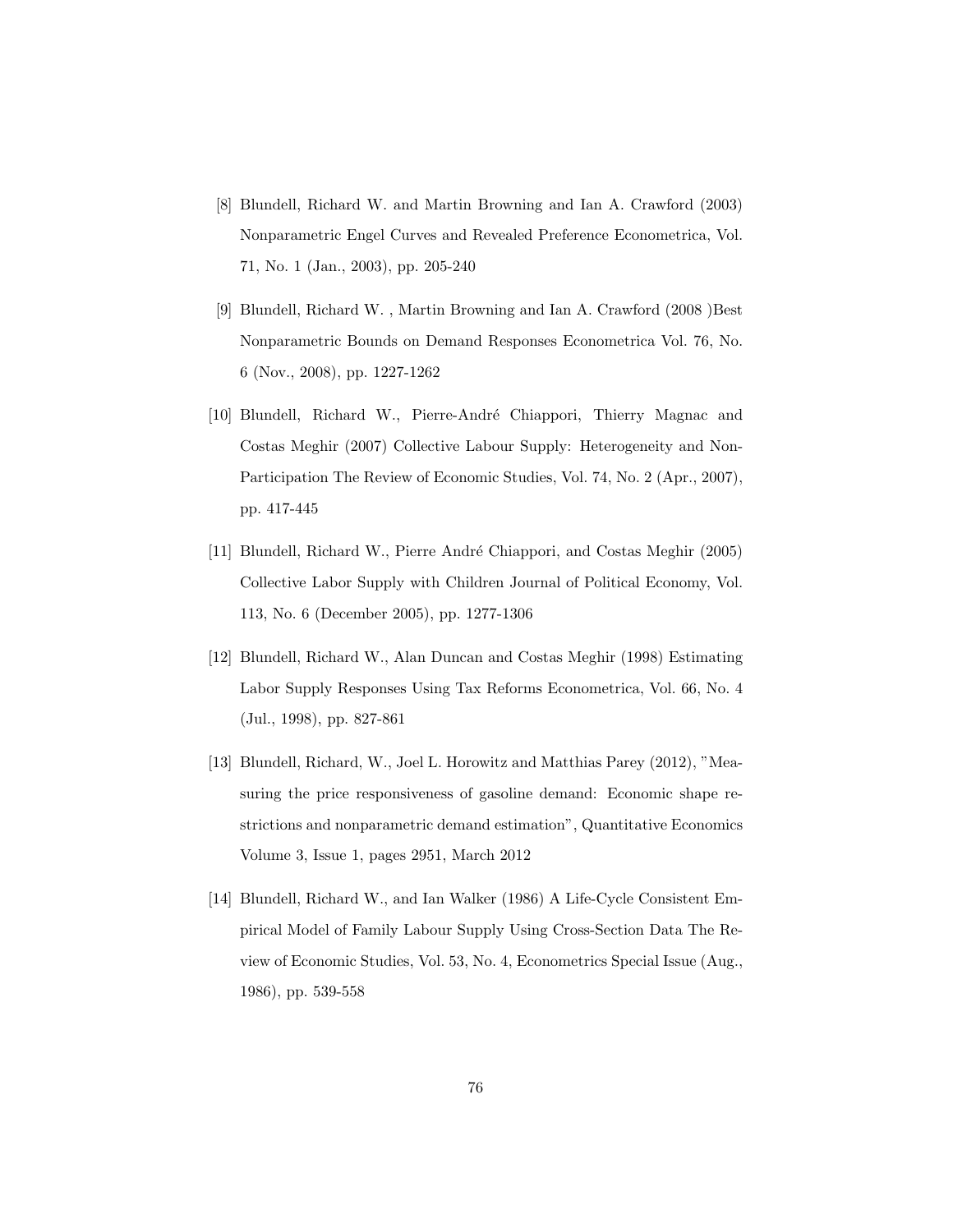- [15] Browning, Martin and P. A. Chiappori (1998) Efficient Intra-Household Allocations: A General Characterization and Empirical Tests Econometrica, Vol. 66, No. 6 (Nov., 1998), pp. 1241-1278
- [16] Browning, Martin, P.A. Chiappori, and V. Lechene, 2008, "Distributional Effects in Household Models: Separate Spheres and Income Pooling", Economic Journal (forthcoming).
- [17] Browning, Martin, P.A. Chiappori and A. Lewbel (2013) Estimating Consumption Economies of Scale, Adult Equivalence Scales, and Household Bargaining Power Review of Economic Studies (2013) 80 (4): 1267-1303.
- [18] Browning, Martin, P.A. Chiappori, and Y. Weiss, 2013, Family Economics, Cambridge University Press.
- [19] Cherchye, Laurens, Bram de Rock and Frederic Vermeulen (2007) The Collective Model of Household Consumption: A Nonparametric Characterization Econometrica, Vol. 75, No. 2 (Mar., 2007), pp. 553-574
- [20] Cherchye, L.; B. De Rock and F. Vermeulen (2009) 'Opening the Black Box of Intrahousehold Decision Making: Theory and Nonparametric Empirical Tests of General Collective Consumption Models', Journal of Political Economy, 117(6), 1074-104.
- [21] Cherchye, Laurens, J. H. ,B. de Rock, Arthur Lewbel and F. M. P. Vermeulen, (2012) , "Sharing Rule Identification for General Collective Consumption Models", 2012, Tilburg University, Center for Economic Research, Discussion Paper: 2012-041
- [22] Chiappori, Pierre-André (1988) Rational Household Labor Supply Econometrica, Vol. 56, No. 1 (Jan., 1988), pp. 63-90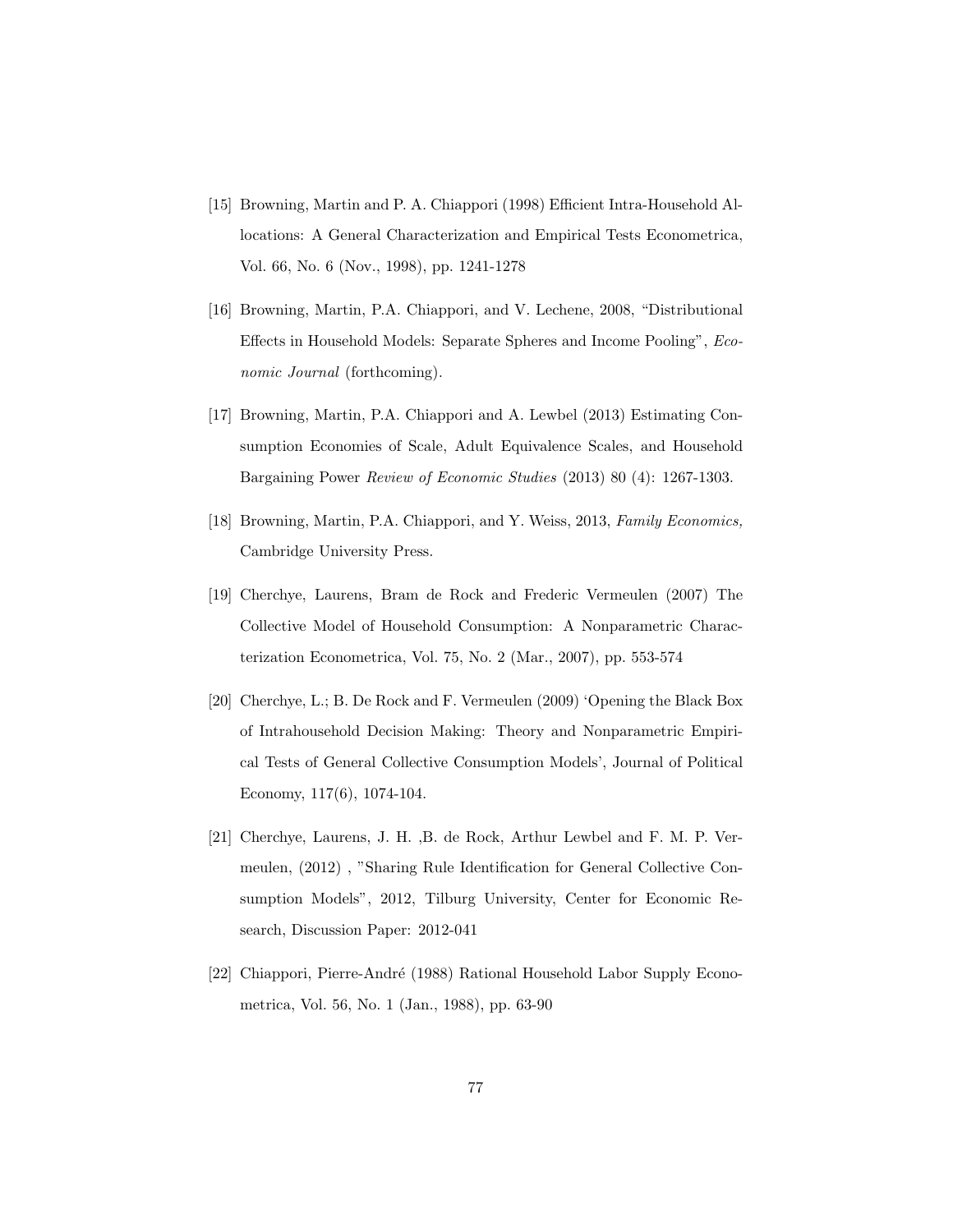- [23] Chiappori, Pierre-André (1991) Nash-Bargained Household Decisions: A Rejoinder International Economic Review, Vol. 32, No. 3 (Aug., 1991), pp. 761-762
- [24] Chiappori, Pierre-André (1992) Collective Labor Supply and Welfare Journal of Political Economy, Vol. 100, No. 3 (Jun., 1992), pp. 437-467
- [25] Chiappori, Pierre-André (2012) "Modèles d'appariement en conomie: quelques avances rcentes", Texte de la Confrence Jean-Jacques Laffont, Revue Economique, Vol. 63 , 2012/3, 437-452
- [26] Chiappori, Pierre-André, O. Donni and I. Komunjer (2012) "Learning from a Piece of Pi" Review of Economic Studies (2012) 79 (1): 162-195.
- [27] Chiappori, Pierre-André, and I. Ekeland, 2009 a, "The Micro Economics of Efficient Group Behavior: Identification", Econometrica, 77 3, 763-99.
- [28] Chiappori, Pierre-André, and I. Ekeland, 2009b, The Economics and Mathematics of Aggregation, Foundations and Trends in Microeconomics, Now Publishers, Hanover, USA
- [29] Chiappori, Pierre-André, Bernard Fortin, and Guy Lacroix (2002) Marriage Market, Divorce Legislation, and Household Labor Supply Journal of Political Economy, Vol. 110, No. 1 (February 2002), pp. 37-72
- [30] Chiappori, Pierre-André and Kim, J-H, 2013, "Identifying Heterogeneous Sharing Rules", mimeo, Columbia University
- [31] Chiappori, P.-A., McCann, R., Nesheim, L. (2010) "Hedonic price equilibria, stable matching, and optimal transport: equivalence, topology, and uniqueness," Economic Theory, 42(2):317–354.
- [32] Chiappori, Pierre-André and Costas Meghir (2014) "Intrahousehold Welfare", mimeo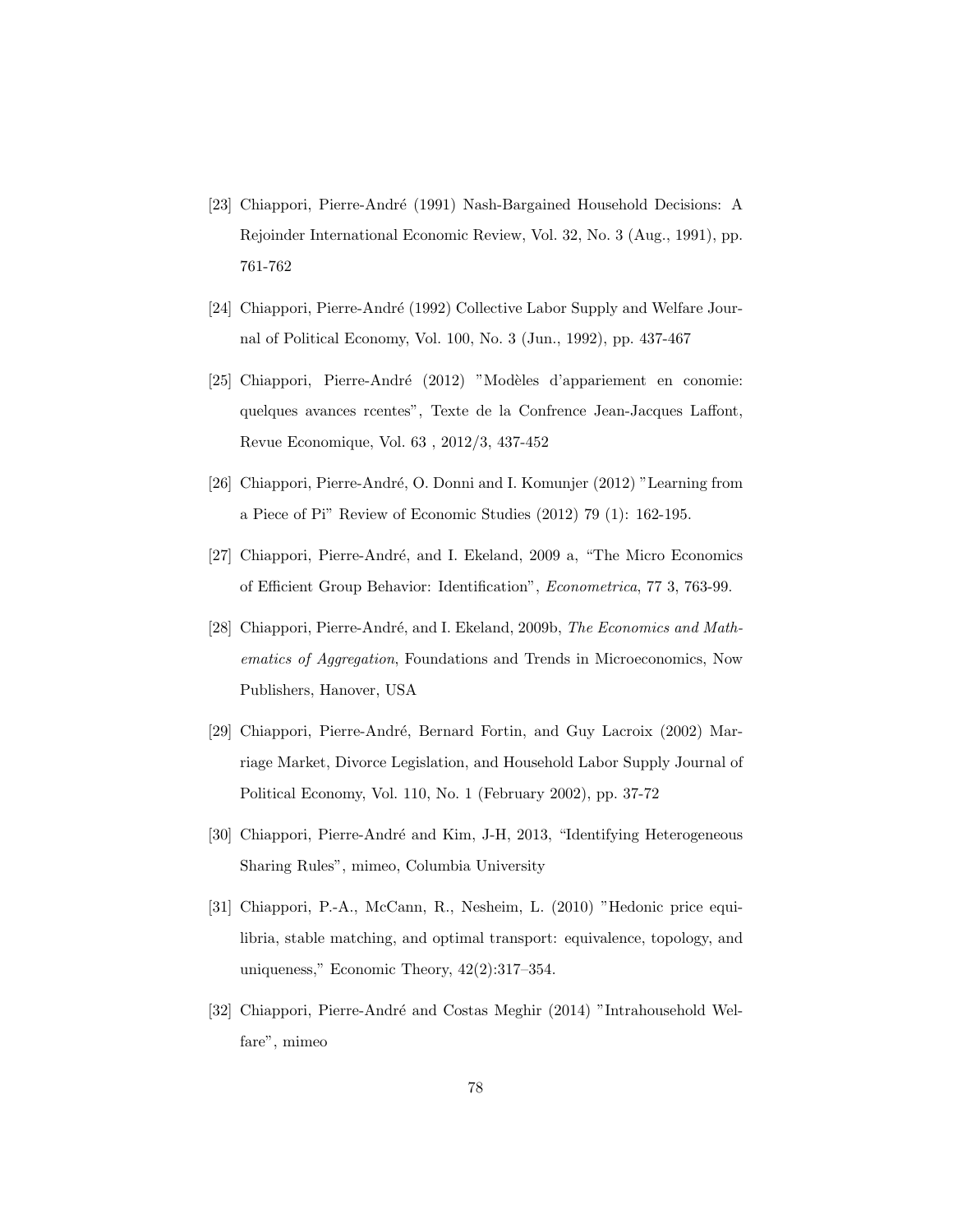- [33] Chiappori, Pierre-André and B. Salanié (2014) "The Econometrics of Matching Models", forthcoming Journal of Economic Literature
- [34] Donni, Olivier. (2003). "Collective Household Labor Supply: Non-Participation and Income Taxation."Journal of Public Economics 87, 1179- 1198.
- [35] Dunbar, Geoffrey R., Arthur Lewbel, Arthur and Krishna Pendakur (2013) "Children's Resources in Collective Households: Identification, Estimation, and an Application to Child Poverty in Malawi" The American Economic Review, Volume 103, Number 1, February 2013 , pp. 438-471(34)
- [36] Donni O., 2009, "A Simple Approach to Investigate Intra-household Allocation of Private and Public Goods", Review of Economics and Statistics, vol. 91, pp. 617-628.
- [37] Edlund, Lena, and E. Korn, 2002, "A Theory of Prostitution", Journal of Political Economy, 2002, vol. 110, no. 1, 181-214.
- [38] Fleurbaey, M., K. Decancq and E. Schokkaert (2014), Inequality, income and well-being, this Handbook
- [39] Gersbach H. and H. Haller, 2001, "Collective Decisions and Competitive Markets", Review of Economic Studies, vol. 68, pp. 347–368.
- [40] Goussé (2013) Marriage Market and Intra-Household Allocation : Evolution of preferences and transfers in the UK from 1991 to 2008, mimeo Sciences Po
- [41] Grossbard-Shechtman Shoshana, On the Economics of Marriage: A Theory of Marriage, Labor, and Divorce, (Boulder: Westview Press, 1993).
- [42] Haddad, L., and R. Kanbur (1990), 'How serious is the neglect of intrahousehold inequality', The Economic Journal, 100, 866-81.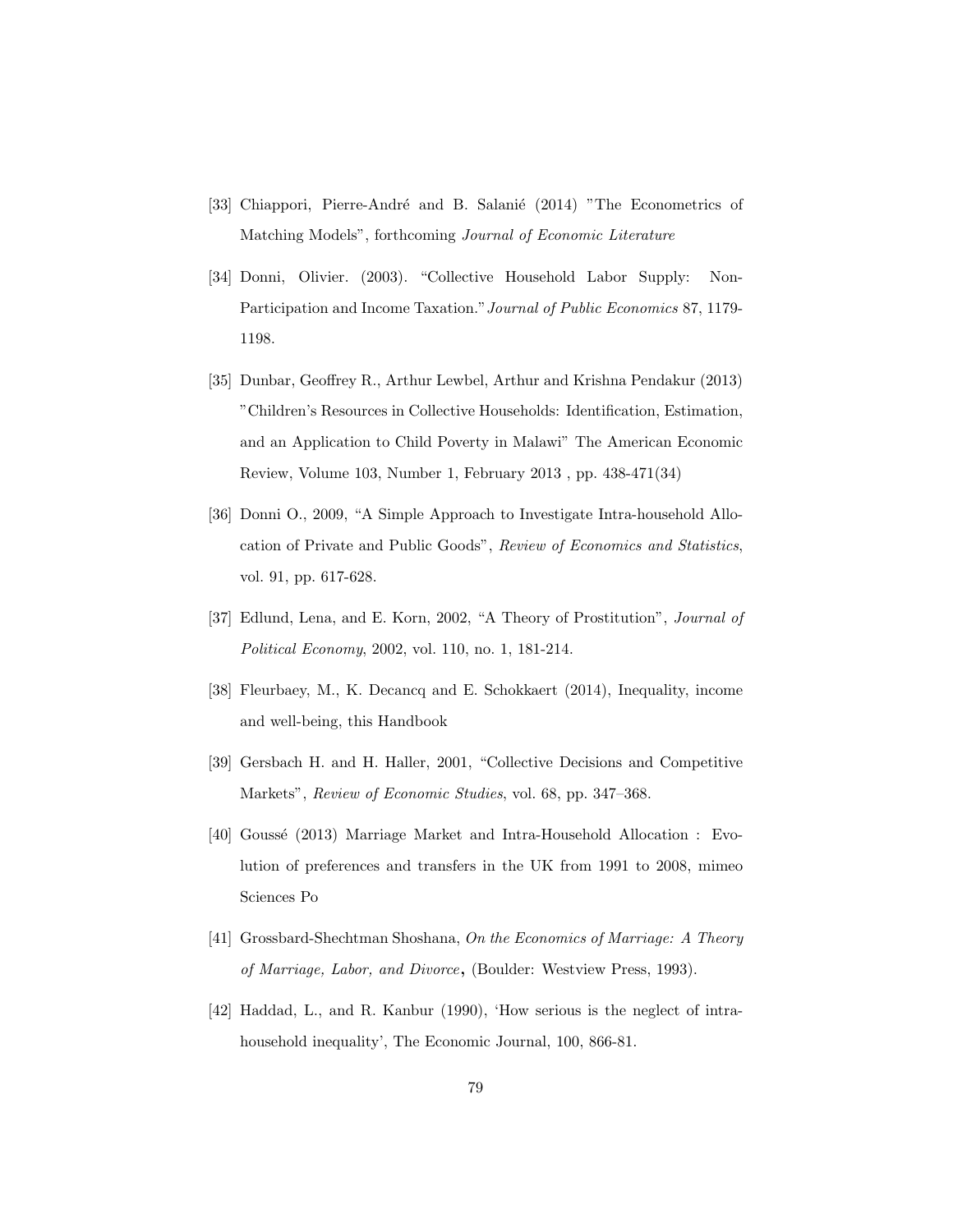- [43] Haddad, L., and R. Kanbur (1992), 'Intrahousehold Inequality and the Theory of Targeting', European economic review, 36, 372-8
- [44] Jacquemet, Nicolas and Jean-Marc Robin (2011) Marriage with Labor Supply, CES Working Papers 2011.50
- [45] Lechene, Valérie and Ian Preston. 'Noncooperative Household Demand' (2011), Journal of Economic Theory, 146(2), 504-27.
- [46] Lewbel, A., and Krishna Pendakur, 2013, "Unobserved Preference Heterogeneity in Demand Using Generalized Random Coefficients,"Mimeo, Boston College.
- [47] Lise, Jeremy and Shannon Seitz (2011) Consumption Inequality and Intrahousehold Allocations The Review of Economic Studies, Vol. 78, No. 1 (January 2011), pp. 328-355
- [48] Lundberg, Shelly and Robert A. Pollak (1993) Separate Spheres Bargaining and the Marriage Market Journal of Political Economy, Vol. 101, No. 6 (Dec., 1993), pp. 988-1010
- [49] Manser, Marilyn and Murray Brown (1980), 'Marriage and Household Decision-Making: A Bargaining Analysis', International Economic Review, 21 (1980), 31-44.
- [50] Mazzocco, M. (2007) "Household Inter Temporal Behaviour: A Collective Characterization and a Test of Commitment" The Review of Economic Studies Vol. 74, No. 3 (Jul., 2007) , pp. 857-895
- [51] Mcelroy, Marjorie B. and Horney, Mary Jean, 'Nash-Bargained Household Decisions: Toward a Generalization of the Theory of Demand', International Economic Review, 22 (1981), 333-349.